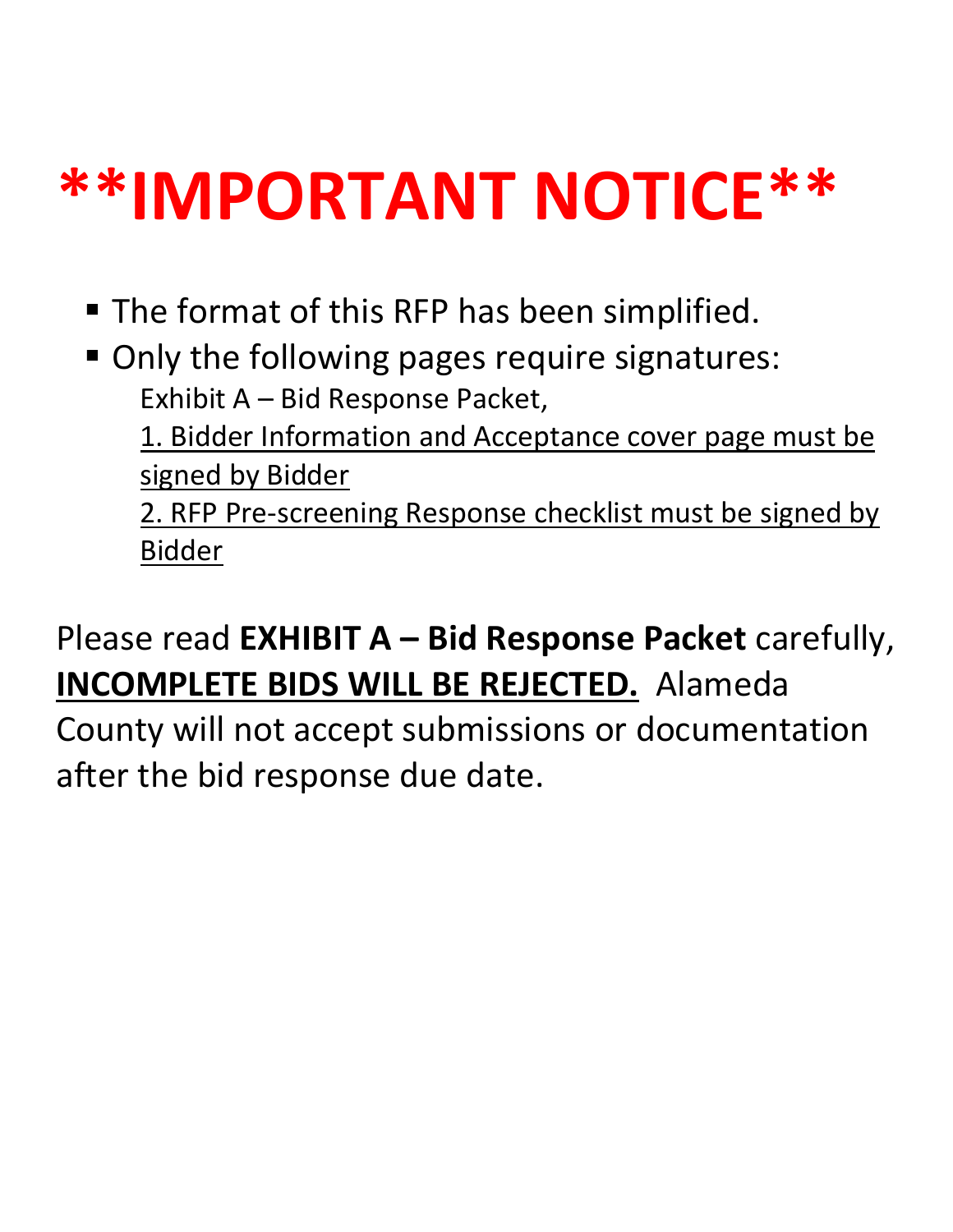## **COUNTY OF ALAMEDA**

## **OF ALAMEDA**

### **REQUEST FOR PROPOSAL No. NS-2018**

**for**

**Nutrition Services**

**For complete information regarding this project, see RFP posted at** http://www.acgov.org/gsa\_app/gsa/purchasing/bid\_content/contractopportunities.jsp **or contact the County representative listed below. Thank you for your interest!**

**Contact Person: Tracy Murray, Director, Area Agency on Aging**

**Phone Number: (510) 577-1966**

**E-mail Address: tmurray@acgov.org**

**RESPONSE DUE** by **2:00 p.m.** on **February 28, 2018**

at

### **Alameda County, Area Agency on Aging 6955 Foothill Boulevard, Suite 143, Oakland, CA 94605**



Alameda County is committed to reducing environmental impacts across our entire supply chain. If printing this document, please print only what you need, print double-sided, and use recycledcontent paper.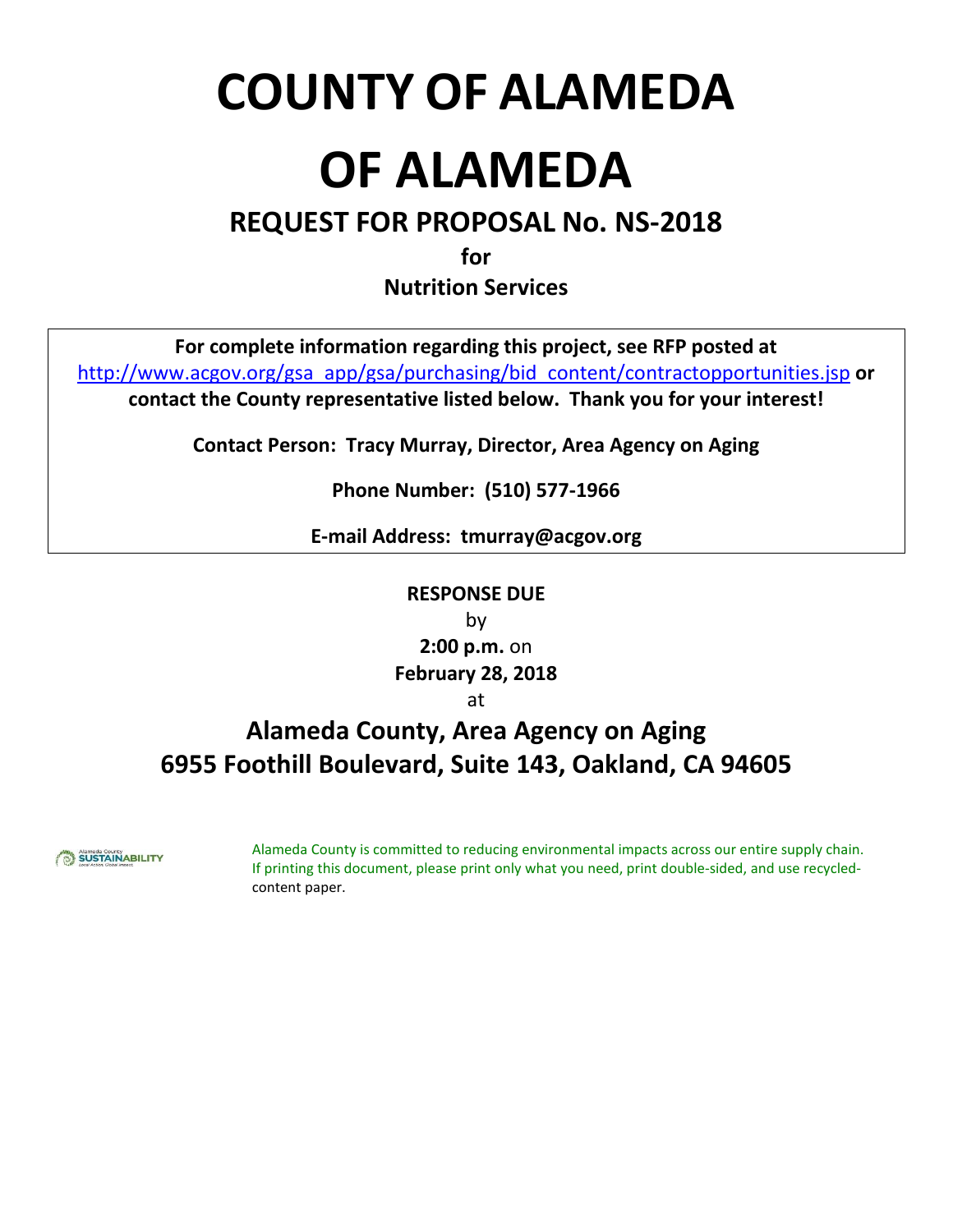### **COUNTY OF ALAMEDA**

**REQUEST FOR PROPOSAL No. SS-2018 SPECIFICATIONS, TERMS & CONDITIONS** for

### **Nutrition Services**

### **TABLE OF CONTENTS**

| 1.   |                |  |
|------|----------------|--|
|      | А.             |  |
|      | <b>B.</b>      |  |
|      | C.             |  |
|      | D.             |  |
|      | E.             |  |
| II.  |                |  |
|      |                |  |
| III. |                |  |
|      | G.             |  |
|      | Η.             |  |
|      | I.             |  |
|      | $\mathsf{J}$ . |  |
|      | К.             |  |
|      |                |  |
|      | M.             |  |
|      | N.             |  |
|      | $\Omega$ .     |  |
| IV.  |                |  |
|      | P.             |  |
|      | Q.             |  |
|      | R.             |  |
|      | S.             |  |

### **ATTACHMENTS**

| <b>EXHIBIT A</b> | <b>BID RESPONSE PACKET</b>                                     |
|------------------|----------------------------------------------------------------|
| <b>EXHIBIT B</b> | <b>INSURANCE REQUIREMENTS</b>                                  |
| <b>EXHIBIT C</b> | <b>BUDGET INSTRUCTIONS AND TEMPLATE</b>                        |
| <b>EXHIBIT D</b> | DATA REPORTING REQUIREMENTS                                    |
| EXHIBIT E        | <b>EMERGENCY PREPAREDNESS</b>                                  |
| <b>EXHIBIT F</b> | MINIMUM MENU REQUIREMENTS AND NUTRITION STANDARDS              |
| <b>EXHIBIT G</b> | HOME DELIVERED MEALS CRITERIA AND PRIORITY RANKING             |
| <b>EXHIBIT H</b> | LINKS TO TITLE 22, CALIFORNIA RETAIL FOOD CODE/AAA NUTR POLICY |
|                  | <b>MANUAL</b>                                                  |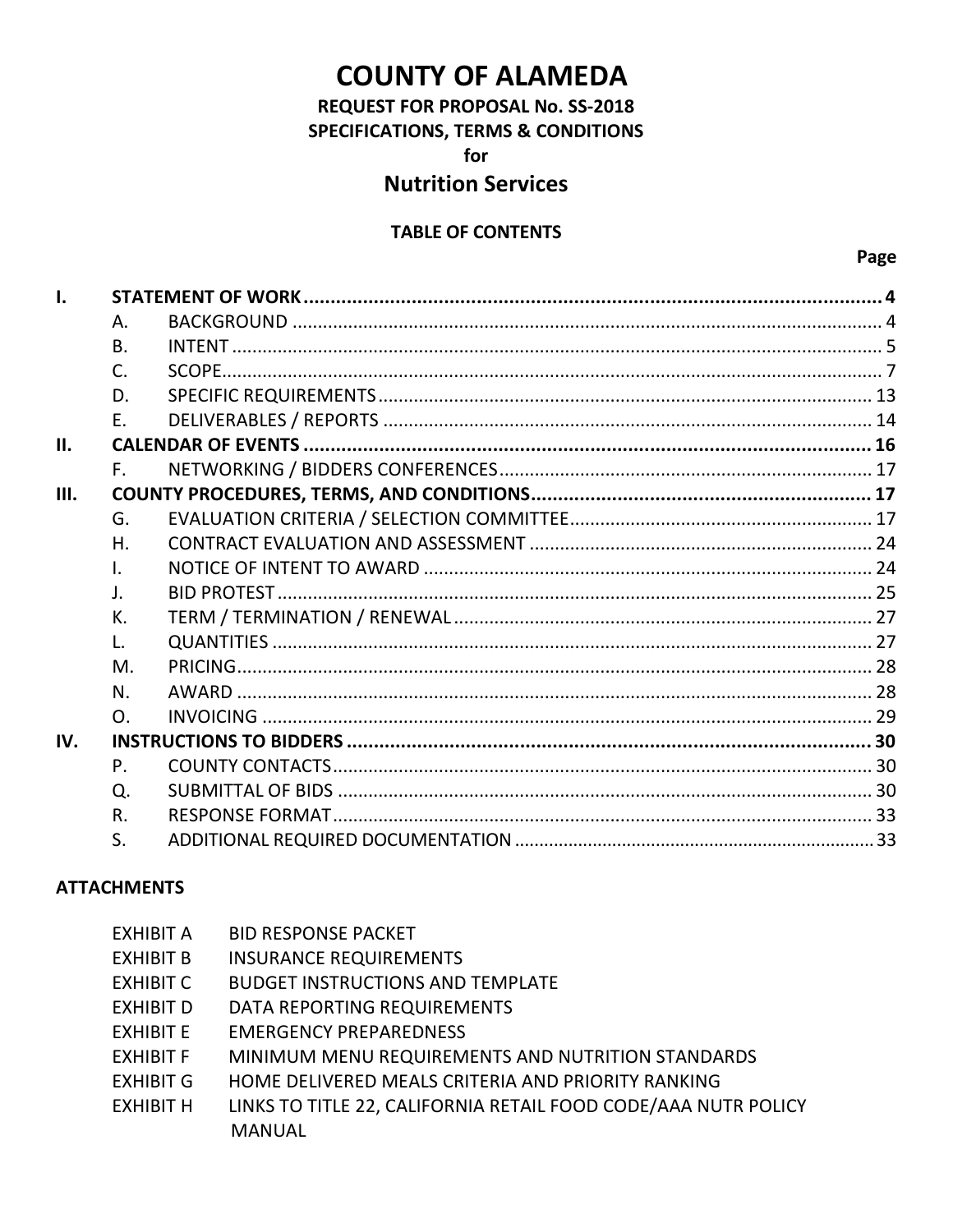### **I. STATEMENT OF WORK**

### A. BACKGROUND

Area Agencies on Aging (AAAs) were established under the Older Americans Act (OAA) in 1965 to respond to the needs of Americans 60 and over in every local community. The Alameda County Area Agency on Aging is a department within the Adult & Aging Services division of the Alameda County Department of Social Services. The AAA provides services throughout Alameda County and currently administers 72 contracts that provide services for approximately 65,000 older adults a year. Funding for these contracts is provided primarily from the Older Americans Act, as well as California state funding, and County General Funds. The AAA fulfills its mission of planning, coordinating, and delivering services in Alameda County through a network of approximately 40 Contractors. Funding under the OAA has remained relatively flat over the past decade, failing to keep up with inflation or increased demand from the rapidly expanding older population. While all persons age 60 and older are eligible to receive OAA services, older individuals in the greatest economic need, greatest social need, low income minority, and frail individuals are particularly targeted for services [45CFR§1321.69]. The Alameda County AAA wishes to serve these targeted groups at *higher rates* than what these groups represent in the overall older population, for each region. Contractors are expected to exceed percentages shown in these tables.

| North                        |     | Central                      |     |
|------------------------------|-----|------------------------------|-----|
| Age 75+                      | 30% | Age 75+                      | 30% |
| Low-Income                   | 32% | Low-Income                   | 25% |
| <b>Functionally Impaired</b> | 30% | <b>Functionally Impaired</b> | 30% |
| <b>Minorities</b>            | 52% | <b>Minorities</b>            | 54% |
| South                        |     | East                         |     |
| Age 75+                      | 27% | Age 75+                      | 25% |
| Low-Income                   | 21% | Low-Income                   | 16% |
| <b>Functionally Impaired</b> | 27% | <b>Functionally Impaired</b> | 25% |
| <b>Minorities</b>            | 62% | <b>Minorities</b>            | 24% |
| Countywide                   |     |                              |     |
| Age 75+                      | 28% |                              |     |
| Low-Income                   | 25% |                              |     |
| <b>Functionally Impaired</b> | 28% |                              |     |
| <b>Minorities</b>            | 52% |                              |     |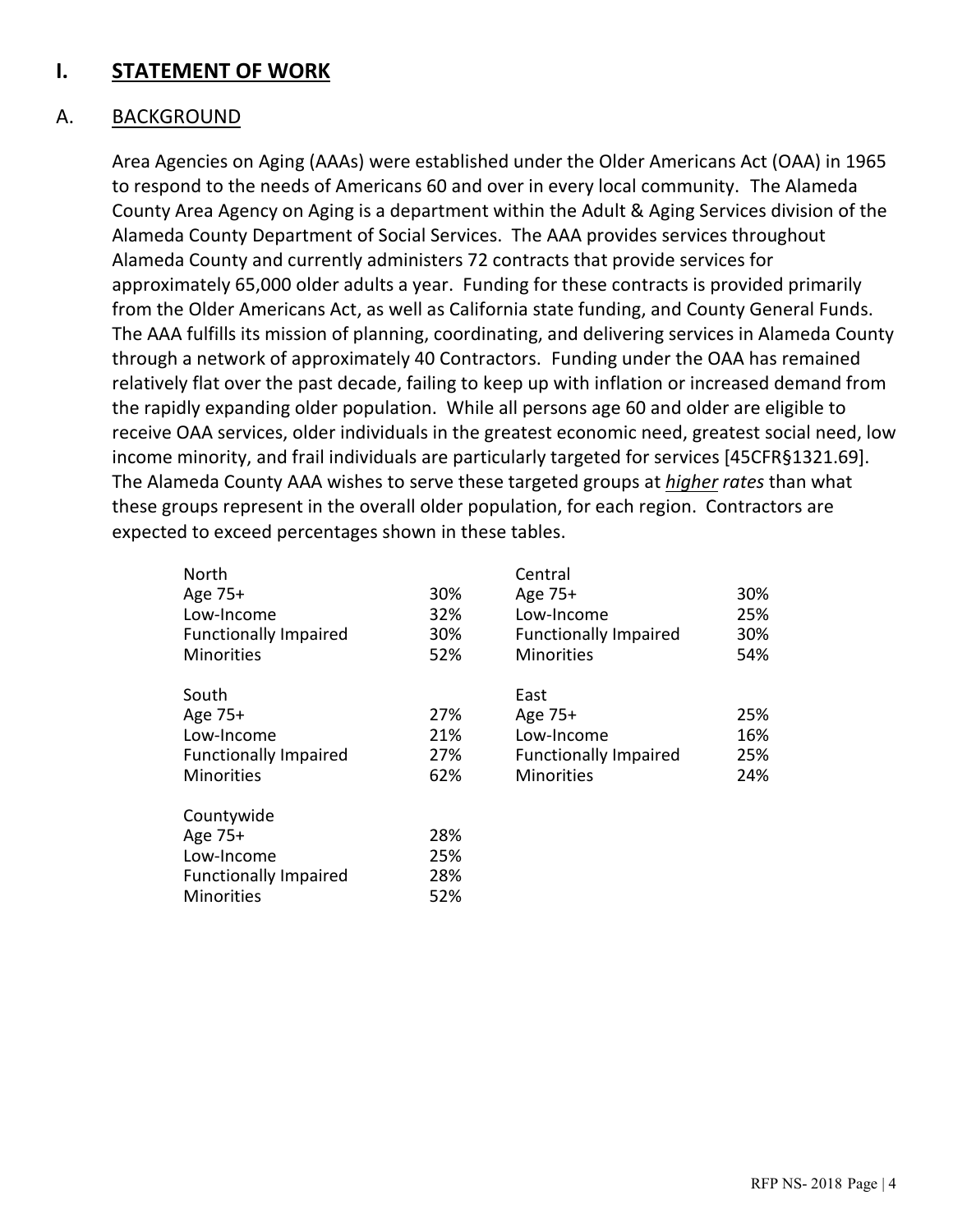#### Geographic Regions defined as follows:

North: (A) Albany, Emeryville, Berkeley; (B) Alameda, Oakland, and Piedmont Central: Ashland, Castro Valley, Cherryland, Fairview, Hayward, San Leandro, and San Lorenzo South: Fremont, Newark, and Union City East: Dublin, Livermore, Pleasanton and Sunol

### B. INTENT

It is the intent of these specifications, terms and conditions to describe the needs and requirements for provision of Senior Congregate Nutrition services and/ or Home Delivered Nutrition Services to Alameda County residents who are older adults (generally 60 years of age and older). Primary funding for these services is available to the AAA through contracts with the California Department of Aging (CDA) and federal funding from the OAA, as well as county General Funds and Measure A funds. All awardees must conform to requirements of the OAA, [42 USC 3001-3058], [45CFR§1321.63-§1321.71] and the Older Californians Act, [22 CCR § 7500-7716], CDA Program Memoranda, the California Retail Food Code, and the Alameda County Area Agency on Aging Nutrition Services Policy & Procedures Manual. The cited State and federal regulations, relevant OMB regulations, Policy Manuals, and other Program Memorandum may be viewed by searching online for the cited regulations, or by calling the AAA office for assistance. Programs and services are intended to help maintain individuals in home environments and avoid institutional care.

The County intends to initially award 1-year contracts (July 1, 2018- June 30, 2019), with the option to review and renew for up to three additional years, based upon funding available and satisfactory performance. Separate contracts are expected to be awarded for Congregate and Home Delivered programs, to the bidders selected as the most responsible bidders whose response conforms to the RFP and meets the County's requirements. It is the intent of the AAA to fund and support organizations who provide responsible stewardship for funds and programs and who approach services from the viewpoint of collaboration. The AAA seeks agencies who can best demonstrate a commitment to these principles in serving their communities and in designing and participating in cooperative, integrated support systems for elders.

The following funding amounts are expected to be available for the period of Fiscal Year 2018- 2019*.* The AAA estimates that a total of \$ 4,184,979 will be available for funding, with \$3,179,687 from OAA and \$1,005,292 from County General Funds and Measure A Funds. Actual awards will be dependent on funding available. The total amount of funding is outlined in the charts below:

| <b>Service Categories</b>   | <b>Amount Available</b> |
|-----------------------------|-------------------------|
| <b>Congregate Meals</b>     | \$1,138,761             |
| <b>Home Delivered Meals</b> | \$3,046,218             |
| Total                       | \$4,184,979             |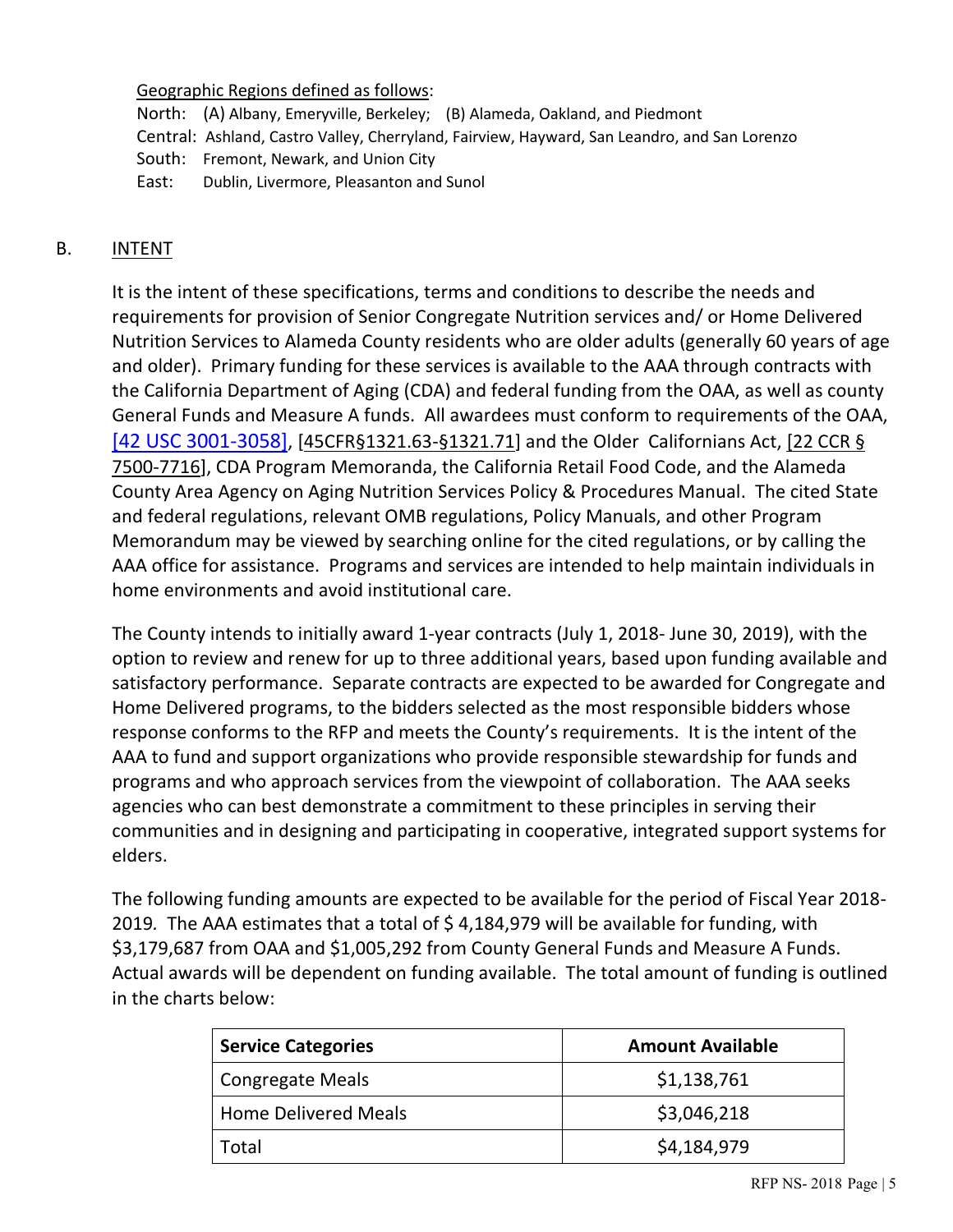Applicants may apply for all or part of the services in each category of Congregate Meals (C1) and/or Home Delivered Meals (C2). Within these categories are three options. Applicants may apply for Food Production only, Program Administration only, or Complete Services (which includes Food Production and Program Administration) as defined below.

**Food Production** includes all activities and costs associated with preparation of the meals and delivery to the sites (C-1) or to the administrative agency (C-2), and includes ensuring compliance with all OAA, state and local requirements. Responsibilities include menu development and oversight by a dietitian for kitchen safety and sanitation.

**Program Administration** includes consumer assessments, all activities and costs associated with getting the meal to the client, either at a meal site or via home delivery. This includes compliance with all OAA, state and local requirements and includes SAMS documentation as well as nutrition education. Program income (client donations) stays with the administrative agency.

**Complete Services** includes all services defined within food production and program administration. Agencies or vendors intending to partner to provide a partial scope of services are strongly encouraged to create a memorandum of understanding with a partner agency to clarify roles and expectations before submitting a response to this RFP.

### **Geographic Distribution of Funds**

The AAA is committed to providing services throughout all regions of the county and establishes guidelines for funding that reflect each region's population of seniors that are minority, low-income, language isolated and functionally impaired. Actual funding amounts may vary depending on the number and quality of bid responses received and previous service delivery in the region. For nutrition services, the AAA anticipates the following funding amounts to be available:

| <b>Congregate Meals</b>     | 2018-2019 funding amount       |
|-----------------------------|--------------------------------|
| Regions                     | Annual Maximum Funds available |
| North                       | \$614,931                      |
| Central                     | \$170,814                      |
| South                       | \$136,651                      |
| East                        | \$216,365                      |
| subtotal                    | \$1,138,761                    |
| <b>Home Delivered Meals</b> | 2018-2019 funding amount       |
| <b>North</b>                | \$1,614,496                    |
|                             |                                |
| Central                     | \$700,630                      |
| South                       | \$548,319                      |
| East                        | \$182,773                      |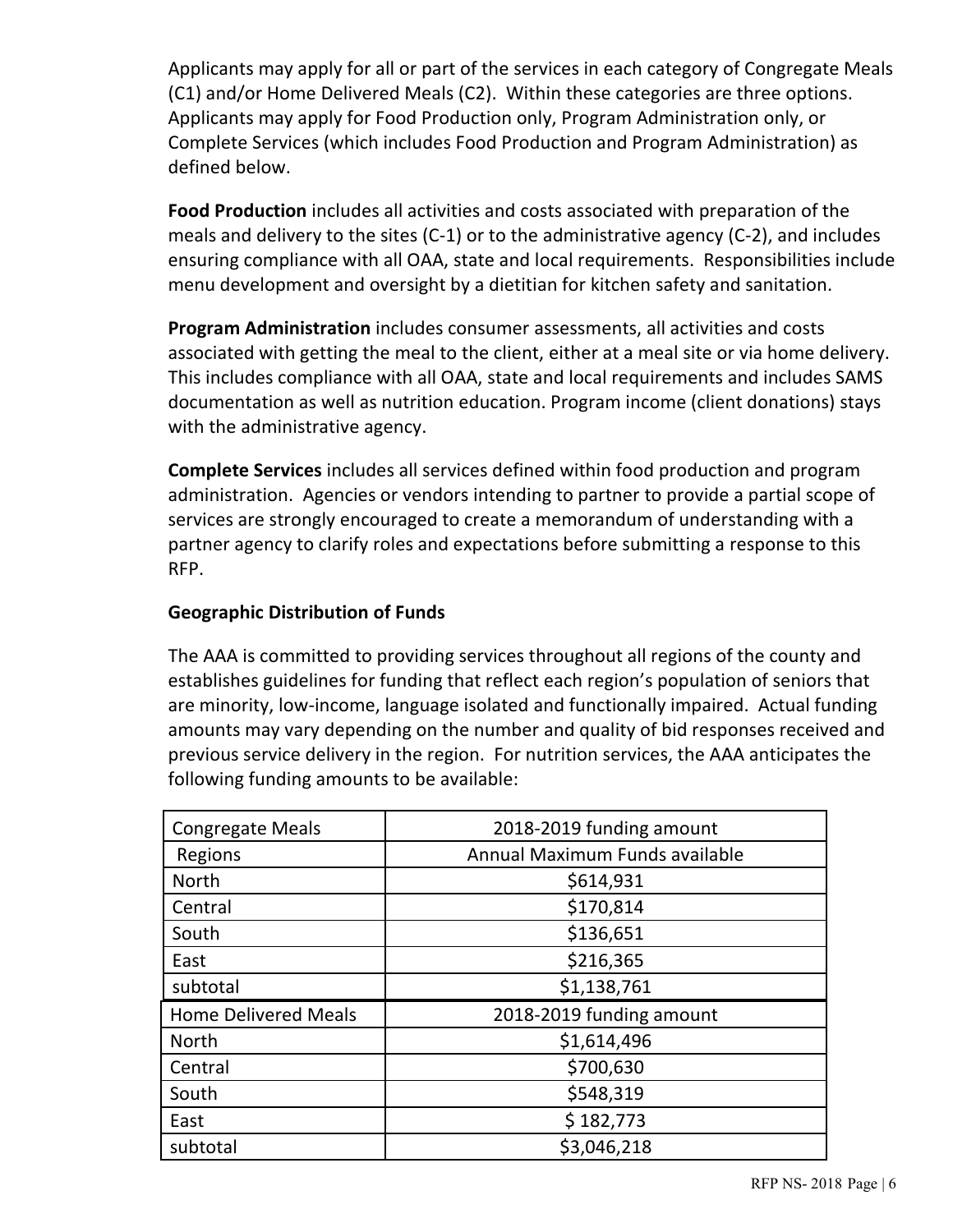### C. SCOPE

The Older Americans Act (OAA) seeks to enable all older individuals to maintain their wellbeing through locally developed community-based systems of services. The nutrition programs provide meals and socialization to older adults in congregate settings such as senior centers and meals to frail older adults in their homes. The purpose of the program is to reduce hunger and food insecurity, promote socialization and provide meals to the homebound.

- 1. **Senior Congregate Nutrition Services: (Title C-1)**: Congregate nutrition services are provided in a group setting to older persons and consist of the procurement, preparation, transporting and serving of culturally appropriate meals, as well as nutrition education. **The AAA reimbursement rate is \$5.75 per service unit. The Service Unit of Measure is 1 meal**.
	- a. Program participants shall receive at least one meal per day. Each meal shall provide one-third (1/3) of the Dietary Reference Intakes (DRIs) in compliance with the Dietary Guidelines for Americans.
	- b. Meals must be produced at a HACCP compliant kitchen with valid health permit and current health inspection status from the Environmental Health Division of the Alameda County Public Health Department, and conform to *California Retail Food Code* (CRFC).
	- c. Monthly menus will be submitted to the AAA at least 6 weeks prior to use, and conform to all Title III C regulations and all additional nutrition standards stated herein. See Exhibit H for applicable Title 22 regulations, Exhibit F for Minimum Menu Requirements & Nutrition Standards, and Exhibit H for links to CRFC and AAA Nutrition Policy and Procedures Manual.
	- d. Contractor must utilize a Registered Dietitian to ensure that the regulations noted in Title 22 are satisfied.
	- e. Contractor will provide the AAA with all recipes proposed, in HACCP format. A menu analysis approved by a registered dietitian shall be done to ensure compliance with dietary guidelines. The AAA will treat all contractor recipes in a confidential manner. Meals may be rejected by the AAA if they do not meet specifications. Possible reasons for rejection may include: inadequate portion sizes, missing meal components, unauthorized substitutions, or use of recipes or products without the prior approval of the AAA.
	- f. All substitutions for approved menu items will be authorized by the Contractor's Registered Dietitian. Failure to obtain authorization may result in a partial or total disallowance from payment to contractor for all affected meals.
	- g. The Contractor will be responsible for the purchase, maintenance, repair, and storage of all raw food, food supplies, non-food supplies, kitchen equipment, and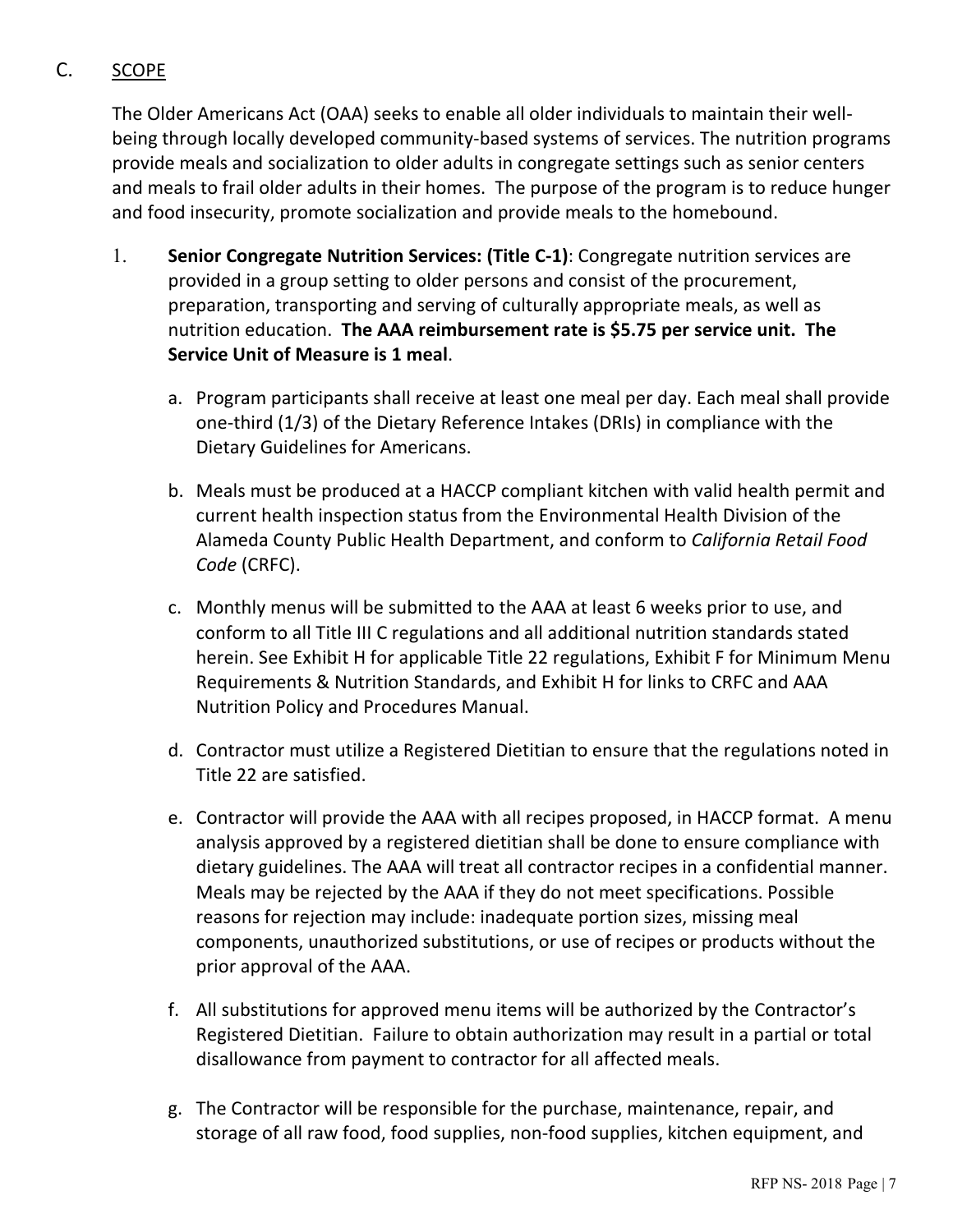transport and temperature control equipment to prepare all meals in bulk pans, operate a kitchen site and fulfill all contract requirements.

- h. The AAA must be notified within 10 days of changes in administrative staff for all contracted providers.
- i. The Contractor will not enter into subcontracts for any of the work under the contract without first obtaining written approval from the AAA.
- j. Menus will be culturally appropriate. At least 12 special menu days will be substituted annually and will normally coincide with holidays or special events.
- k. All service areas in which over 10% of the targeted population has a primary language other than English will have menus and nutrition education available in that language.
- l. Meals are to be prepared and served five days a week through the service area but not necessarily five days a week at each site. Meals will be prepared daily, Monday through Friday, except those designated as County Holidays and/or other days as mutually agreed upon.
- m. Bulk meals will be delivered to the meal sites at times mutually agreed upon by contracting agencies. Delivery locations may be added or deleted through negotiations with appropriate agencies and approval from the AAA. Adequate backup plans will be in place so that personnel/vehicle emergencies do not disrupt program services. Time elapsed from preparation to senior meal service will not exceed two hours. Foods which in the opinion of the AAA dietitian are normally served either hot or cold must be delivered at temperatures that ensure that hot food is at least 135°F and that cold food is under 41°F at the time of service to congregate participants.
- n. The Contractor will inform clients that the Congregate Meal program is not fully funded by the OAA and that they will be asked to contribute. All contributions are to be voluntary and anonymous. Project income from client donations in excess of the budgeted level is to be used to expand or support the meal service.
- o. The Contractor shall establish written procedures to protect contributions and fees from loss, mishandling, and theft. Such procedures shall be kept on file at the Contractor's site.
- p. Ethnic meals will be available in neighborhoods with a high concentration of the ethnic-specific target population. Bi-lingual and bi-cultural staff will be recruited to manage ethnic meal sites.
- RFP NS- 2018 Page | 8 q. Each meal site will strive to serve a daily average meal attendance of at least 25 people. The AAA will entertain proposals with less than 25 people at a meal site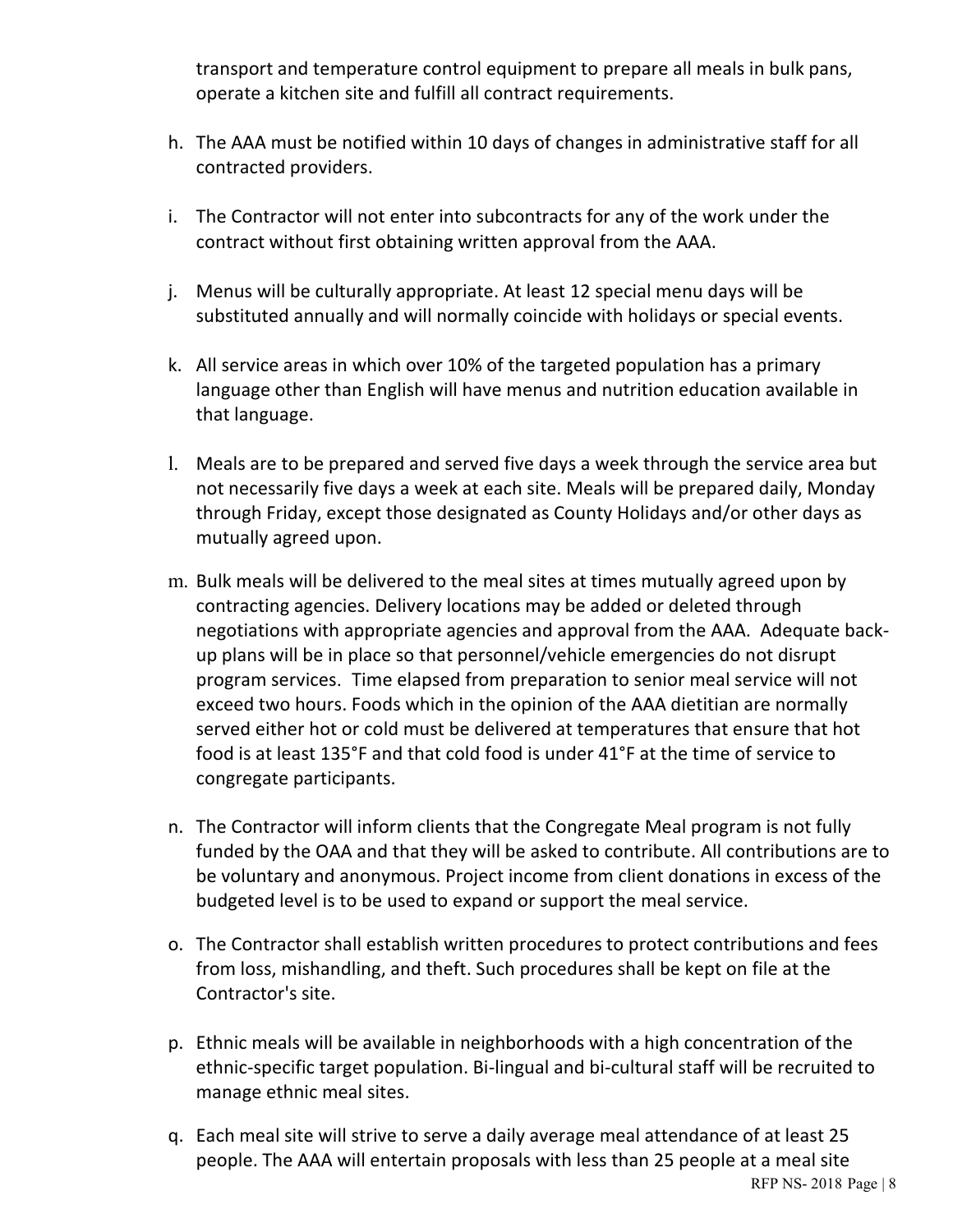based on mitigating circumstances, e.g., no other meal site close by and/or services to special populations. However, Title III dollars may not be used to staff meal sites with an average daily attendance less than 25.

- r. Program staff or dietitians of the AAA staff will have the right to inspect the food production kitchen at any time and without notice. All authorized representatives of Alameda County, the State or Federal government will have the right to inspect, review, and audit kitchens, food production areas, serving areas, packing and storage areas, equipment, and all records relating to senior meals purchased or produced and the performance of Contractor regarding senior meals.
- s. A chemical analysis of any food provided by the Contractor may be made by the AAA at any time. The Contractor is liable for the cost of analysis if the finding discloses that the food does not comply with meal or health regulations.
- t. The Contractor will have a ServSafe Certified person provide oversight at each meal site and ensure that all safety and sanitation control standards are met at the site. Each meal site shall meet all of the following:
	- Have a paid staff or volunteer designated to be responsible for the day-to-day activities at each site, and physically be on-site during the time that Elderly Nutrition Program activities are taking place.
	- Have restrooms, lighting, and ventilation which meet the requirements of the CRFC.
	- Have equipment, including tables and chairs that is sturdy and appropriate for older individuals. Tables shall be arranged to assure ease of access and encourage socialization.
- u. All nutrition Contractors are encouraged to use environmentally sound practices and products in the meal service operation and delivery.
- 2. **Home Delivered Nutrition Services: (Title C-2**) The goal of Home Delivered nutrition services is to maintain or improve the physical and social well-being of older persons through appropriate nutrition services. Home Delivered nutrition services are provided to older persons who are homebound by reason of illness, disability, or are otherwise isolated, and have no safe, healthy alternative for meals. Home delivered meals consist of the procurement, preparation, service and delivery of culturally appropriate meals and nutrition education. **The AAA reimbursement rate is \$6.25 per service unit. The Service Unit of Measure is 1 meal**.
	- a. Program participants shall receive at least one meal per day. Each meal shall provide one-third (1/3) of the Dietary Reference Intakes (DRIs) in compliance with the Dietary Guidelines for Americans.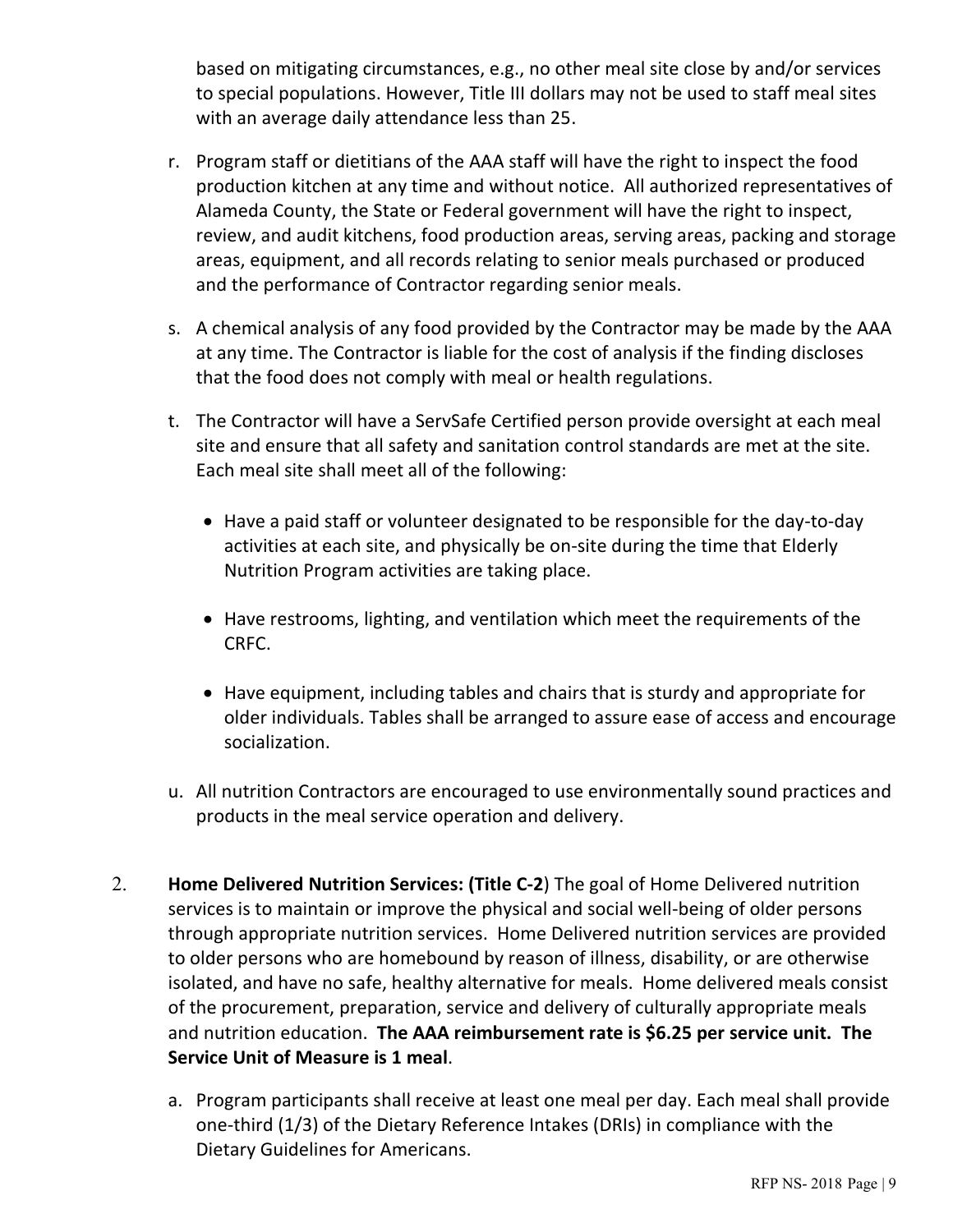- b. Meals will be prepared and delivered daily, Monday through Friday, or other days as mutually agreed upon. Meals will be delivered hot or chilled unless otherwise approved by the AAA, except those designated as County Holidays and/or other days as mutually agreed upon. Weekend and holiday meals will be available, either as cold or frozen, and must meet Title III C guidelines. Menu planning shall be in accordance with Older Americans Act, state and local standards. One meal a day and no more than seven meals a week will be offered to each client unless otherwise approved by the AAA.
- c. Home delivery routes will include all geographic areas designated in the contract. Adequate back-up plans will be in place so that personnel/vehicle emergencies do not disrupt program services.
- d. Time elapsed from preparation to senior meal service will not exceed two hours for meals delivered hot, and will not exceed three hours for meals delivered chilled. Foods which, in the opinion of the AAA dietitian, are normally served either hot or cold must be delivered at temperatures that ensure that hot food is at least 135°F and that cold food is under 41°F at the time of delivery to home delivered meal participants.
- e. Ethnic meals will be available in neighborhoods with a high concentration of the ethnic-specific target population.
- f. Contractor must utilize a Registered Dietitian to ensure that the regulations noted in Title 22 are satisfied. A menu analysis shall be performed by a Registered Dietitian to ensure compliance with the one-third (1/3) of the Dietary Reference Intakes (DRI) as described in this RFP. The AAA will treat all contractor recipes in a confidential manner. Meals may be rejected by the AAA if they do not meet specifications. Possible reasons for rejection may include: inadequate portion sizes, missing meal components, unauthorized substitutions, or use of recipes or products without the prior approval of the AAA.
- g. Meals must be produced at a HACCP compliant kitchen with valid health permit and current health inspection status from the Environmental Health Division of the Alameda County Public Health Department, and conform to *California Retail Food Code (CRFC)*.
- h. Each Home Delivered meal Contractor shall assess the level of need for homedelivered nutrition services of each eligible participant per the specifications in Exhibit G of this RFP. Assessment will consist of:
	- An initial determination of eligibility which may be accomplished by telephone.
	- A written assessment shall be done in the home within two (2) weeks of beginning meal service.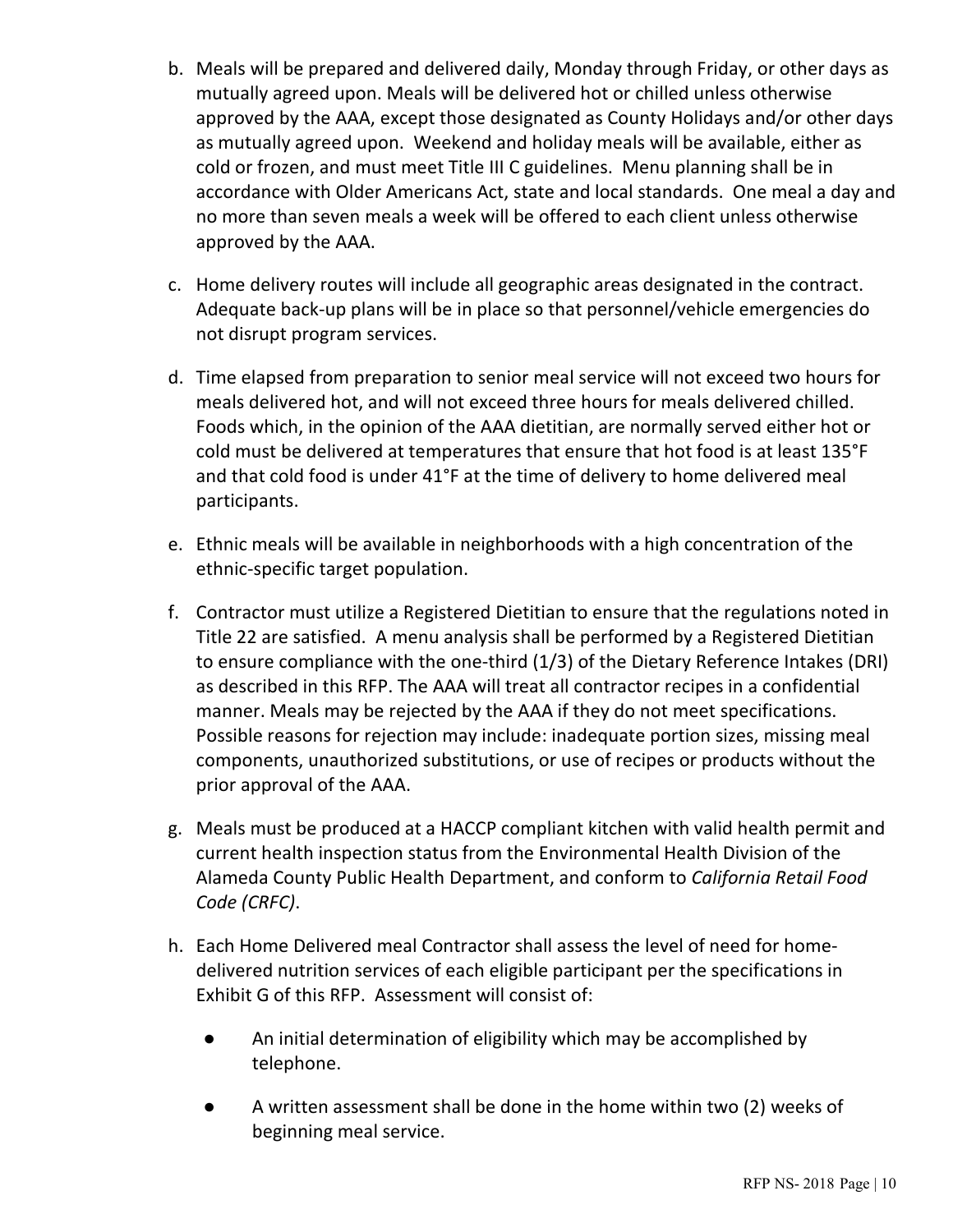- An older individual eligible to receive home-delivered meals shall be assessed for need for nutrition-related supportive services, and referred as necessary.
- Reassessment of need shall be determined quarterly. Such reassessment shall be done in the home of the participant at least every other quarter.
- i. Provide written instructions in the language of the majority of the participants for handling and re-heating of the meals.
- j. Establish a waiting list for home-delivered meals whenever the Contractor is unable to provide meals to all eligible individuals. The decision to place eligible recipients of a home-delivered meal on a waiting list, and their position on such a list, shall be in accordance with Exhibit G, *AAA's Home Delivered Meals Assessment Criteria and Priority Ranking Guidelines.*
- k. Comply with the *California Retail Food Code* and their local health department regarding safe and sanitary preparation and service of meals.
- l. Comply with the Division of Occupational Safety and Health (Cal/OSHA), California Department of Industrial Relations requirements regarding staff and participant safety.
- m. Conduct a nutrition screening of home-delivered meal participants using the DETERMINE Checklist, in accordance with Federal requirements found in Section 339 of the OAA (42 U.S.C. 3030g21).
- n. Where feasible and appropriate, make arrangements for the availability of meals to participants during a major disaster, as defined in 42 U.S.C. 5122(2).
- o. When it is known or reasonably suspected that a program participant has been the victim of abuse, report the abuse to the authorities in accordance with Section 15630, Welfare and Institutions Code.
- p. Monthly menus will be submitted to the AAA at least 6 weeks prior to use, and conform to all Title III C regulations and all additional nutrition standards stated herein. See Exhibit F for *Minimum Menu Requirements & Nutrition Standards* and Exhibit H for links to applicable Title 22, the *California Retail Food Code* and *AAA Nutrition Policy and Procedures Manual.*
- q. All substitutions for approved menu items will be authorized by the Contractor's Registered Dietitian in advance. Failure to obtain authorization may result in a partial or total disallowance from payment to contractor for all affected meals.
- r. The Contractor will be responsible for the purchase, maintenance, repair, and storage of all raw food, food supplies, non-food supplies, kitchen equipment, and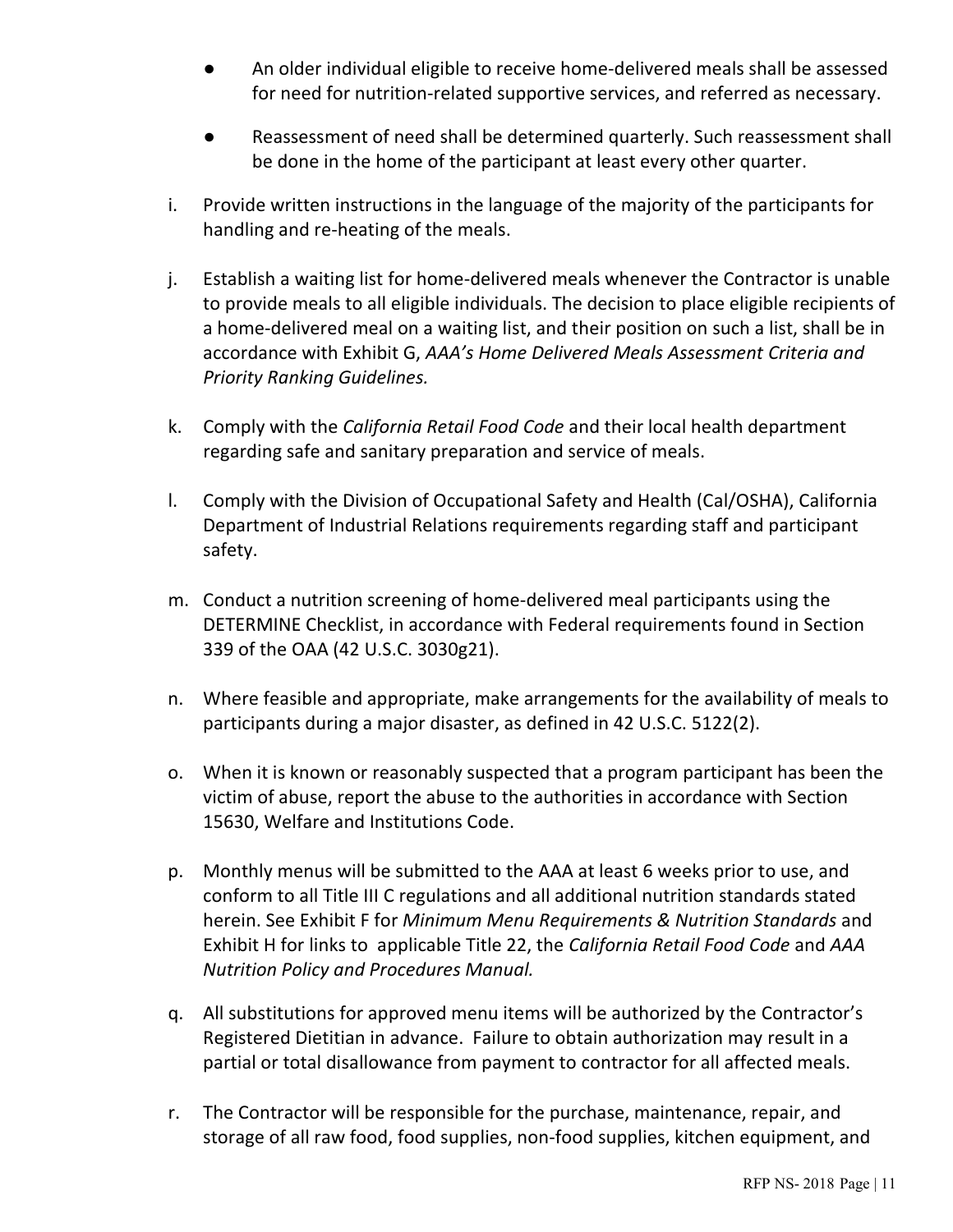transport and temperature control equipment to prepare all meals in bulk pans, operate a kitchen site and fulfill all contract requirements.

- s. The AAA must be notified within 10 days of changes in administrative staff for all contracted providers.
- t. The Contractor will not enter into subcontracts for any of the work under the contract without first obtaining written approval from the AAA.
- u. Menus will be culturally appropriate. At least 12 special menu days will be substituted annually and will normally coincide with holidays or special events.
- v. All nutrition Contractors are encouraged to use environmentally sound practices and products in the meal service operation and delivery.
- w. All service areas in which over 10% of the targeted population has a primary language other than English will have menus and nutrition education available in that language.
- **3. Nutrition Education: (Title C-1 & C-2)**: Bidders selected to provide both Congregate and Home Delivered Nutrition Services will be mandated to also provide Nutrition Education to participants. Funding for Nutrition Education is included in the Congregate Nutrition (C-1) and Home Delivered (C-2) program award. Nutrition Education is a program to promote better health by providing regularly scheduled, accurate, languageappropriate, and culturally sensitive nutrition, diet, physical fitness, or health promotion (as it relates to nutrition) information and instruction to participants in a group or individual setting.

**The Congregate Nutrition Minimum Service Standard is equal to the annual total number of contracted meals divided by 250 (annual serving days), then multiplied by four (quarters). The Home-Delivered meals Minimum Service Standard is equal to the Annual total number of contracted meals divided by 250 (annual serving days), then multiplied by 10 (months). The Service Unit of Measure is 1 one session per participant.**

- a. Nutrition Education programs and materials are to be approved by a qualified dietitian/ nutritionist and overseen by a Dietitian or individual of comparable expertise.
- b. Nutrition education shall be provided a minimum of four (4) times per year to participants at each congregate meal site and a minimum of ten (10) times annually in the home-delivered meal program. Nutrition education for congregate sites is defined as demonstrations, presentations, lectures or small group discussions, all of which may be augmented with printed materials. Printed materials may be used as the sole nutrition education component for the home delivered meal participants,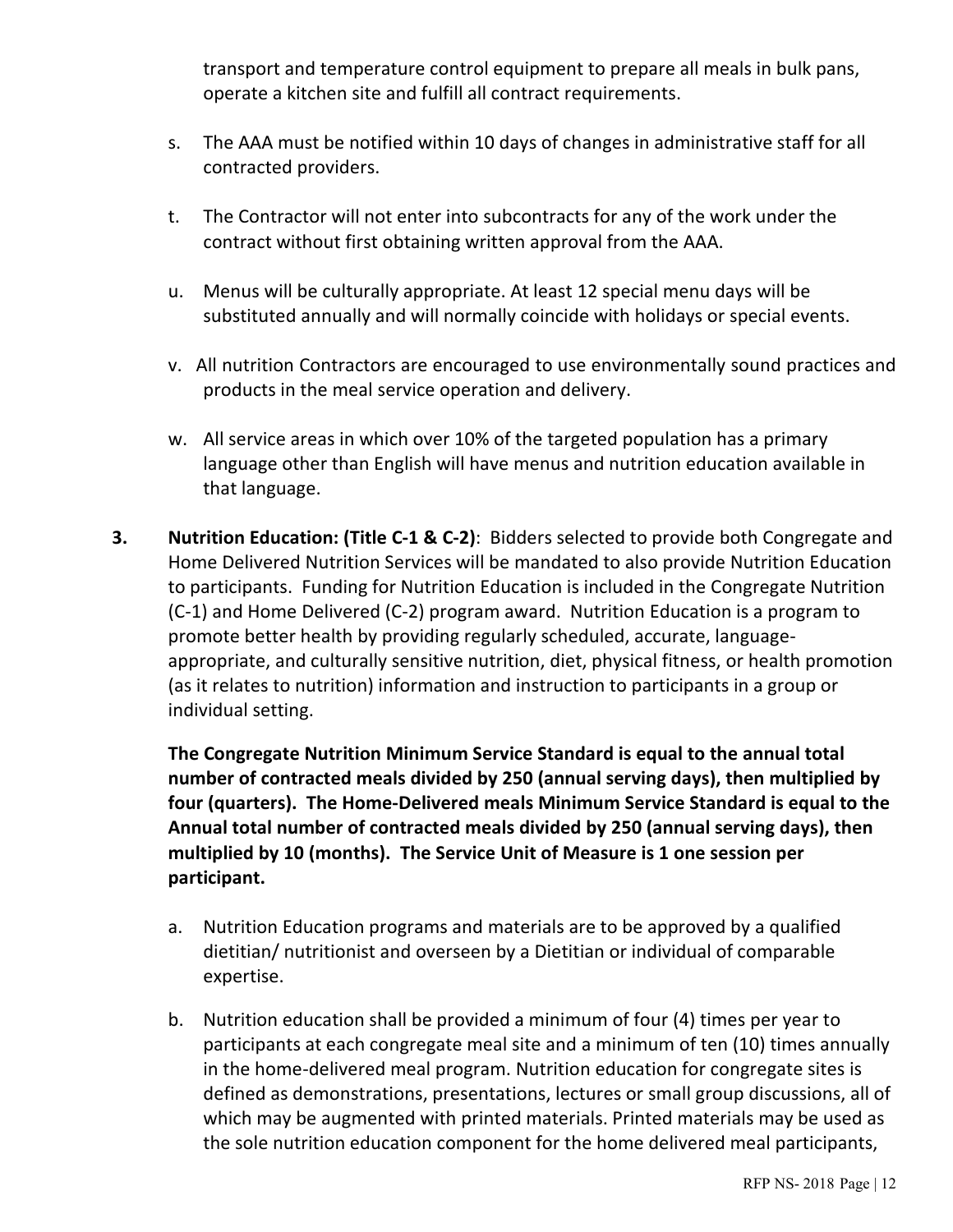as well as in conjunction with a congregate meal program nutrition education presentation (Title 22 Section 7638.11 (a)).

### D. SPECIFIC REQUIREMENTS

- 1. Service locations must be situated in or be accessible to concentrations of consumers in the greatest social and economic need.
- 2. Contractors must demonstrate the ability to reach out to targeted populations.
- 3. Service providers must meet the 10% match requirements for funding for Title III programs and are encouraged to seek and obtain additional funding from other sources.
- 4. Participant income information may not be used to limit or deny services. OAA program participants must be provided with a voluntary and private opportunity to contribute to the cost of services, but no fees for service may be imposed on OAA consumers, and participation must not be denied due to refusal or inability to donate or pay. A sign indicating the suggested contribution for eligible individuals, and the fee for guests, shall be posted near the contribution container at each congregate meal site. A guest fee shall cover all meal costs. All contributions shall be identified as program income and used to increase the number of meals served, to facilitate access to such meals, and to provide nutrition-related supportive services.
- 5. Programs must utilize the views of participants when evaluating the effectiveness of services received.
- 6. All proposals for OAA funds shall conform to all applicable provisions of laws and regulations, including, but not limited to, the OAA as amended, the Civil Rights Act, the Americans with Disabilities Act, and applicable Federal or State regulations.
- 7. Programs must have procedures to protect the confidentiality and privacy of information about, or obtained from, participants or consumers.
- 8. Successful applicants must have in place a written complaint resolution process that meets requirements of Title 22 [CCR§7400], and that is in alignment with the Alameda AAA Grievance Resolution Policy. All contractors will post and advise clients of their complaint resolution process.
- 9. All contractors are required to attend Provider Meetings scheduled by the AAA.
- 10. All contractors must have a written Emergency Operations Plan that can be activated in an emergency. The plan shall include 1.) preparation of the facility 2.) training for all staff, volunteers and participants in the agency's emergency operations plan, and 3.) fire safety preparations.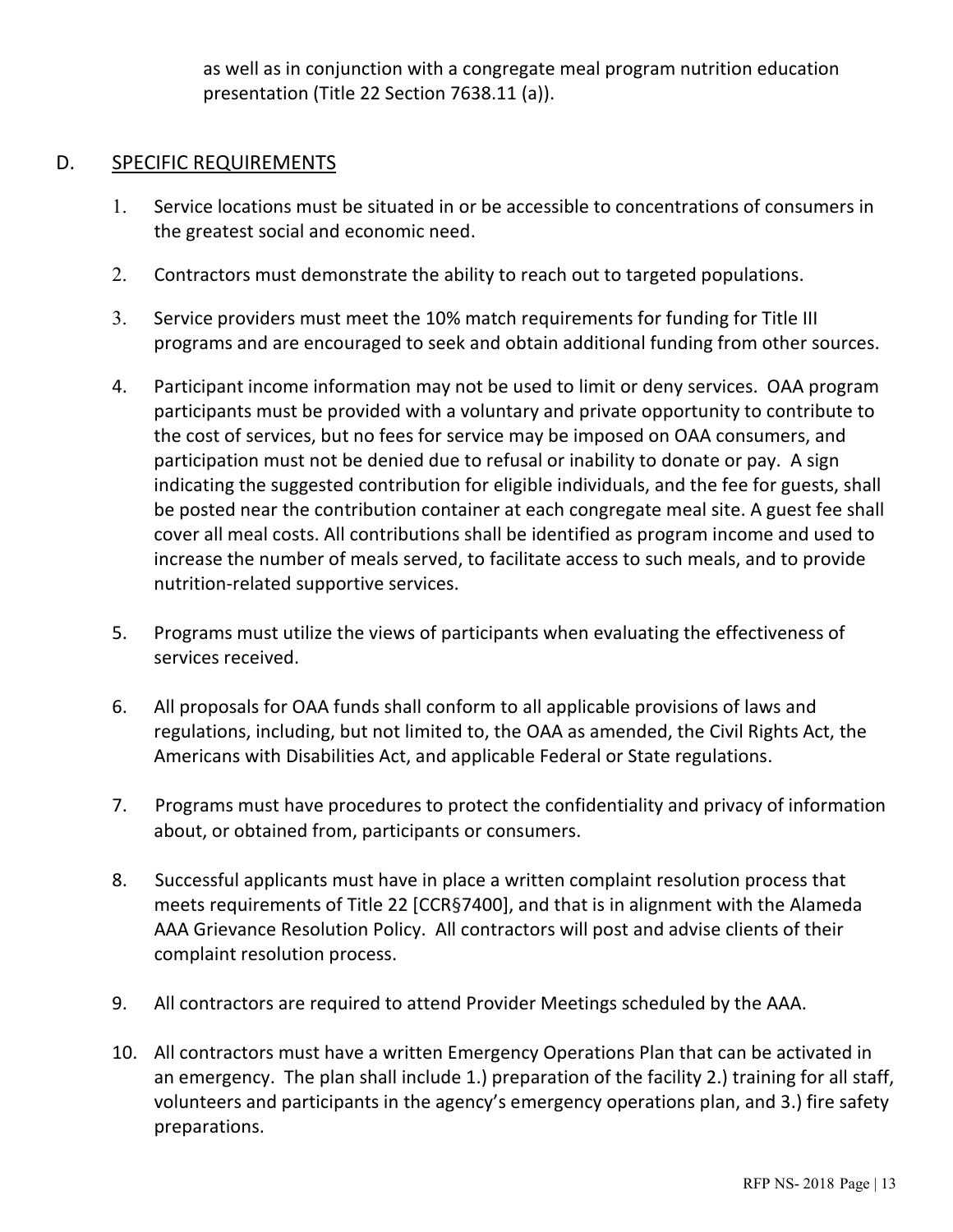- 11. Contractor will provide access by County of Alameda, AAA, State of California, CDA, Federal AoA officials, to financial and other records pertaining to the program encompassed by the contract.
- 12. Contractor will provide Federal Tax Identification Number to the AAA.
- 13. Contractor will submit monthly program and expenditure reports in the prescribed format by the date due, and maintain statistical and financial data in such a way as to document and assure the accuracy of the data presented in the required monthly program and financial reports.
- 14. Contractor will submit final financial and program reports no later than thirty (30) days following the end of the contract period.
- 15. Contractor will comply with all federal, state, and local rules, regulations and policies, including, but not limited to, Office of Management and Budget (OMB) Circulars A-87, A-102, A-110, A-122, A-133, Federal Code of Regulations [45CFR§1321.63 -§1321.71] and California Title 22 [22CCR§7500-7716].
- 16. All third-party contracts must be approved by the County and conform to CDA and AAA policies for an open competitive process. The applicant's open competitive process and contract specifications must be described in the plan for service delivery at the time the proposal is submitted. It must also set forth clear procedures for financial accountability and service delivery.
- 17. Prior to awarding a contract to any for-profit entity, the California Dept. of Aging (CDA) must also review and approve the contractor's bid proposal.
- 18. Within the first 90 days of the contract, all contractors must have written personnel policies and procedures, written job descriptions for all staff involved in the project, and a written Emergency Preparedness Plan.
- 19. Agencies are required to maintain financial and program records necessary for fiscal monitoring and audit review and make periodic reports as requested by the AAA. As required by 2 CFR 200, Subpart F, Audit Requirements, entities expending \$750,000 or more in a fiscal year are required have a Single Audit for that year. Audits must be submitted within thirty (30) days after receipt of the Auditor's report or nine (9) months after the end of the audit period, whichever occurs first (2CFR 200 512).

### E. DELIVERABLES / REPORTS

1. Contractors will submit quarterly reports and where required enter participant and service unit data into SAMS, or other software or web-based applications, as specified in the Specific Requirements section of this RFP.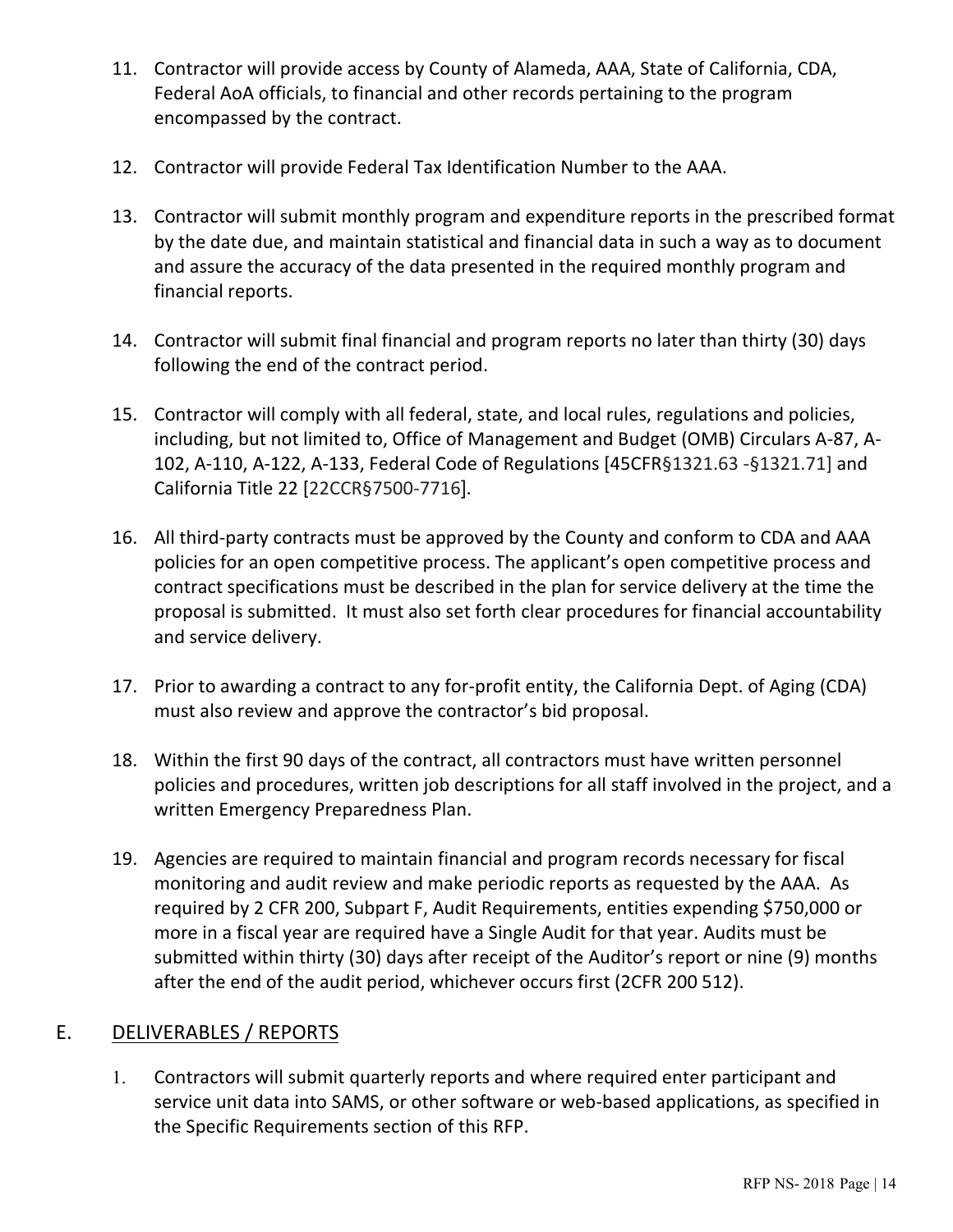- 2. The Social Services Agency has adopted the Results-Based Accountability (RBA) framework to strengthen and increase data collection and improve contract performance. The RBA framework establishes performance measures which will allow SSA to track the positive impact and benefits of services for the target population by focusing on three critical questions: How much work was done? How well was it done? and Is anyone better off? The RBA framework establishes a partnership between the service provider and SSA. The performance measures and the deliverables are described below. A link to further information on RBA can be found at: http://www.raguide.org/.
- 3. How much was done?
- a. Contractor will meet 95% of it program specific Service Unit requirements.
- b. Deliverable: Contractor will submit reports to AAA documenting the number of Service Units completed.
- 2. How well was it done?
- a. Contractor will maintain ongoing compliance with all program specific service and legal requirements, as described in the Scope of Work and Appendices of this RFP, for the duration of the contract.
- b. Deliverable: Contractor will host site visits and provide proof of compliance documentation as required by the AAA.
- 3. Is anyone better off?
- a. Goals of the AAA Nutrition Services programs will be considered met, and clients better off, if contractor meets its 95% Service Unit requirements.
- b. Deliverable: Contractor will submit monthly reports to AAA documenting the number of Service Units completed.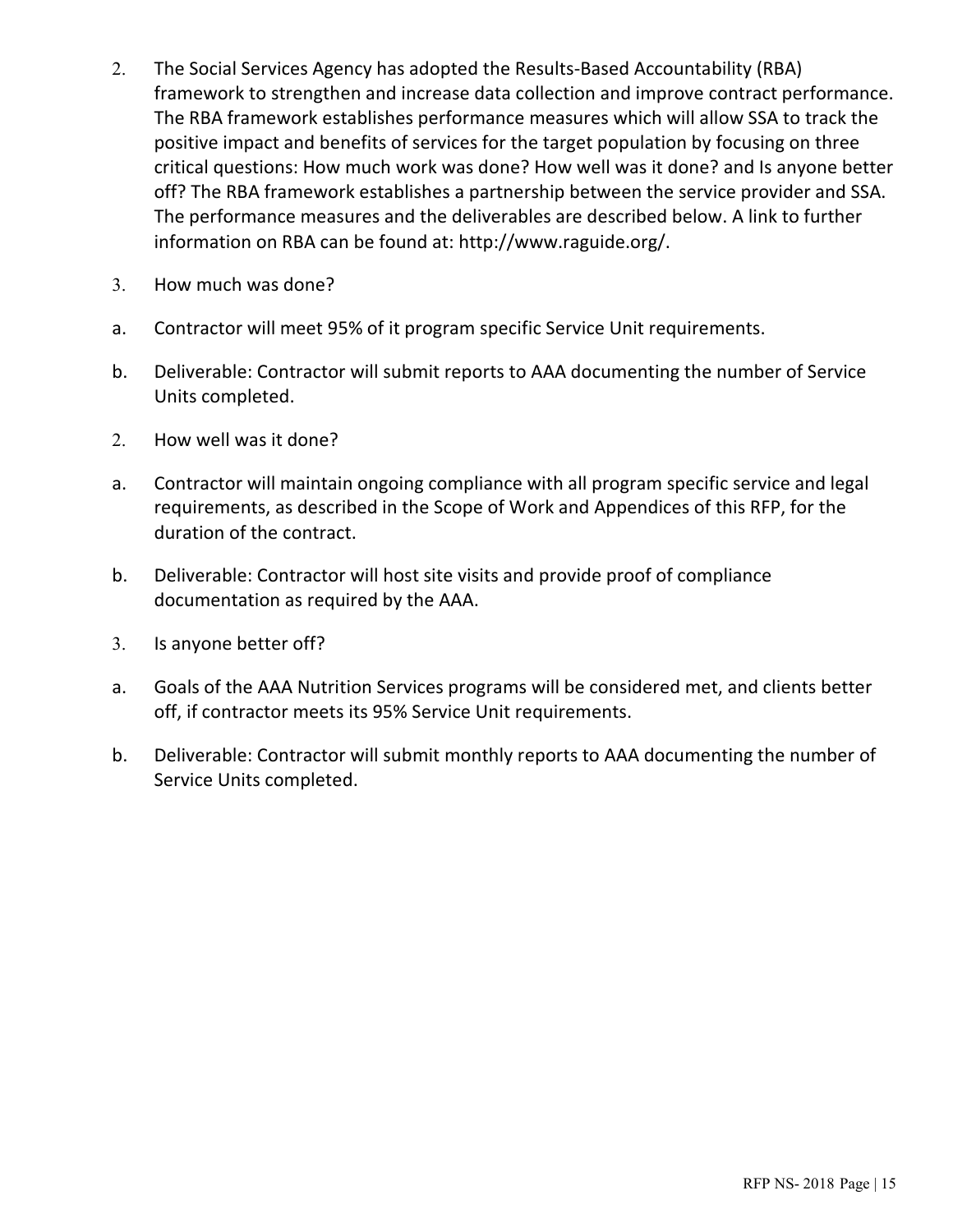### **II. CALENDAR OF EVENTS**

| <b>EVENT</b>                                               | DATE/LOCATION                                                                                                             |                                                                                                                                                                |  |
|------------------------------------------------------------|---------------------------------------------------------------------------------------------------------------------------|----------------------------------------------------------------------------------------------------------------------------------------------------------------|--|
| <b>Request Issued</b>                                      |                                                                                                                           |                                                                                                                                                                |  |
| <b>Written Questions Due</b>                               | by 5:00 p.m. on Monday, February 5, 2018                                                                                  |                                                                                                                                                                |  |
| Networking/Bidders<br>Conference #1                        | Friday, February 2, 2018 @<br>1:00 P.M.                                                                                   | at: Alameda County SSA- Adult<br>& Aging Dept.<br>6955 Foothill Blvd.<br>1st floor,<br>Maxwell Park Conf. Room<br><b>Room 137</b><br>Oakland, CA. 94605        |  |
| Networking/Bidders<br>Conference #2                        | Monday, February 5, 2018 @<br>1:00 P.M.                                                                                   | at: Alameda County SSA- Adult<br>& Aging Dept.<br>6955 Foothill Blvd.<br>1st floor,<br><b>Maxwell Park Conf. Room</b><br><b>Room 137</b><br>Oakland, CA. 94605 |  |
| Addendum Issued                                            | Tuesday, February 13, 2018                                                                                                |                                                                                                                                                                |  |
| Vendor Letter of intent<br>to submit a bid due             | February 21, 2018<br>Please submit Letter of Intent to Sandra Braxton, at<br>sbraxton@acgov.org or fax to (510) 577-1962. |                                                                                                                                                                |  |
| <b>Response Due</b>                                        | Wednesday, February 28 by 2:00 PM                                                                                         |                                                                                                                                                                |  |
| <b>Evaluation Period</b><br>March 1-March 30, 2018         |                                                                                                                           |                                                                                                                                                                |  |
| Notice of Intent to<br><b>Award Letters</b>                | April 15, 2018                                                                                                            |                                                                                                                                                                |  |
| <b>Board Letter</b><br><b>Recommending Award</b><br>Issued | June, 2018                                                                                                                |                                                                                                                                                                |  |
| <b>Board Consideration</b><br><b>Award Date</b>            | June, 2018                                                                                                                |                                                                                                                                                                |  |
| <b>Contract Start Date</b>                                 | July 1, 2018                                                                                                              |                                                                                                                                                                |  |

**Note**: Award and start dates are approximate.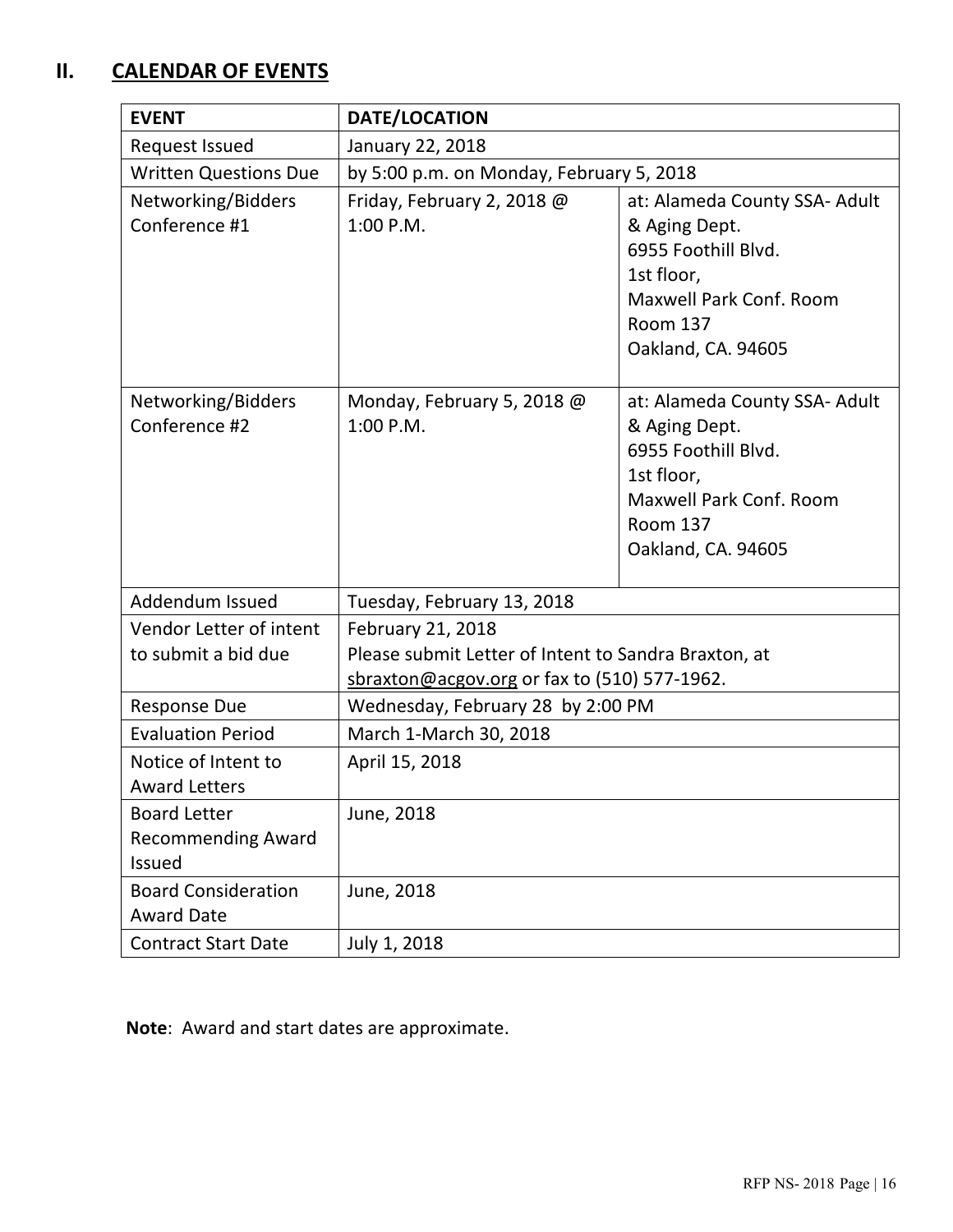### F. NETWORKING / BIDDERS CONFERENCES

1. Potential applicants are strongly encouraged, but not required, to attend one of the following Bidders' Conferences:

> February 2, 2018 1:00- 2:00 PM 6955 Foothill Boulevard, Maxwell Park Conference Room 137 Oakland, CA 94605

> February 5, 2018 1:00-2:00 PM 6955 Foothill Boulevard, Maxwell Park Conference Room 137 Oakland, CA 94605

Please RSVP your attendance to Sandra Braxton, at sbraxton@acgov.org or (510) 577-1907.

- 2. Networking/bidders conferences will be held to:
	- a. Provide an opportunity for bidders to ask specific questions about the project and request RFP clarification.
	- b. Provide bidders an opportunity to view a site, receive documents, etc. necessary to respond to this RFP
	- c. Provide the County with an opportunity to receive feedback regarding the project and RFP.
- 3. All questions will be addressed, and the list of attendees will be included, in an RFP/Q Addendum following the networking/bidders conference(s).
- 4. Potential bidders are strongly encouraged to attend networking/bidders conference(s) in order to further facilitate subcontracting relationships. Vendors who attend a networking/bidders conference will be added to the Vendor Bid List. Failure to participate in a networking/bidders conference will in no way relieve the Contractor from furnishing goods and/or services required in accordance with these specifications, terms and conditions.

### **III. COUNTY PROCEDURES, TERMS, AND CONDITIONS**

### G. EVALUATION CRITERIA / SELECTION COMMITTEE

All proposals that pass the initial Evaluation Criteria which are determined on a pass/fail basis (Completeness of Response, Debarment and Suspension, and Relevant Experience) will be evaluated by a County Selection Committee (CSC). The County Selection Committee may be composed of County staff and other parties that may have expertise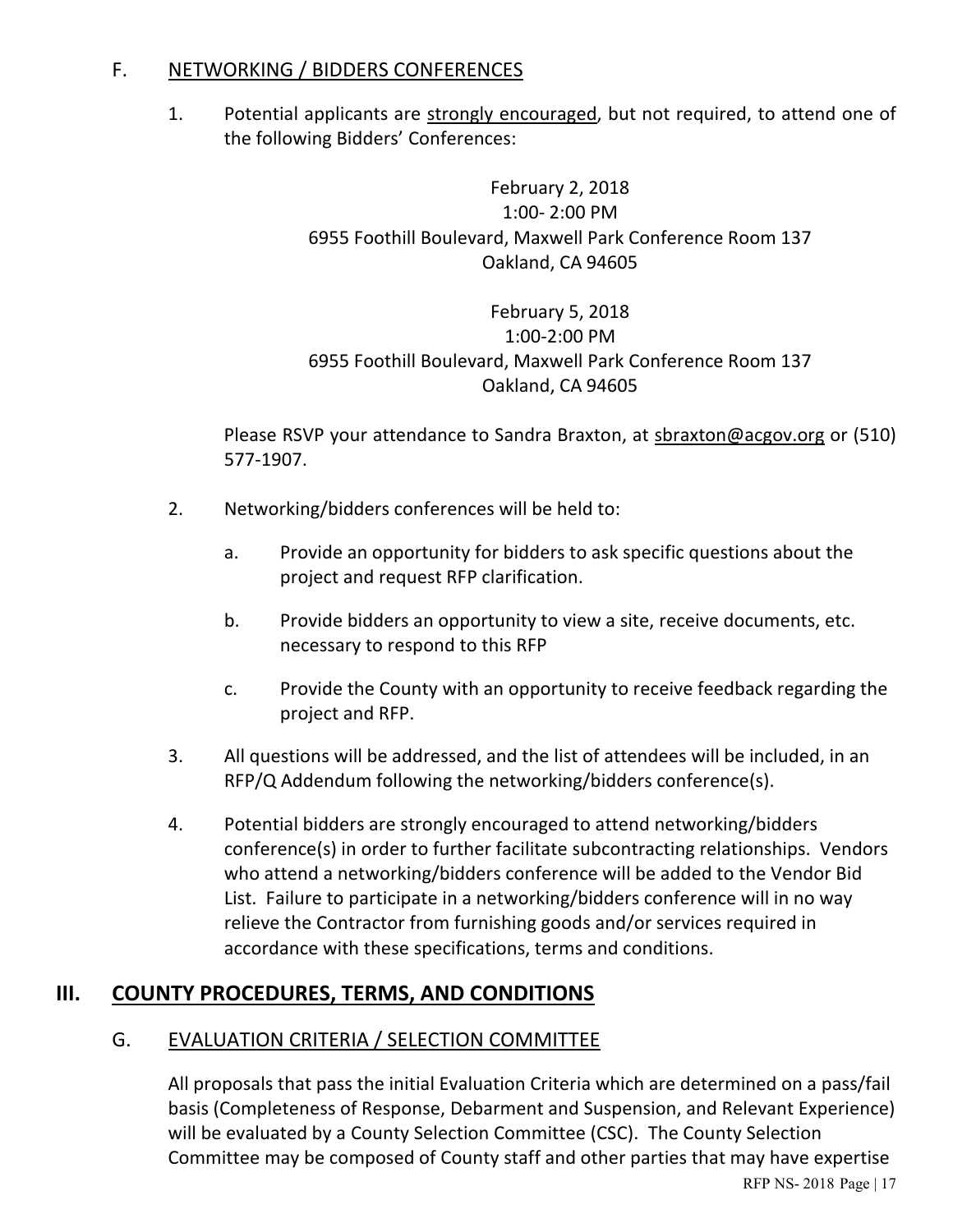or experience in services for older adults. The CSC will score and recommend a Contractor in accordance with the evaluation criteria set forth in this RFP. Other than the initial pass/fail Evaluation Criteria, the evaluation of the proposals shall be within the sole judgment and discretion of the CSC.

All contact during the evaluation phase shall be through the AAA only. Bidders shall neither contact nor lobby evaluators during the evaluation process. Attempts by Bidder to contact and/or influence members of the CSC may result in disqualification of Bidder.

The CSC will evaluate each proposal meeting the qualification requirements set forth in this RFP. Bidders should bear in mind that any proposal that is unrealistic in terms of the technical or schedule commitments, or unrealistically high or low in cost, will be deemed reflective of an inherent lack of technical competence or indicative of a failure to comprehend the complexity and risk of the County's requirements as set forth in this RFP.

Bidders are advised that in the evaluation of cost it will be assumed that the unit price quoted is correct in the case of a discrepancy between the unit price and an extension.

As a result of this RFP, the County intends to award multiple contracts to the responsible bidders whose responses conform to the RFP and whose bids present the greatest value to the County, all evaluation criteria considered. The combined weight of the evaluation criteria is greater in importance than cost in determining the greatest value to the County. The goal is to award contracts to the bidders that propose the best quality as determined by the combined weight of the evaluation criteria. The County may award a contract of higher qualitative competence over the lowest priced response. In order to provide services across the full geographic spectrum of the County, multiple awards within a service category may be awarded.

The basic information that each section should contain is specified below, these specifications should be considered as minimum requirements. Much of the material needed to present a comprehensive proposal can be placed into one of the sections listed. However, other criteria may be added to further support the evaluation process whenever such additional criteria are deemed appropriate in considering the nature of the goods and/or services being solicited.

Each of the Evaluation Criteria below will be used in ranking and determining the quality of bidders' proposals. Proposals will be evaluated according to each Evaluation Criteria, and scored on the zero to five-point scale outlined below. The scores for all Evaluation Criteria will then be added, according to their assigned weight (below), to arrive at a weighted score for each proposal. A proposal with a high weighted total will be deemed of higher quality than a proposal with a lesser-weighted total. The final maximum score for any project is 500 points. Proposals must receive a score of 250 points in order to be eligible for consideration.

The zero to five-point scale range is defined as follows: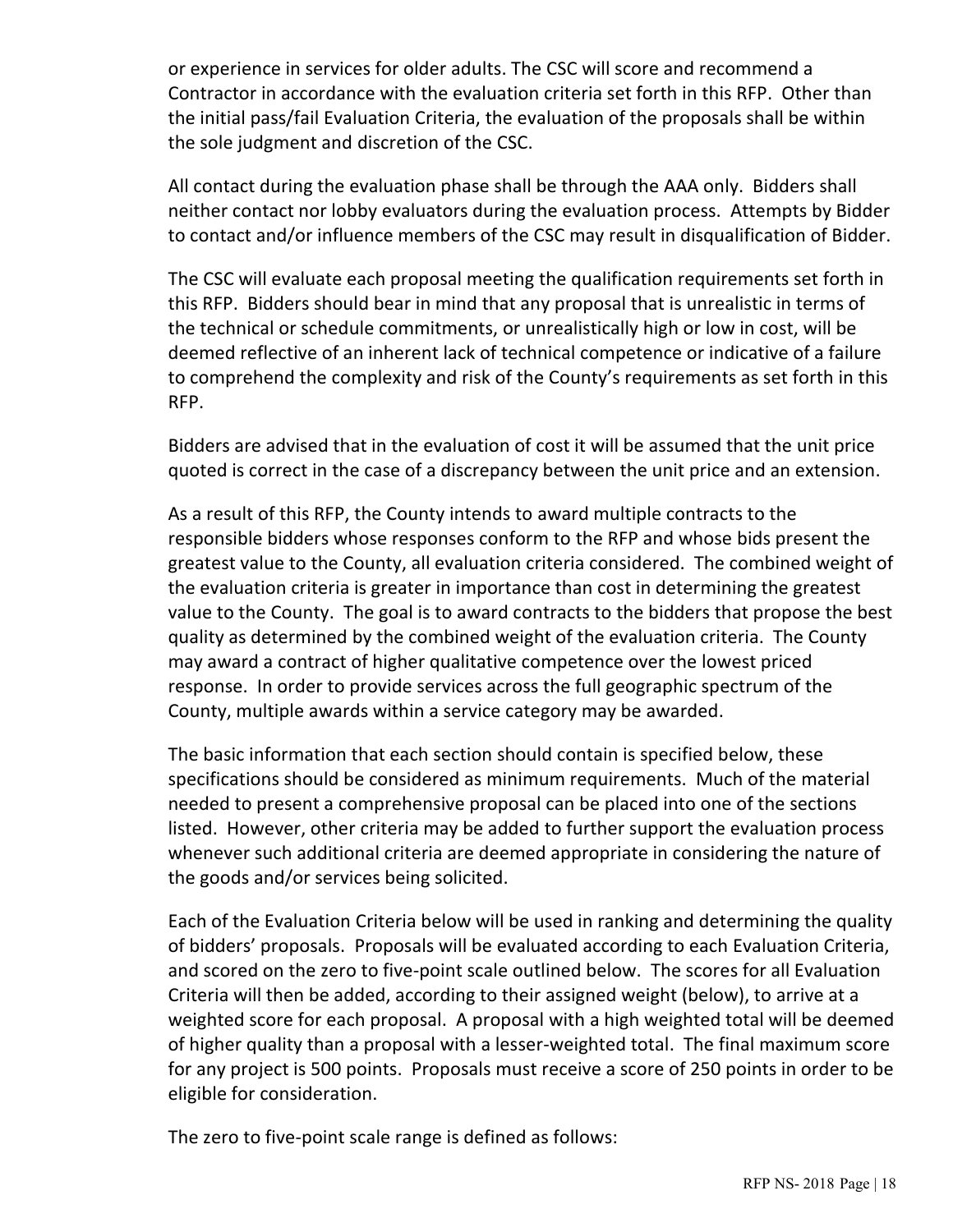| 0 | Not Acceptable          | Non-responsive, fails to meet RFP specification. The approach<br>has no probability of success. If a mandatory requirement this<br>score will result in disqualification of proposal.                                                  |
|---|-------------------------|----------------------------------------------------------------------------------------------------------------------------------------------------------------------------------------------------------------------------------------|
| 1 | Poor                    | Below average, falls short of expectations, is substandard to<br>that which is the average or expected norm, has a low<br>probability of success in achieving objectives per RFP.                                                      |
| 2 | Fair                    | Has a reasonable probability of success, however, some<br>objectives may not be met.                                                                                                                                                   |
| 3 | Average                 | Acceptable, achieves all objectives in a reasonable fashion per<br>RFP specification. This will be the baseline score for each item<br>with adjustments based on interpretation of proposal by<br><b>Evaluation Committee members.</b> |
| 4 | Above Average / Good    | Very good probability of success, better than that which is<br>average or expected as the norm. Achieves all objectives per<br>RFP requirements and expectations.                                                                      |
| 5 | Excellent / Exceptional | Exceeds expectations, very innovative, clearly superior to that<br>which is average or expected as the norm. Excellent<br>probability of success and in achieving all objectives and<br>meeting RFP specification.                     |

All proposals will initially be evaluated against the following, and receive a pass/fail rank. Evaluations that receive a "Fail" rating will not receive further consideration. The Evaluation Criteria and their respective weights are as follows:

|    | <b>Evaluation Criteria</b>                                                                                                                                                                                                                                                                                                                                                       | Weight    |
|----|----------------------------------------------------------------------------------------------------------------------------------------------------------------------------------------------------------------------------------------------------------------------------------------------------------------------------------------------------------------------------------|-----------|
| А. | <b>Completeness of Response:</b><br>Responses to this RFP must be complete. Responses that do not include the<br>proposal content requirements identified within this RFP and subsequent<br>Addenda and do not address each of the items listed below will be considered<br>incomplete, be rated a Fail in the Evaluation Criteria and will receive no further<br>consideration. |           |
|    | Responses that are rated a Fail and are not considered may be picked up at the<br>delivery location within 14 calendar days of contract award and/or the<br>completion of the competitive process.                                                                                                                                                                               | Pass/Fail |
| В. | <b>Debarment and Suspension:</b><br>Bidders, its principal and named subcontractors are not identified on the list of<br>Federally debarred, suspended or other excluded parties located at<br>www.sam.gov.                                                                                                                                                                      | Pass/Fail |
| C. | <b>Relevant Experience:</b><br>Bidder shall be regularly and continuously engaged in the business of providing<br>nutrition services to older adults for at least four years.                                                                                                                                                                                                    | Pass/Fail |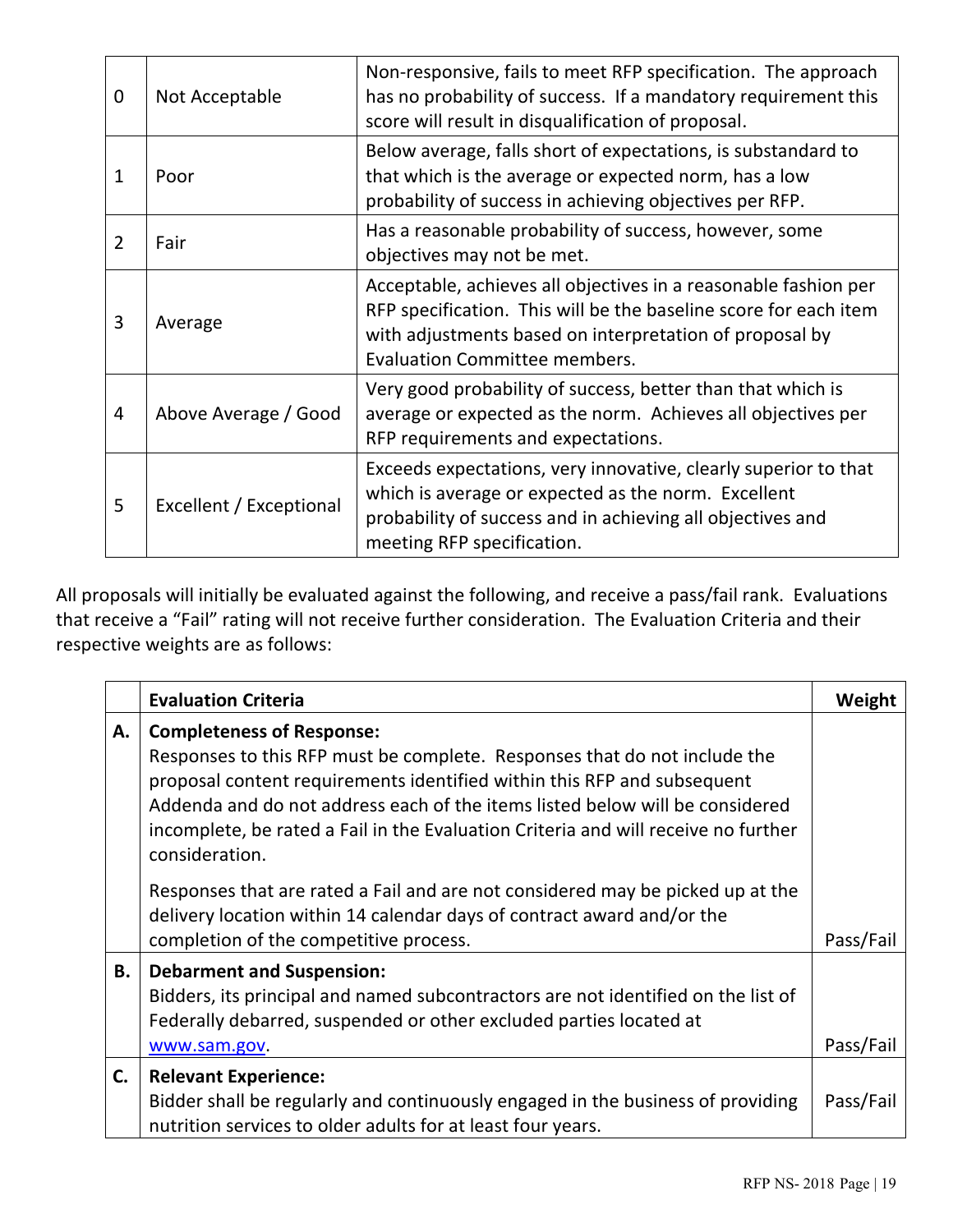The Evaluation Questions and their respective weights are as follows:

|    | <b>Evaluation Questions</b> (Minimum 12 pt font)                                                                                                                                                                                                                                        | <b>Points</b> |
|----|-----------------------------------------------------------------------------------------------------------------------------------------------------------------------------------------------------------------------------------------------------------------------------------------|---------------|
| D. | MISSION, EXPERIENCE AND COMMUNITY INVOLVEMENT: (Maximum two (2) pages)                                                                                                                                                                                                                  |               |
|    | 1. Describe your organization's history, purpose and mission statement.                                                                                                                                                                                                                 | 5             |
|    | 2. Discuss the needs of older adults in Alameda County, including demographic<br>and geographic data that are relevant to the program for which you are applying.<br>Describe the religious, cultural, income and language considerations affecting the<br>potential population.        | 5             |
|    | 3. Describe your organization's efforts to coordinate with local and regional<br>community services to integrate the service delivery system. Provide specific<br>examples of how these efforts have led to increased opportunities for older adults<br>to live more independently.     | 5             |
|    | 4. Describe your organization's experience in providing community-based<br>nutrition services to older adults. Discuss the number of individuals served by<br>type of service.                                                                                                          | 5             |
|    | 5. Will your agency recruit, train, supervise and recognize volunteers in providing<br>the proposed service? If so, how will this be accomplished? If you will not use<br>volunteers, how will you ensure that older adults are involved in the service<br>preparation and/or delivery? | 5             |
|    | <b>Section D Subtotal</b>                                                                                                                                                                                                                                                               | 25            |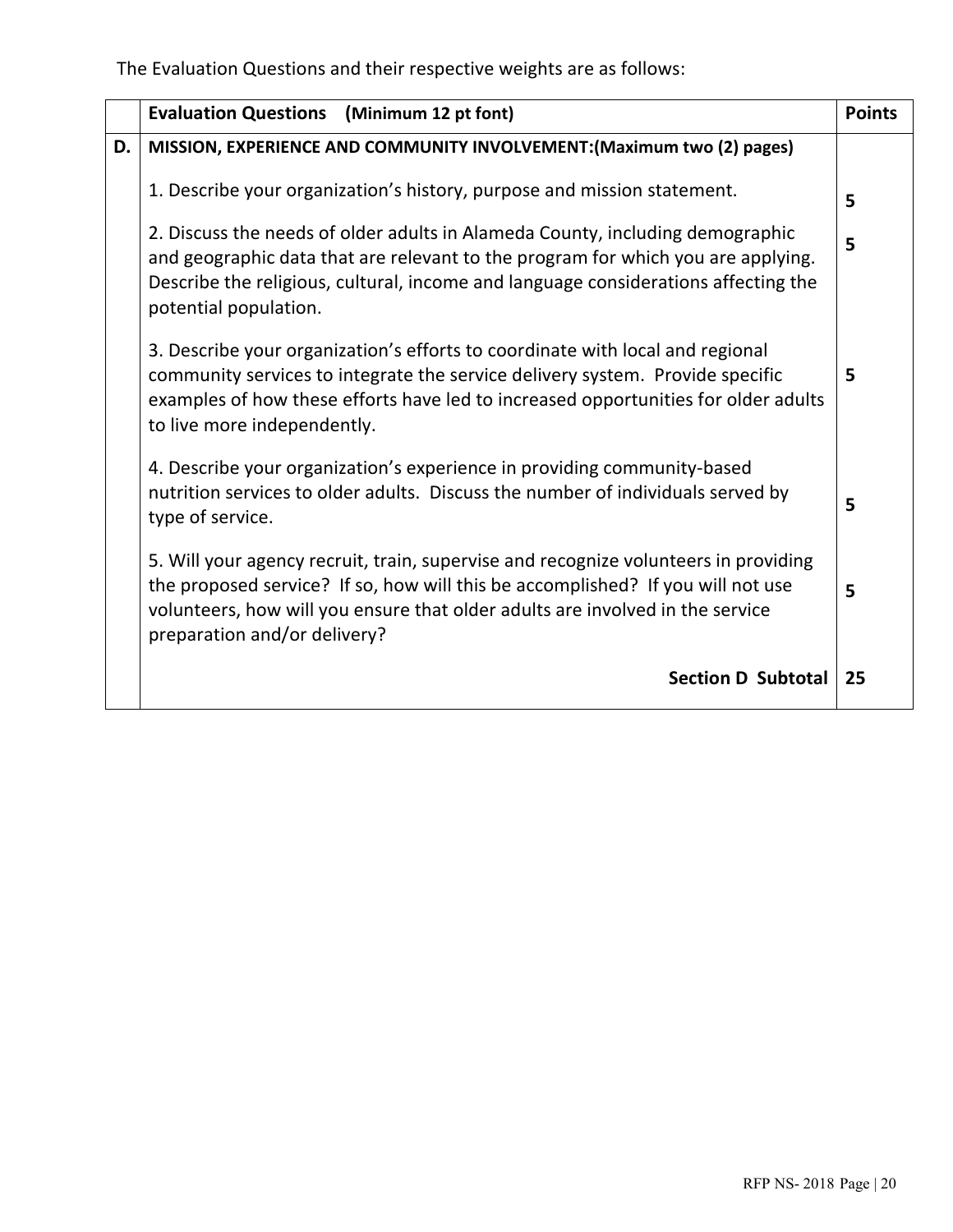### **E. PROGRAM DELIVERY (Maximum 4 pages – 40 Points)**

1. Using the format below, please describe in detail the service categories and units that you will provide. Please provide a narrative description of how you will provide the services.

| <b>Service</b> | <b>Service</b> | <b>Measurements</b> | <b>Type of Service</b> |
|----------------|----------------|---------------------|------------------------|
| Category       | <b>Units</b>   |                     |                        |
| (e.g.          | (e.g.          | (e.g. 1 Meal)       | (e.g. Meal             |
| Congregate     | Congregate     | Served)             | Production,            |
| Nutrition)     | Meals)         |                     | Program                |
|                |                |                     | Administration,        |
|                |                |                     | Complete               |
|                |                |                     | Service)               |

2. The Older Americans Act requires that services be targeted to low income, functionally impaired and minority individuals. Please tell us the number of unduplicated adults that you propose to serve in each geographic region of the county for which you are proposing services, and the percentage of clients that you will serve in each targeting category. Please use the format below to note your responses:

| <b>Total # Seniors Served</b> |   |
|-------------------------------|---|
| 75+                           | ℅ |
| Low-Income                    | ℅ |
| <b>Functionally Impaired</b>  | % |
| <b>Minority</b>               |   |

- 3. Discuss the outreach/public information methods your organization intends to employ to generate participation in the program, including outreach to targeted populations.
- 4. If you are applying for congregate meals, describe the process you will use to enroll a new client onto the program. If you are applying for home delivered meals, outline your process for ensuring compliance with the initial, written, and quarterly reassessment requirements stated in the Title 22 regulations. If you will not be enrolling clients, describe how your agency will manage meal counts.
- 5. Federal regulations mandate that persons receiving services be given the opportunity to freely contribute to the cost of service. At the same time, these participants must not be subjected to any kind of test to determine their ability to contribute. Please describe your plan to provide participants with a voluntary opportunity to contribute, including how privacy is ensured, what procedures are **3**

**5**

**3**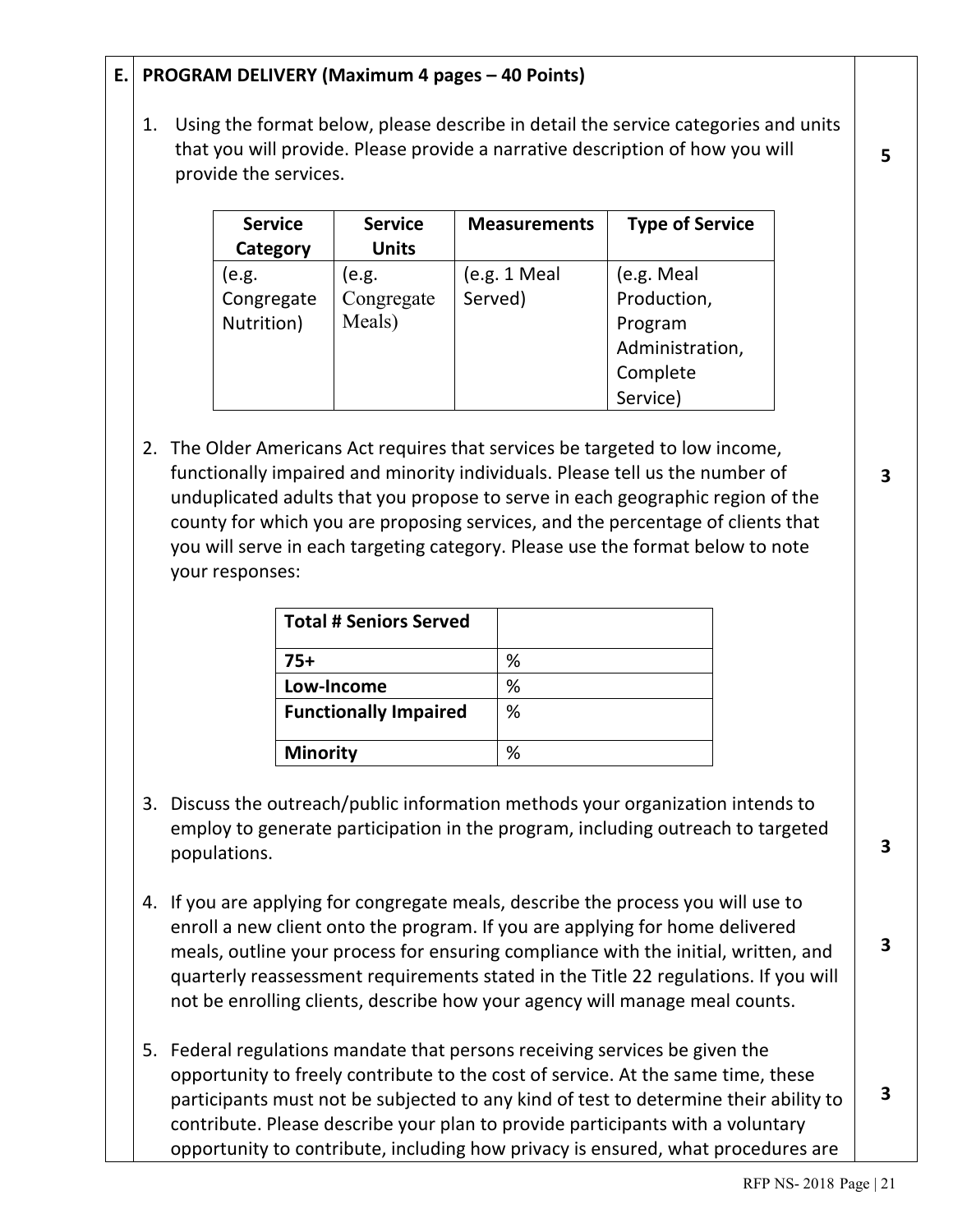|    | used to account for and safeguard funds. If you will not be providing a donation<br>opportunity for clients, describe how your agency will support maximizing income<br>for the administrative agency.                                                                                                                                                                                                                                                                                                                                                                                                                                                                                                                                             |                |
|----|----------------------------------------------------------------------------------------------------------------------------------------------------------------------------------------------------------------------------------------------------------------------------------------------------------------------------------------------------------------------------------------------------------------------------------------------------------------------------------------------------------------------------------------------------------------------------------------------------------------------------------------------------------------------------------------------------------------------------------------------------|----------------|
|    | 6. Describe the quality assurance procedures your agency will use to evaluate the<br>services you propose to provide. Include any procedures you have developed to<br>track measurable outcomes. How will you ensure that meal recipients and<br>community members are involved in the planning and evaluation of your<br>services?                                                                                                                                                                                                                                                                                                                                                                                                                | 3              |
|    | 7. Describe your contingency plans in the event the full amount of funding you are<br>requesting is not received.                                                                                                                                                                                                                                                                                                                                                                                                                                                                                                                                                                                                                                  | $\overline{2}$ |
| 8. | Attach a sample menu for one month.                                                                                                                                                                                                                                                                                                                                                                                                                                                                                                                                                                                                                                                                                                                | 3              |
| 9. | Describe in narrative form the role and your expectations of the program<br>Registered Dietitian(RD/RDN). Discuss % FTE, menu development and analysis,<br>in-service training, and nutrition education.                                                                                                                                                                                                                                                                                                                                                                                                                                                                                                                                           | 5              |
|    | 10. Will the seniors served by your agency receive ethnic, therapeutic, or alternative<br>meals? Discuss.                                                                                                                                                                                                                                                                                                                                                                                                                                                                                                                                                                                                                                          | 4              |
|    | 11. If you will not be preparing meals, describe how your agency will ensure that<br>meals prepared at the kitchen comply with safety and sanitation standards and<br>menu standards.                                                                                                                                                                                                                                                                                                                                                                                                                                                                                                                                                              | 4              |
|    | 12. If your agency is proposing to provide services through a collaborative<br>agreement, you will be responsible for securing the MOU's and/or performance<br>and financial agreements with the other collaborating agencies. Please provide<br>the name(s) of the collaborating agencies and explain the role that each will<br>fulfill to provide the full scope of Nutrition Services. If your agency is submitting<br>a proposal without an established partner, please describe in detail action steps<br>and timetable for the transition that will minimize any disruption in service to<br>seniors. If your agency will provide complete services, discuss current and future<br>partnerships that will enhance services to your clients. | $\overline{2}$ |
|    | <b>Section E Subtotal</b>                                                                                                                                                                                                                                                                                                                                                                                                                                                                                                                                                                                                                                                                                                                          |                |
|    |                                                                                                                                                                                                                                                                                                                                                                                                                                                                                                                                                                                                                                                                                                                                                    |                |
|    |                                                                                                                                                                                                                                                                                                                                                                                                                                                                                                                                                                                                                                                                                                                                                    | 40             |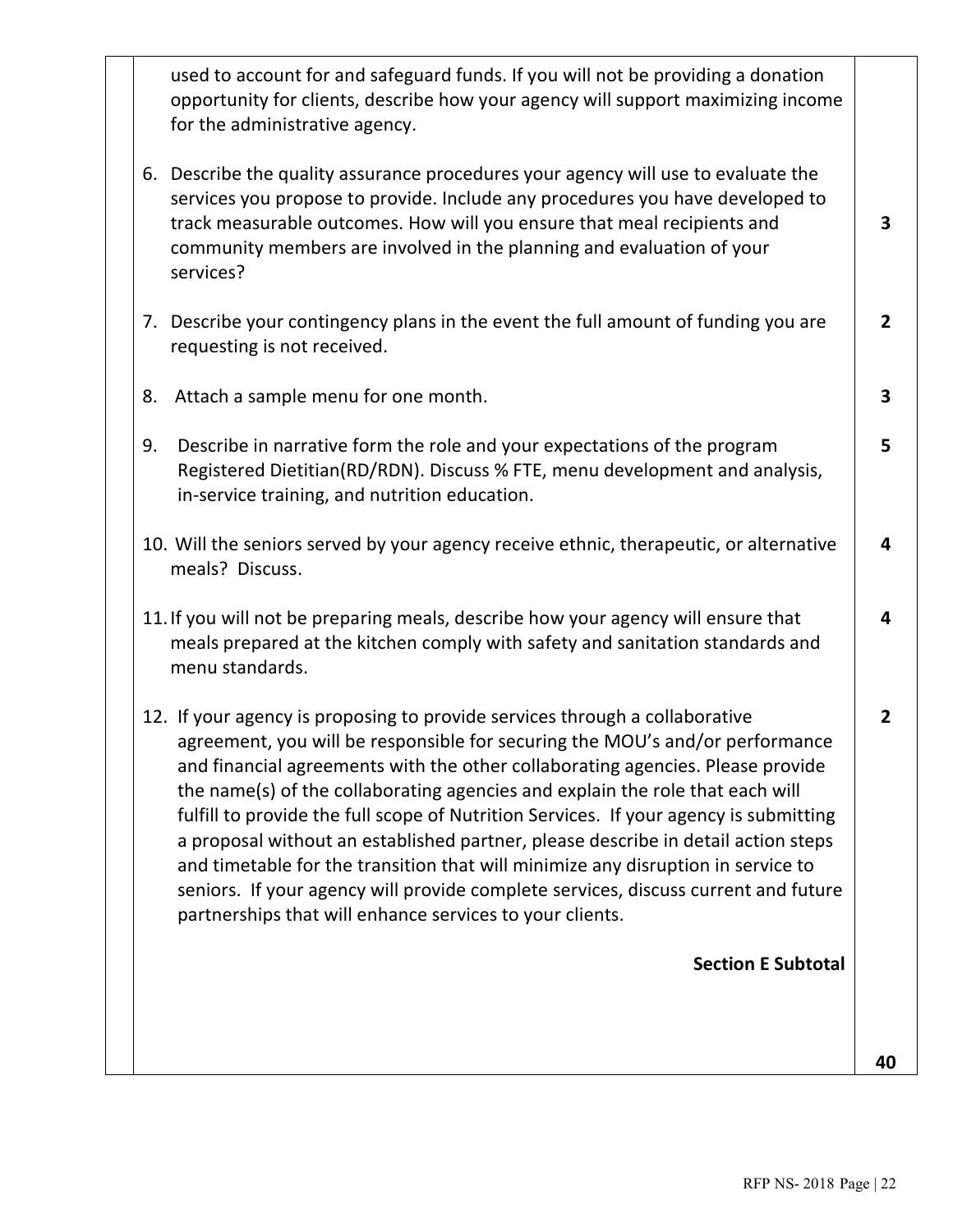### **F. ADMINISTRATIVE & FISCAL QUALIFICATIONS: (Maximum four (4) pages)**

1. Using the following format, please provide your agency's staffing plan, percentage of time allocated to this program and language capacity. Please note that staffing plans must match personnel costs on budget. (5 points)

| <b>Staff Summary Form</b> |                           |                           |                                 |  |
|---------------------------|---------------------------|---------------------------|---------------------------------|--|
| <b>Job Title/Position</b> | <b>Total Agency % FTE</b> | % FTE for this<br>program | If Bi-lingual, What<br>Language |  |
|                           |                           |                           |                                 |  |
|                           |                           |                           |                                 |  |

2. Using the following format, please provide a three-year history of total Revenue vs. total Expense for your agency. In narrative form, please explain any large fluctuations in income or expense. Please provide an explanation for any deficit.

|            | 2014-2015 | 2015-2016 | 2016-2017 |
|------------|-----------|-----------|-----------|
| Revenue    |           |           |           |
| Expense    |           |           |           |
| Over/Under |           |           |           |

- 3. Using the instructions and template provided in Exhibit C, please submit a Line-Item Budget for this program. In narrative form, please describe your approach for deploying the most cost effective program.
- 4. Please describe the organization's current accounting system, including the following: areas and frequency of accounting for receivables and payables, payroll processing, financial statement preparation and internal/external auditing.
- 5. Discuss your plan for securing the required 10% non-federal match. What are your short and long-term funding needs and goals for ongoing support of the proposed project? Please indicate if you have a current strategic plan that addresses these issues.
- 6. Describe special attributes of your current or proposed board of directors that would: 1) augment your capabilities to outreach and serve your specific targeted group; 2) contribute knowledge/expertise with services you will provide; 3) provide guidance in quality assurance measurements; and 4) accept responsibility in developing and implementing strategic plans with both short and long-term needs and goals, especially financial stability.

**5**

**2**

**5**

**3**

**5**

**2**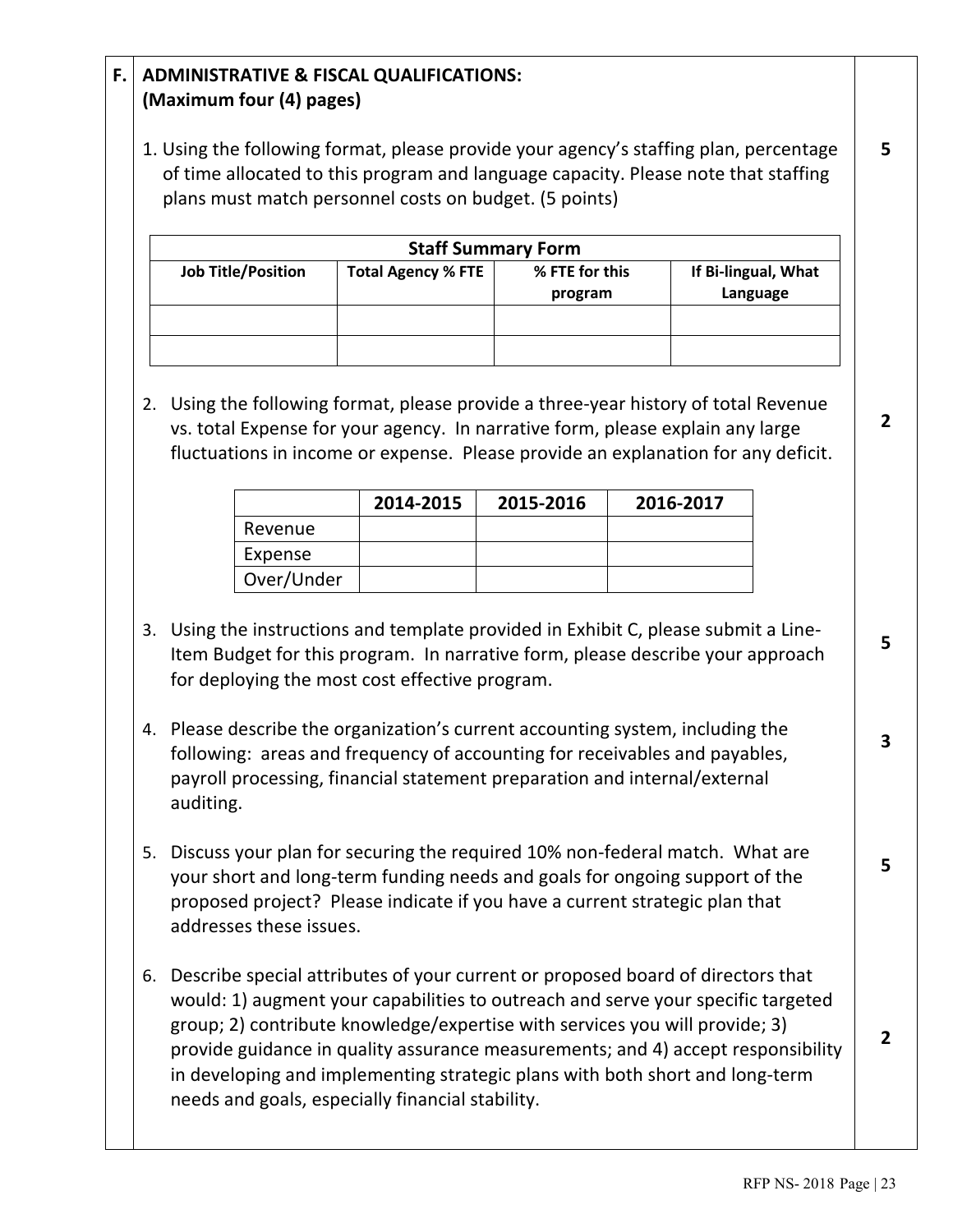|  | 7. Describe your organization's physical facilities and equipment that will enable<br>adequate provision of services. Discuss the following:<br>- Kitchen address<br>Total square footage<br>Storage capacity<br>Number of refrigerators and freezers to be allocated to the program<br>Maximum meal production capacity and schedule<br>Discussion of other programs using the kitchen. |     |
|--|------------------------------------------------------------------------------------------------------------------------------------------------------------------------------------------------------------------------------------------------------------------------------------------------------------------------------------------------------------------------------------------|-----|
|  | 8. Please describe the organization's capacity to provide reporting and client data<br>and service unit delivery. Discuss your experience with SAMS reporting.                                                                                                                                                                                                                           |     |
|  | 9. Please describe your organization's current plan for providing services to seniors<br>in the case of a catastrophic event (earthquake, fire, etc.)<br><b>Section F Subtotal</b>                                                                                                                                                                                                       | 3   |
|  |                                                                                                                                                                                                                                                                                                                                                                                          | 35  |
|  | <b>TOTAL Points</b>                                                                                                                                                                                                                                                                                                                                                                      | 100 |

### H. CONTRACT EVALUATION AND ASSESSMENT

During the initial 60-day period of any contract which may be awarded to Contractor, the County may review the proposal, the contract, any goods or services provided, and/or meet with the Contractor to identify any issues or potential problems.

The County reserves the right to determine, at its sole discretion, whether:

- 1. Contractor has complied with all terms of this RFP; and
- 2. Any problems or potential problems with the proposed goods and services were evidenced which make it unlikely (even with possible modifications) that such goods and services have met or will meet the County requirements.

If, as a result of such determination, the County concludes that it is not satisfied with Contractor, Contractor's performance under any awarded contract and/or Contractor's goods and services as contracted for therein, the Contractor will be notified of contract termination. The County will have the right to invite the next highest ranked bidder to enter into a contract. The County also reserves the right to re-bid this project if it is determined to be in its best interest to do so.

### I. NOTICE OF INTENT TO AWARD

1. At the conclusion of the RFP response evaluation process ("Evaluation Process"), all bidders will be notified in writing by e-mail, fax, or US Postal Service mail, of the contract award recommendation, if any, by the AAA. The document providing this notification is the Notice of Intent to Award.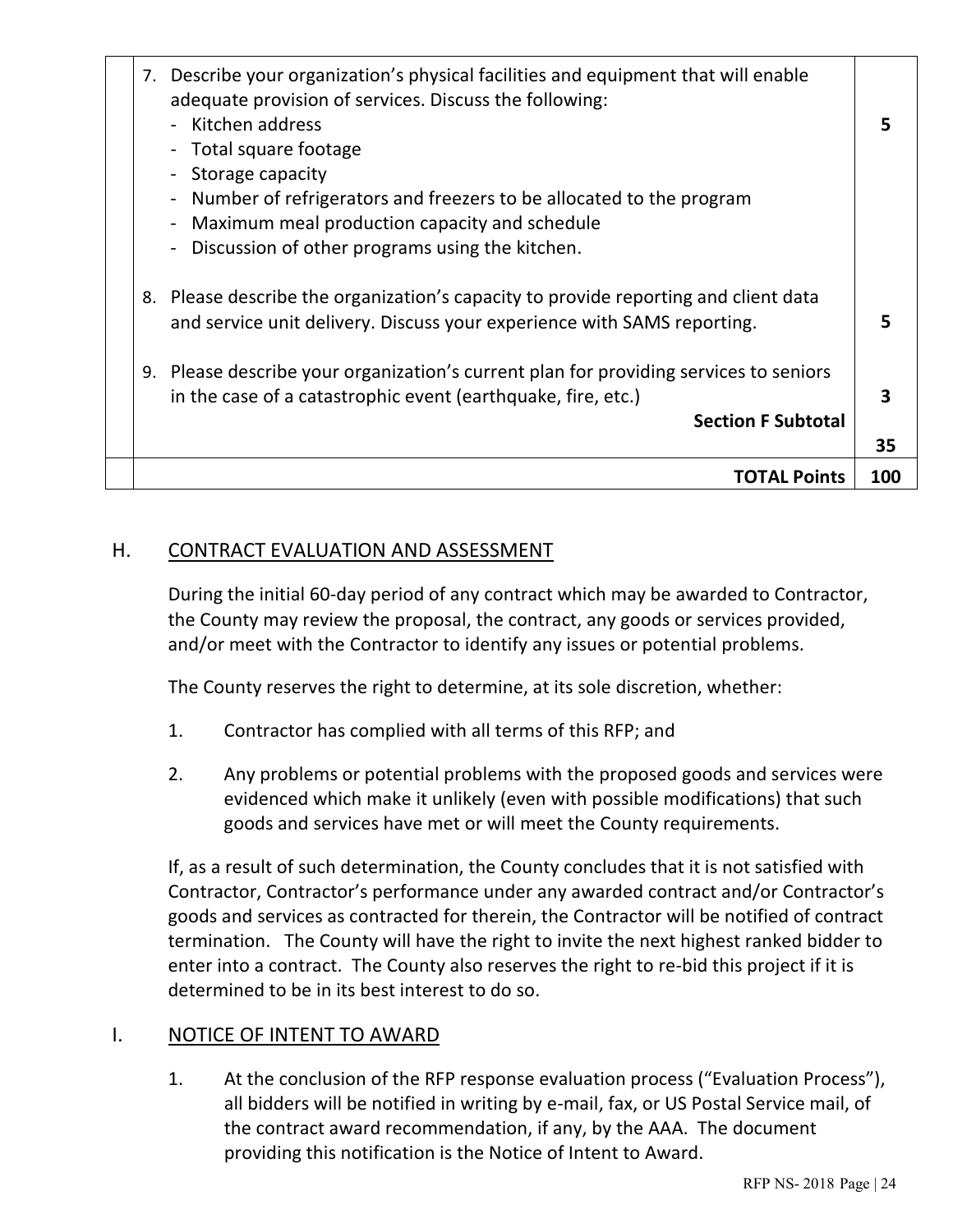The Notice of Intent to Award will provide the following information:

- a. The name of the bidder being recommended for contract award; and
- b. The names of all other parties that submitted proposals.
- 2. At the conclusion of the RFP response evaluation process and negotiations, debriefings for unsuccessful bidders will be scheduled and provided upon written request and will be restricted to discussion of the unsuccessful offeror's bid. Under no circumstances will any discussion be conducted with regard to contract negotiations with the successful bidder.
- 3. The submitted proposals shall be made available upon request no later than five calendar days before approval of the award and contract is scheduled to be heard by the Board of Supervisors.

### J. BID PROTEST/APPEALS PROCESS

The County prides itself on the establishment of fair and competitive contracting procedures and the commitment made to follow those procedures. The following is provided in the event that bidders wish to protest the bid process or appeal the intent to award a contract for this project once the Notices of Intent to Award/Non-Award have been issued. Bid protests submitted prior to issuance of the Notices of Intent to Award/Non-Award will not be accepted by the County.

- 1. Any Bid protest by any Bidder regarding any other Bid must be submitted in writing to the County's SSA Finance Director, located at 1111 Jackson Street, 1st Floor, Suite 103 Oakland, CA 94607, Fax: (510) 839-0748, before 5:00 p.m. of the FIFTH business day following the date of issuance of the Notice of Intent to Award, not the date received by the Bidder. A Bid protest received after 5:00 p.m. is considered received as of the next business day.
	- a. The Bid protest must contain a complete statement of the reasons and facts for the protest.
	- b. The protest must refer to the specific portions of all documents that form the basis for the protest.
	- c. The protest must include the name, address, email address, fax number and telephone number of the person representing the protesting party.
	- d. The County Agency/Department will notify all bidders of the protest as soon as possible.
- 2. Upon receipt of written protest, SSA Finance Director, or designee will review and evaluate the protest and issue a written decision. The SSA Finance Director, may, at his or her discretion, investigate the protest, obtain additional information,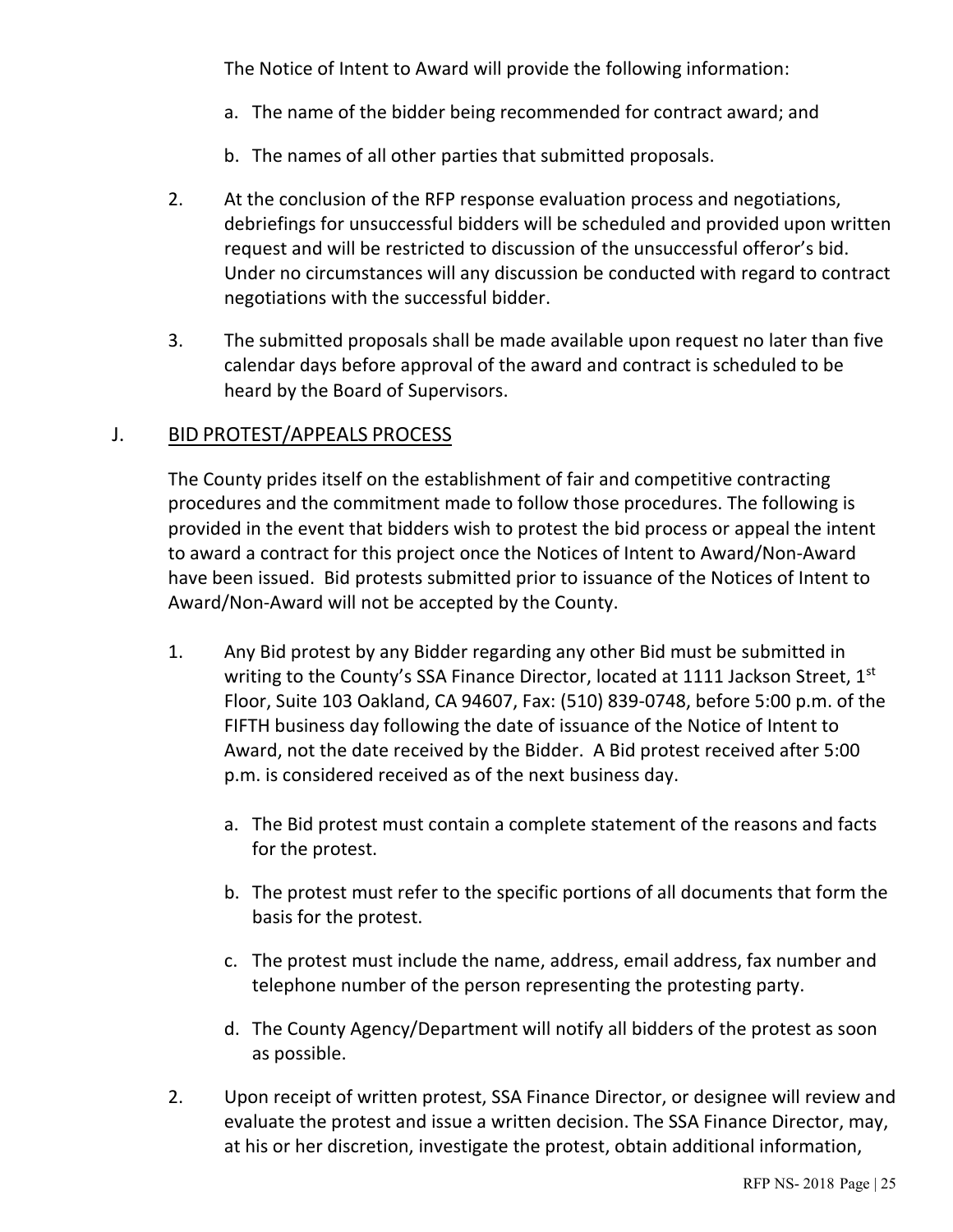provide an opportunity to settle the protest by mutual agreement, and/or schedule a meeting(s) with the protesting Bidder and others (as appropriate) to discuss the protest. The decision on the bid protest will be issued at least ten business days prior to the Board hearing date.

- 3. The decision will be communicated by e-mail and certified mail, and will inform the bidder whether or not the recommendation to the Board of Supervisors in the Notice of Intent to Award is going to change. A copy of the decision will be furnished to all Bidders affected by the decision. As used in this paragraph, a Bidder is affected by the decision on a Bid protest if a decision on the protest could have resulted in the Bidder not being the apparent successful Bidder on the Bid.
- 4. The decision of the SSA Finance Director on the bid protest may be appealed to the Auditor-Controller's Office of Contract Compliance and Reporting (OCCR) located at 1221 Oak St., Room 249, Oakland, CA 94612, fax number (510) 272- 6502 unless the OCCR determines that it has a conflict of interest in which case an alternate will be identified to hear the appeal and all steps to be taken by OCCR will be performed by the alternate. The Bidder whose Bid is the subject of the protest, all Bidder affected by the SSA Finance Director's decision on the protest, and the protestor have the right to appeal if not satisfied with the SSA Finance Director's decision. All appeals to the Auditor-Controller's OCCR shall be in writing and submitted within five business days following the issuance of the decision by the SSA Finance Director, not the date received by the Bidder. An appeal received after 5:00 p.m. is considered received as of the next business day. An appeal received after the FIFTH business day following the date of issuance of the decision by the SSA Finance Director shall not be considered under any circumstances by the SSA or the Auditor-Controller OCCR.
	- a. The appeal shall specify the decision being appealed and all the facts and circumstances relied upon in support of the appeal.
	- b. In reviewing protest appeals, the OCCR will not re-judge the proposal(s). The appeal to the OCCR shall be limited to review of the procurement process to determine if the contracting department materially erred in following the Bid or, where appropriate, County contracting policies or other laws and regulations.
	- c. The appeal to the OCCR also shall be limited to the grounds raised in the original protest and the decision by the SSA Finance Director. As such, a Bidder is prohibited from stating new grounds for a Bid protest in its appeal. The Auditor-Controller (OCCR) shall only review the materials and conclusions reached by the SSA Finance Director or department designee, and will determine whether to uphold or overturn the protest decision.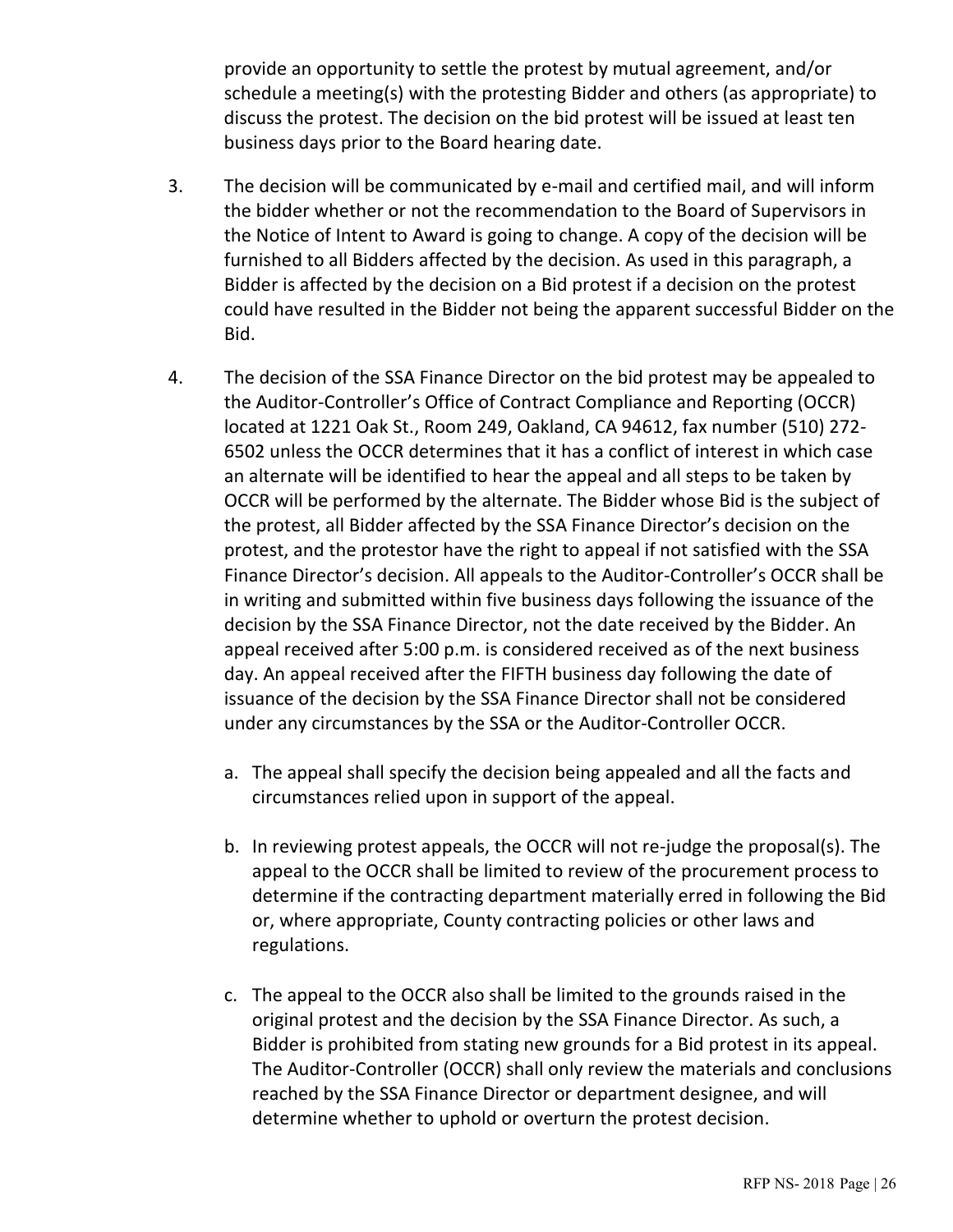- d. The Auditor's Office may overturn the results of a bid process for ethical violations by SSA Contracts Office staff, County Selection Committee members, subject matter experts, or any other County staff managing or participating in the competitive bid process, regardless of timing or the contents of a bid protest.
- e. The decision of the Auditor-Controller's OCCR is the final step of the appeal process. A copy of the decision of the Auditor-Controller's OCCR will be furnished to the protester, the Bidder whose bid is the subject of the Bid protest, and all Bidder affected by the decision.
- 5. The County will complete the Bid protest/appeal procedures set forth in this paragraph before a recommendation to award the Contract is considered by the Board of Supervisors.
- 6. The procedures and time limits set forth in this paragraph are mandatory and are each Bidder's sole and exclusive remedy in the event of Bid Protest. A Bidder's failure to timely complete both the Bid protest and appeal procedures shall be deemed a failure to exhaust administrative remedies. Failure to exhaust administrative remedies, or failure to comply otherwise with these procedures, shall constitute a waiver of any right to further pursue the Bid protest, including filing a Government Code Claim or legal proceedings.

### K. TERM / TERMINATION / RENEWAL

- 1. The term of the contract, which may be awarded pursuant to this RFP, will be 1 year (July 1, 2018- June 30, 2019) with an option to review for three additional one-year terms. Funding for the contract is contingent upon availability of state, federal, and local funds.
- 2. The County may, at its sole option, terminate any contract that may be awarded as a result of this RFP at the end of any County Fiscal Year, for reason of nonappropriation of funds. In such event, the County will give Contractor at least 30 days written notice that such function will not be funded for the next fiscal period. In such event, the County will return any associated equipment to the Contractor in good working order, reasonable wear and tear excepted.
- 3. By mutual agreement, any contract which may be awarded pursuant to this RFP, may be extended for three additional one-year terms at agreed prices with all other terms and conditions remaining the same

### L. QUANTITIES

Quantities listed herein are annual estimates based on past funding available to the AAA and are not to be construed as a commitment. No minimum or maximum is guaranteed or implied.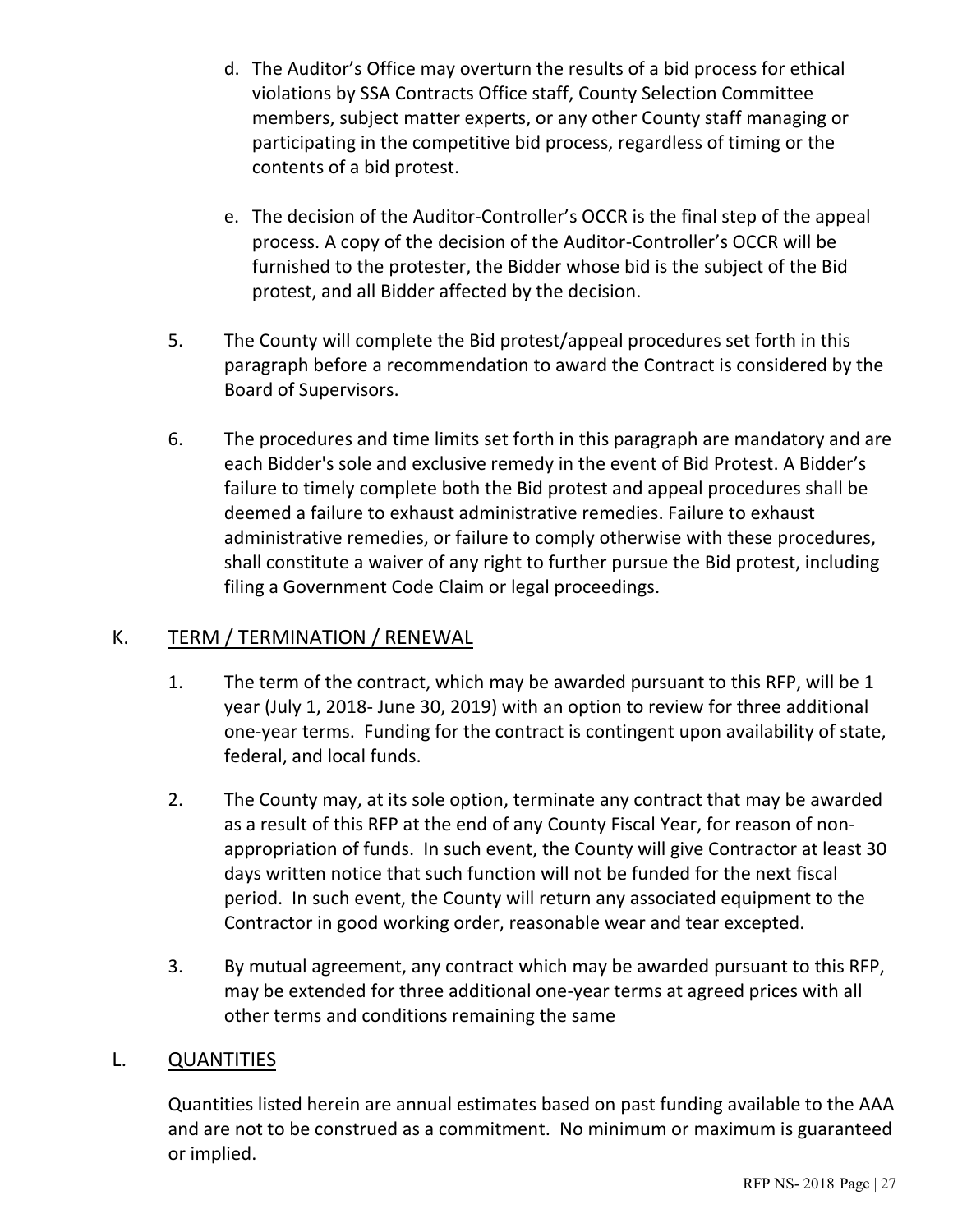### M. PRICING

- 1. All pricing as quoted will remain firm for the term of any contract that may be awarded as a result of this RFP.
- 2. All prices quoted shall be in United States dollars and "whole cent," no cent fractions shall be used. There are no exceptions.
- 3. Federal and State minimum wage laws apply. The County has no requirements for living wages. The County is not imposing any additional requirements regarding wages.

### N. AWARD

- 1. Proposals will be evaluated by a committee and will be ranked in accordance with the RFP section entitled "Evaluation Criteria/Selection Committee."
- 2. The committee will recommend award to the bidders who, in its opinion, has submitted the proposals that best serves the overall interests of the County and attains the highest overall point score. Award may not necessarily be made to the bidder with the lowest price. Partial awards may be made. Multiple awards in the same program category may be made.
- 3. The County reserves the right to reject any or all responses that materially differ from any terms contained in this RFP or from any Exhibits attached hereto, to waive informalities and minor irregularities in responses received, and to provide an opportunity for bidders to correct minor and immaterial errors contained in their submissions. The decision as to what constitutes a minor irregularity shall be made solely at the discretion of the County.
- 4. Any proposal/bids that contain false or misleading information may be disqualified by the County.
- 5. The County reserves the right to award to a single or multiple Contractors.
- 6. The County has the right to decline to award this contract or any part thereof for any reason.
- 7. Board approval to award a contract is required. The AAA may negotiate modifications to assure program requirements are covered before the contract is signed.
- 8. The selected proposal shall be made part of the contract, and RFP specifications, terms, conditions and Exhibits, RFP Addenda and Bidder's proposal, may be incorporated into and made a part of any contract that may be awarded as a result of this RFP.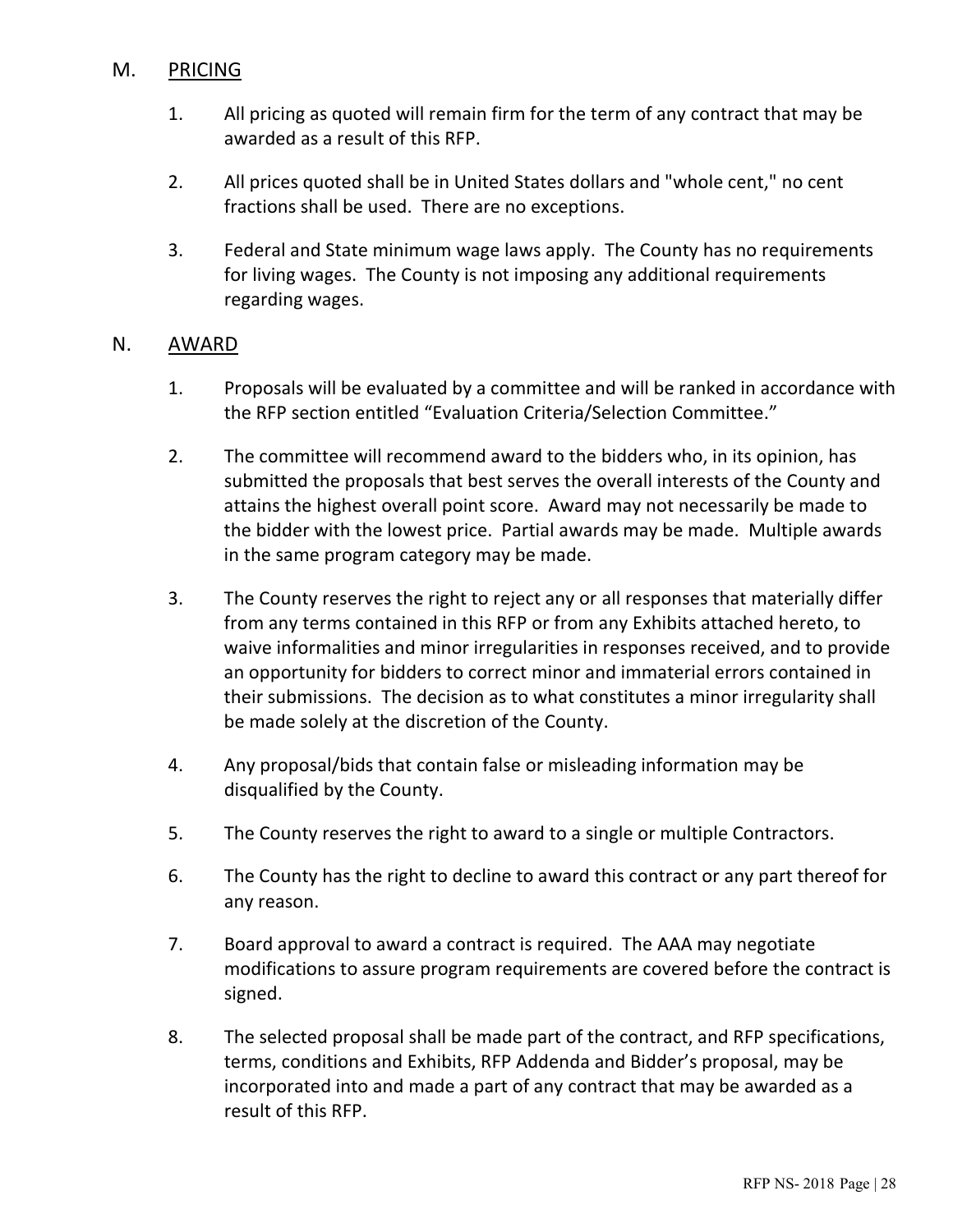- 9. After award, if service levels are not being met, then the budget may be reduced to reflect the current levels.
- 10. No contract funds should be used to pay the salary or expenses for anyone that is lobbying.
- 11. The Community Based Organization (CBO) Master Contract terms and conditions are non-negotiable.
- 12. Final Standard Agreement terms and conditions will be negotiated with the selected bidder. Bidder may access a copy of the Standard Services Agreement template can be found online at:

### http://www.acgov.org/gsa/purchasing/standardServicesAgreement.pdf

The template contains minimal Agreement boilerplate language only.

### O. INVOICING

- 1. Contractor shall invoice the requesting department, unless otherwise advised, upon satisfactory receipt of product and/or performance of services.
- 2. County will use best efforts to make payment within 30 days following receipt and review of invoice and upon complete satisfactory receipt of product and performance of services.
- 3. County shall notify Contractor of any adjustments required to invoice.
- 4. Invoices shall contain the contractor's name, service category name, remit to address, preparer name, telephone number, budget line items as directed by the AAA and shall be accompanied by acceptable proof of delivery.
- 5. Contractor shall utilize standardized invoice upon request.
- 6. Invoices shall only be issued by the Contractor who is awarded a contract.
- 7. Payments will be issued to and invoices must be received from the same Contractor whose name is specified on the contract.
- 8. The County will pay Contractor monthly or as agreed upon, not to exceed the total RFP quoted in the bid response.
- 9. Contractor shall submit invoices to the County within seven (7) business days following the month of service.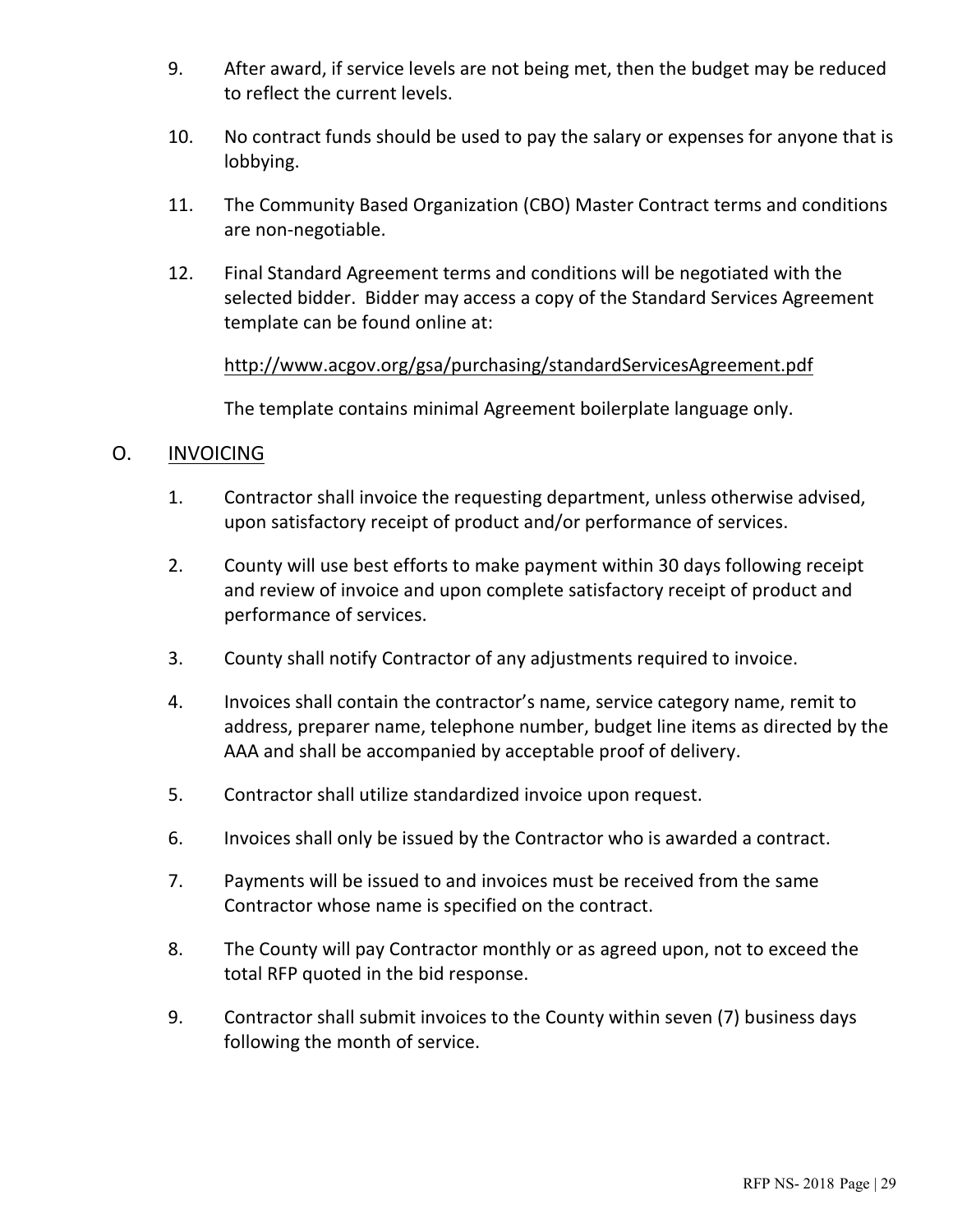### **IV. INSTRUCTIONS TO BIDDERS**

### P. COUNTY CONTACTS

The Alameda County Social Services Agency, AAA is managing the competitive process for this project on behalf of the County. All contact during the competitive process is to be through the AAA department only.

The evaluation phase of the competitive process shall begin upon receipt of sealed bids until a contract has been awarded. Bidders shall not contact or lobby evaluators during the evaluation process. Attempts by Bidder to contact evaluators may result in disqualification of bidder.

All questions regarding these specifications, terms and conditions are to be submitted in writing, preferably via e-mail by 5:00 p.m. on Monday, February 5, 2018 to:

Tracy Murray, Director Alameda County Area Agency on Aging 6955 Foothill Blvd, Suite 143 Oakland, CA 94605 E-Mail: tmurray@acgov.org PHONE: (510) 577-1966

The GSA Contracting Opportunities website will be the official notification posting place of all Requests for Interest, Proposals, Quotes and Addenda. Go to http://www.acgov.org/gsa\_app/gsa/purchasing/bid\_content/contractopportunities.jsp to view current contracting opportunities.

### Q. SUBMITTAL OF BIDS

1. All bids must be SEALED and must be received at the Department of Adult & Aging BY 2:00 p.m. on the due date specified in the Calendar of Events.

NOTE: LATE AND/OR UNSEALED BIDS CANNOT BE ACCEPTED. IF HAND DELIVERING BIDS PLEASE ALLOW TIME FOR METERED STREET PARKING OR PARKING IN AREA PUBLIC PARKING LOTS AND ENTRY INTO SECURE BUILDING.

Bids will be received only at the address shown below, and by the time indicated in the Calendar of Events. Any bid received after said time and/or date or at a place other than the stated address cannot be considered and will be returned to the bidder unopened.

All bids, whether delivered by an employee of Bidder, U.S. Postal Service, courier or package delivery service, must be received and time stamped at the stated address prior to the time designated. The AAA department's timestamp shall be considered the official timepiece for the purpose of establishing the actual receipt of bids.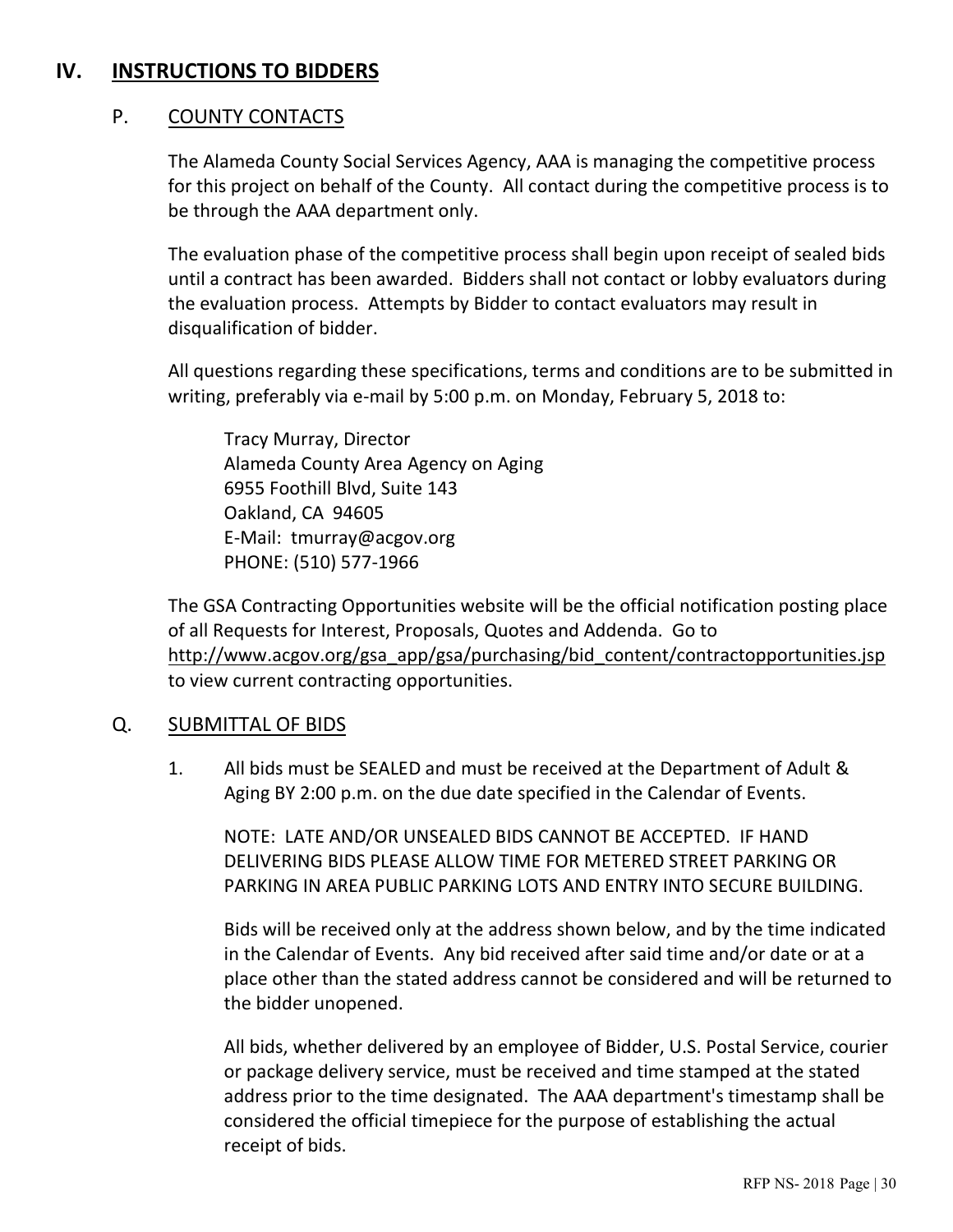2. Bids are to be addressed and delivered as follows:

RFP No. NS-2018 Tracy Murray, Director Alameda County Area Agency on Aging 6955 Foothill Blvd, Suite 143 Oakland, CA 94605 E-Mail: tmurray@acgov.org PHONE: (510) 577-1966

### **Bidder's name, return address, and the RFP number and title must also appear on the mailing package.**

**\*PLEASE NOTE** that on the bid due date, a bid reception desk will be open between 8:30 a.m. – 2:00 p.m. and will be located in the 1st floor lobby at 6955 Foothill Boulevard, Suite 143, Oakland, CA.

- 3. Bidders are to submit one original hard copy bid (Exhibit A Bid Response Packet, including additional required documentation), with original ink signatures, plus Ten (10) copies of their proposal. Original proposal is to be clearly marked "ORIGINAL" with copies to be marked "COPY". All submittals should be printed on plain white paper, and must be either loose leaf or in a 3-ring binder (**NOT** bound). It is preferred that all proposals submitted shall be printed double-sided. BIDDERS SHALL NOT MODIFY BID FORM(S) OR QUALIFY THEIR BIDS. BIDDERS SHALL NOT SUBMIT TO THE COUNTY A SCANNED, RE-TYPED, WORD-PROCESSED, OR OTHERWISE RECREATED VERSION OF THE BID FORM(S) OR ANY OTHER COUNTY-PROVIDED DOCUMENT.
- 4. A SEPARATE BID RESPONSE PACKET IS REQUIRED TO BE SUBMITTED FOR EACH SERVICE CATEGORY. FAILURE TO SUBMIT A SEPARATE RESPONSE PACKET WILL BE SUBJECT TO DISQUALIFICATION.
- 5. No email (electronic) or facsimile bids will be considered.
- 6. All costs required for the preparation and submission of a bid shall be borne by Bidder.
- 7. Bidders are requested to fax or email their intent to submit a bid by February 21, 2018, one week prior to the bid due date (February 28, 2018). However, bidders will not be penalized for not sending their intent to submit a bid. Please submit Letter of Intent to Sandra Braxton, at sbraxton@acgov.org or fax to (510) 577-1966.
- 8. Only one bid response will be accepted from any one person, partnership, corporation, or other entity; however, several alternatives may be included in one response. For purposes of this requirement, "partnership" shall mean, and is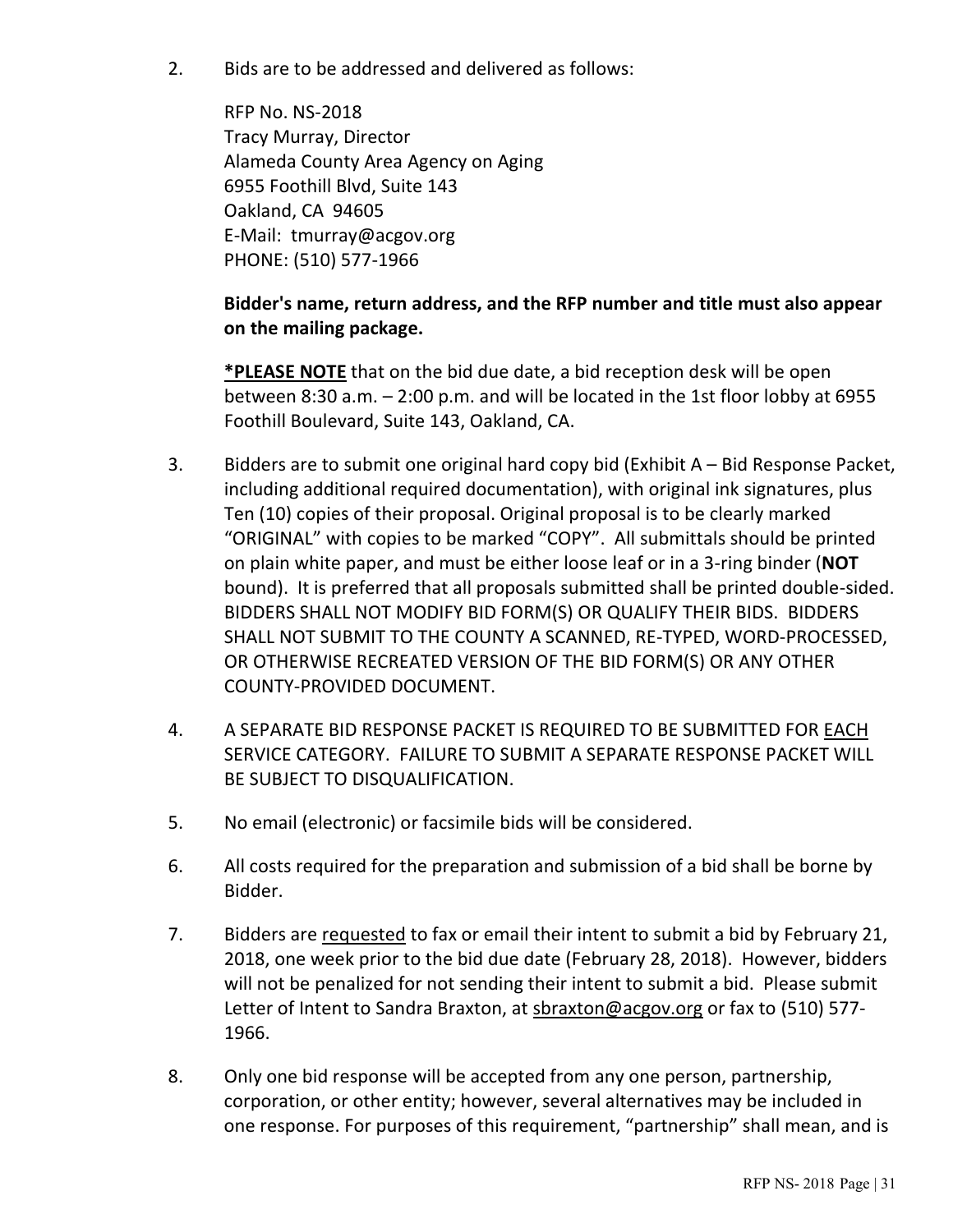limited to, a legal partnership formed under one or more of the provisions of the California or other state's Corporations Code or an equivalent statute.

- 9. All other information regarding the bid responses will be held as confidential until such time as the County Selection Committee has completed its evaluation, a recommended award has been made by the County Selection Committee, and the contract has been fully negotiated with the recommended awardee named in the recommendation to award/non-award notification(s). The submitted proposals shall be made available upon request no later than five calendar days before the recommendation to award and enter into contract is scheduled to be heard by the Board of Supervisors. All parties submitting proposals, either qualified or unqualified, will be sent recommendation to award/non-award notification(s), which will include the name of the bidder to be recommended for award of this project. In addition, award information will be posted on the County's "Contracting Opportunities" website, mentioned above.
- 10. Each bid received, with the name of the bidder, shall be entered on a record, and each record with the successful bid indicated thereon shall, after the award of the order or contract, be open to public inspection.
- 11. California Government Code Section 4552: In submitting a bid to a public purchasing body, the bidder offers and agrees that if the bid is accepted, it will assign to the purchasing body all rights, title, and interest in and to all causes of action it may have under Section 4 of the Clayton Act (15 U.S.C. Sec. 15) or under the Cartwright Act (Chapter 2, commencing with Section 16700, of Part 2 of Division 7 of the Business and Professions Code), arising from purchases of goods, materials, or services by the bidder for sale to the purchasing body pursuant to the bid. Such assignment shall be made and become effective at the time the purchasing body tenders final payment to the bidder.
- 12. Bidder expressly acknowledges that it is aware that if a false claim is knowingly submitted (as the terms "claim" and "knowingly" are defined in the California False Claims Act, Cal. Gov. Code, §12650 et seq.), County will be entitled to civil remedies set forth in the California False Claim Act. It may also be considered fraud and the Contractor may be subject to criminal prosecution.
- 13. The undersigned Bidder certifies that it is, at the time of bidding, and shall be throughout the period of the contract, licensed by the State of California to do the type of work required under the terms of the Contract Documents. Bidder further certifies that it is regularly engaged in the general class and type of work called for in the Bid Documents.
- 13. The undersigned Bidder certifies that it is not, at the time of bidding, on the California Department of General Services (DGS) list of persons determined to be engaged in investment activities in Iran or otherwise in violation of the Iran Contracting Act of 2010 (Public Contract Code Section 2200-2208).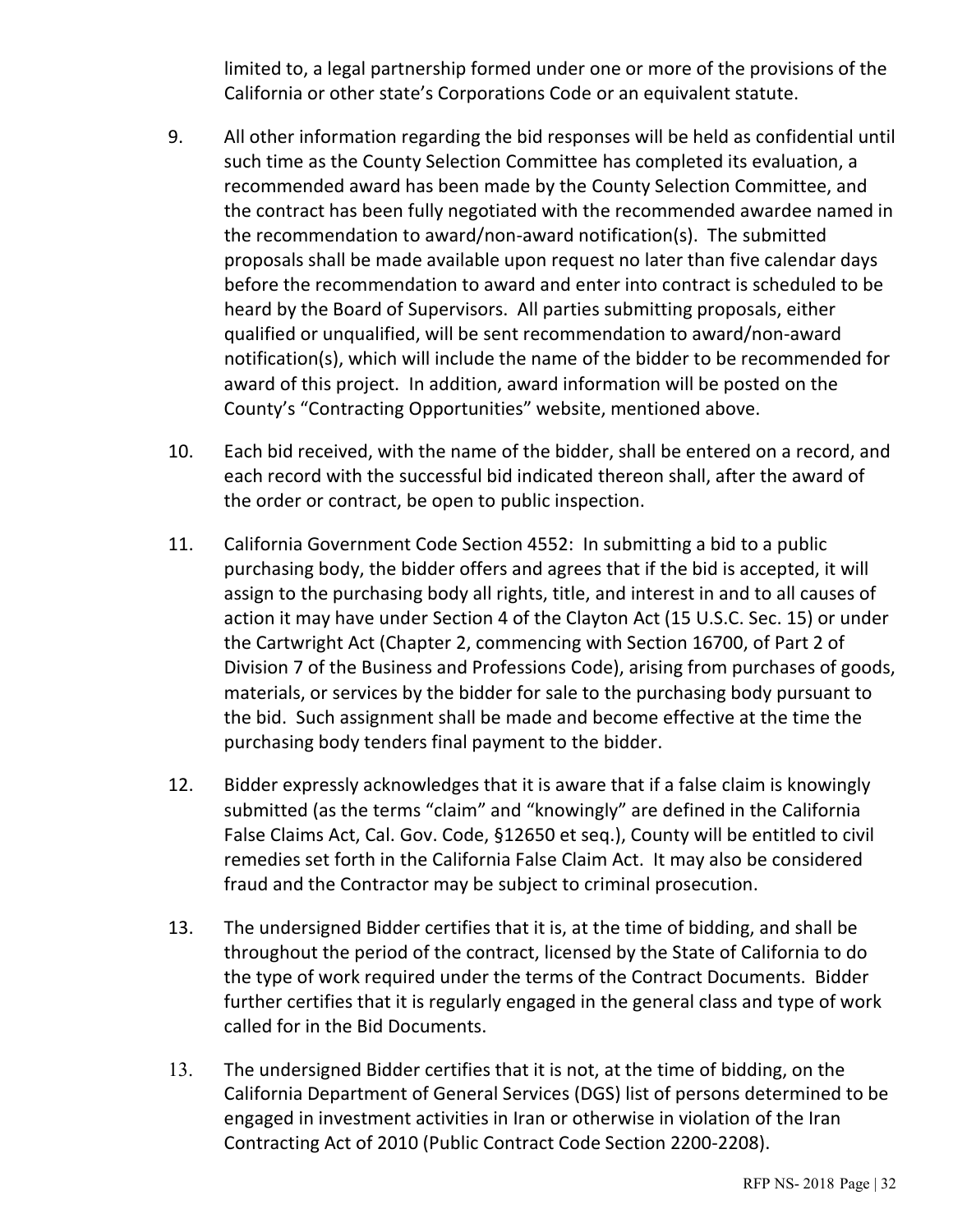14. It is understood that County reserves the right to reject this bid and that the bid shall remain open to acceptance and is irrevocable for a period of 180 days, unless otherwise specified in the Bid Documents.

### R. RESPONSE FORMAT

- 1. Bid responses are to be straightforward, clear, concise and specific to the information requested.
- 2. In order for bids to be considered complete, Bidder **must** provide responses to all information requested. See Exhibit A – Bid Response Packet.
- 3. Bid responses, in whole or in part, are NOT to be marked confidential or proprietary. County may refuse to consider any bid response or part thereof so marked. Bid responses submitted in response to this RFP may be subject to public disclosure. County shall not be liable in any way for disclosure of any such records. Please refer to the County's website at: http://www.acgov.org/gsa/departments/purchasing/policy/proprietary.htm for more information regarding Proprietary and Confidential Information policies.

### S. ADDITIONAL REQUIRED DOCUMENTATION

All **ORIGINAL** BID RESPONSE PACKETS must include these additional documents:

- 1. An organizational chart.
- 2. Copy of Adult Day Care License or status of application (if applicable)

The **ORIGINAL** BID RESPONSE PACKET for Nonprofit Agencies must also include:

- 1. Nonprofit Determination Letter (501[c][3])
- 2. Articles of Incorporation
- 3. Most recent Bylaws
- 4. Roster of Board of Directors
- 5. Copies of minutes of the last two Board of Director's meetings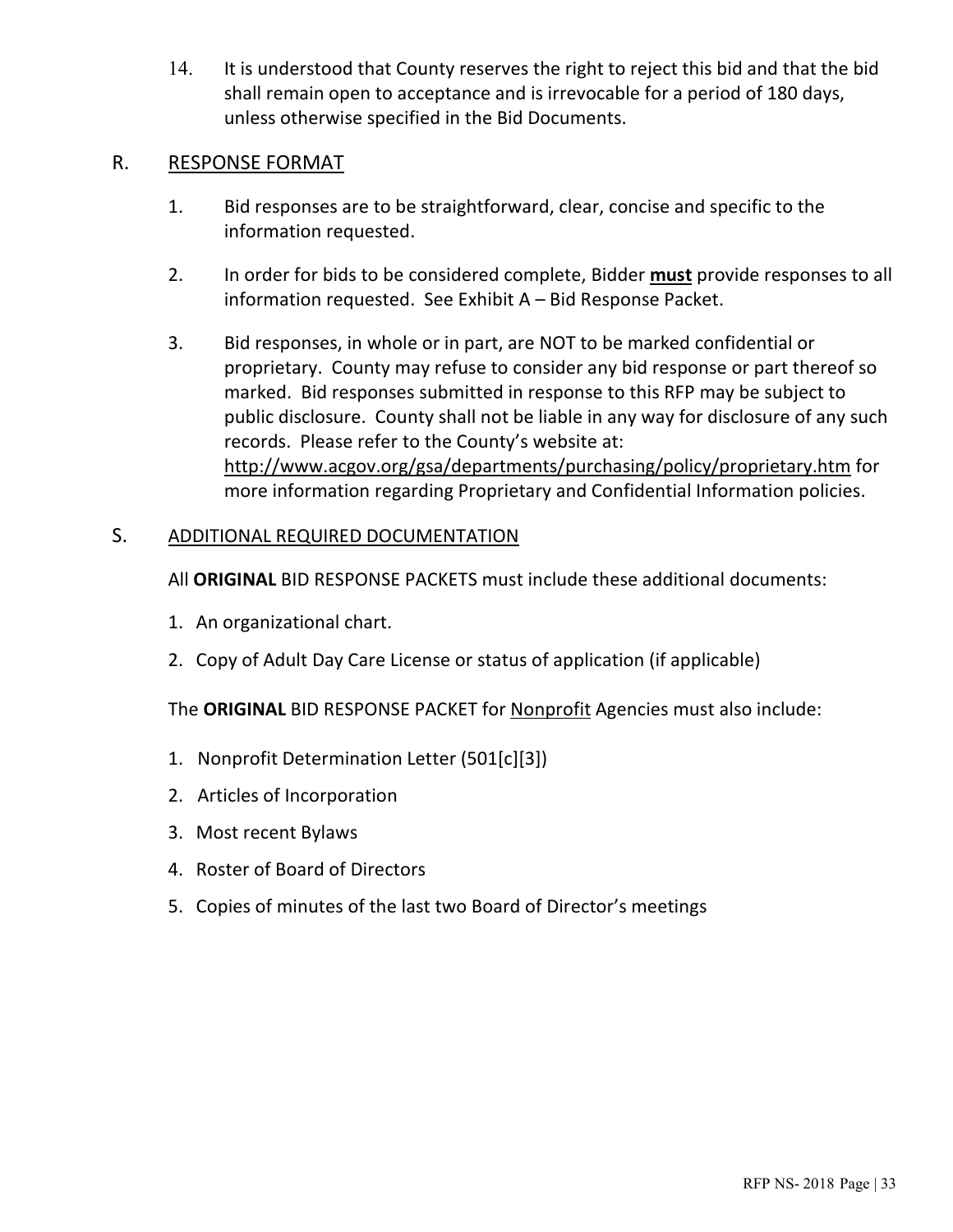### **EXHIBIT A BID RESPONSE PACKET**

### **RFP No. NS-2018 Nutrition Services**

#### To: The County of Alameda

From:

(Official Name of Bidder)

- **AS DESCRIBED IN THE SUBMITTAL OF BIDS SECTION OF THIS RFP, BIDDERS ARE TO SUBMIT ONE ORIGINAL HARD COPY BID (EXHIBIT A – BID RESPONSE PACKET), INCLUDING ADDITIONAL REQUIRED DOCUMENTATION), WITH ORIGINAL INK SIGNATURES, PLUS 10 COPIES.**
- **ALL PAGES OF THE BID RESPONSE PACKET (EXHIBIT A) MUST BE SUBMITTED IN TOTAL WITH ALL REQUIRED DOCUMENTS ATTACHED THERETO; ALL INFORMATION REQUESTED MUST BE SUPPLIED; ANY PAGES OF EXHIBIT A (OR ITEMS THEREIN) NOT APPLICABLE TO THE BIDDER MUST STILL BE SUBMITTED AS PART OF A COMPLETE BID RESPONSE, WITH SUCH PAGES OR ITEMS CLEARLY MARKED "N/A".**
- **BIDDERS SHALL NOT SUBMIT TO THE COUNTY A RE-TYPED, WORD-PROCESSED, OR OTHERWISE RECREATED VERSION OF EXHIBIT A – BID RESPONSE PACKET OR ANY OTHER COUNTY-PROVIDED DOCUMENT.**
- **ALL PRICES AND NOTATIONS MUST BE PRINTED IN INK OR TYPEWRITTEN; NO ERASURES ARE PERMITTED; ERRORS MAY BE CROSSED OUT AND CORRECTIONS PRINTED IN INK OR TYPEWRITTEN ADJACENT, AND MUST BE INITIALED IN INK BY PERSON SIGNING BID.**
- **BIDDER MUST QUOTE PRICE(S) AS SPECIFIED IN RFP.**
- BIDDERS THAT DO NOT COMPLY WITH THE REQUIREMENTS, AND/OR SUBMIT INCOMPLETE BID **PACKAGES, SHALL BE SUBJECT TO DISQUALIFICATION AND THEIR BIDS REJECTED IN TOTAL.**
- **IF BIDDERS ARE MAKING ANY CLARIFICATIONS AND/OR AMENDMENTS, OR TAKING EXCEPTION TO POLICIES OR SPECIFICATIONS OF THIS RFP, THESE MUST BE SUBMITTED IN THE EXCEPTIONS, CLARIFICATIONS, AMENDMENTS SECTION OF THIS EXHIBIT A – BID RESPONSE PACKET IN ORDER FOR THE BID RESPONSE TO BE CONSIDERED COMPLETE.**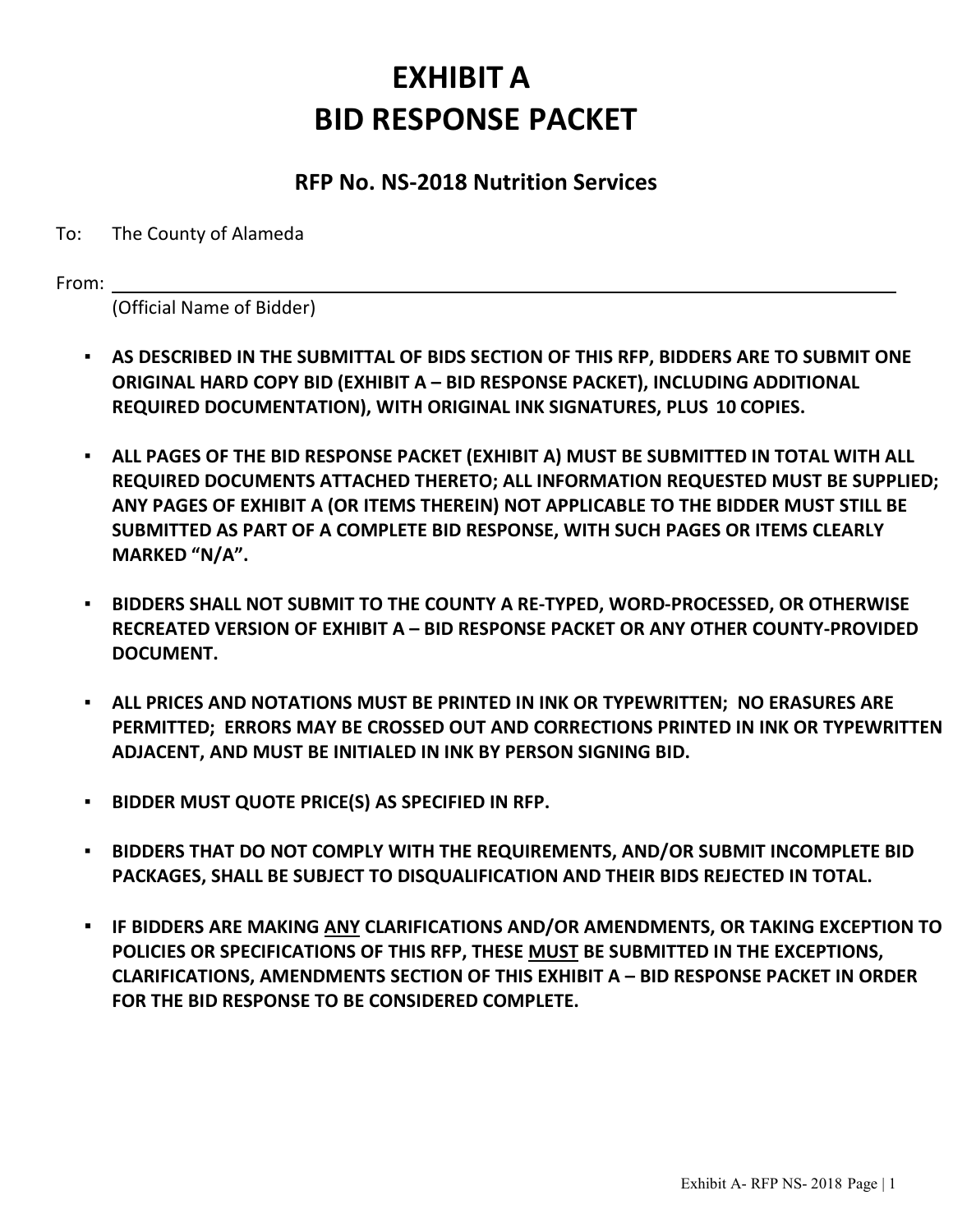### **BIDDER INFORMATION AND ACCEPTANCE**

- 1. The undersigned declares that the Bid Documents, including, without limitation, the RFP, Addenda, and Exhibits have been read.
- 2. The undersigned is authorized, offers, and agrees to furnish the articles and/or services specified in accordance with the Specifications, Terms & Conditions of the Bid Documents of RFP No. SS-2018 OAA Nutrition Services.
- 3. The undersigned has reviewed the Bid Documents and fully understands the requirements in this Bid including, but not limited to, the requirements under the County Provisions, and that each Bidder who is awarded a contract shall be, in fact, a prime Contractor, not a subcontractor, to County, and agrees that its Bid, if accepted by County, will be the basis for the Bidder to enter into a contract with County in accordance with the intent of the Bid Documents.
- 4. The undersigned acknowledges receipt and acceptance of all addenda.
- 5. The undersigned agrees to the following terms, conditions, certifications, and requirements found on the County's website:
	- **Debarment / Suspension Policy** [http://www.acgov.org/gsa/departments/purchasing/policy/debar.htm]
	- **Iran Contracting Act (ICA) of 2010** [http://www.acgov.org/gsa/departments/purchasing/policy/ica.htm]
	- **General Environmental Requirements** [http://www.acgov.org/gsa/departments/purchasing/policy/environ.htm]
	- **General Requirements** [http://www.acgov.org/gsa/departments/purchasing/policy/genreqs.htm]
	- **Proprietary and Confidential Information** [http://www.acgov.org/gsa/departments/purchasing/policy/proprietary.htm]
- 6. The undersigned acknowledges that Bidder will be in good standing in the State of California, with all the necessary licenses, permits, certifications, approvals, and authorizations necessary to perform all obligations in connection with this RFP and associated Bid Documents.
- 7. It is the responsibility of each bidder to be familiar with all of the specifications, terms and conditions and, if applicable, the site condition. By the submission of a Bid, the Bidder certifies that if awarded a contract they will make no claim against the County based upon ignorance of conditions or misunderstanding of the specifications.
- 8. Patent indemnity: Vendors who do business with the County shall hold the County of Alameda, its officers, agents and employees, harmless from liability of an nature or kind, including cost and expenses, for infringement or use of any patent, copyright or other proprietary right, secret process, patented or unpatented invention, article or appliance furnished or used in connection with the contract or purchase order.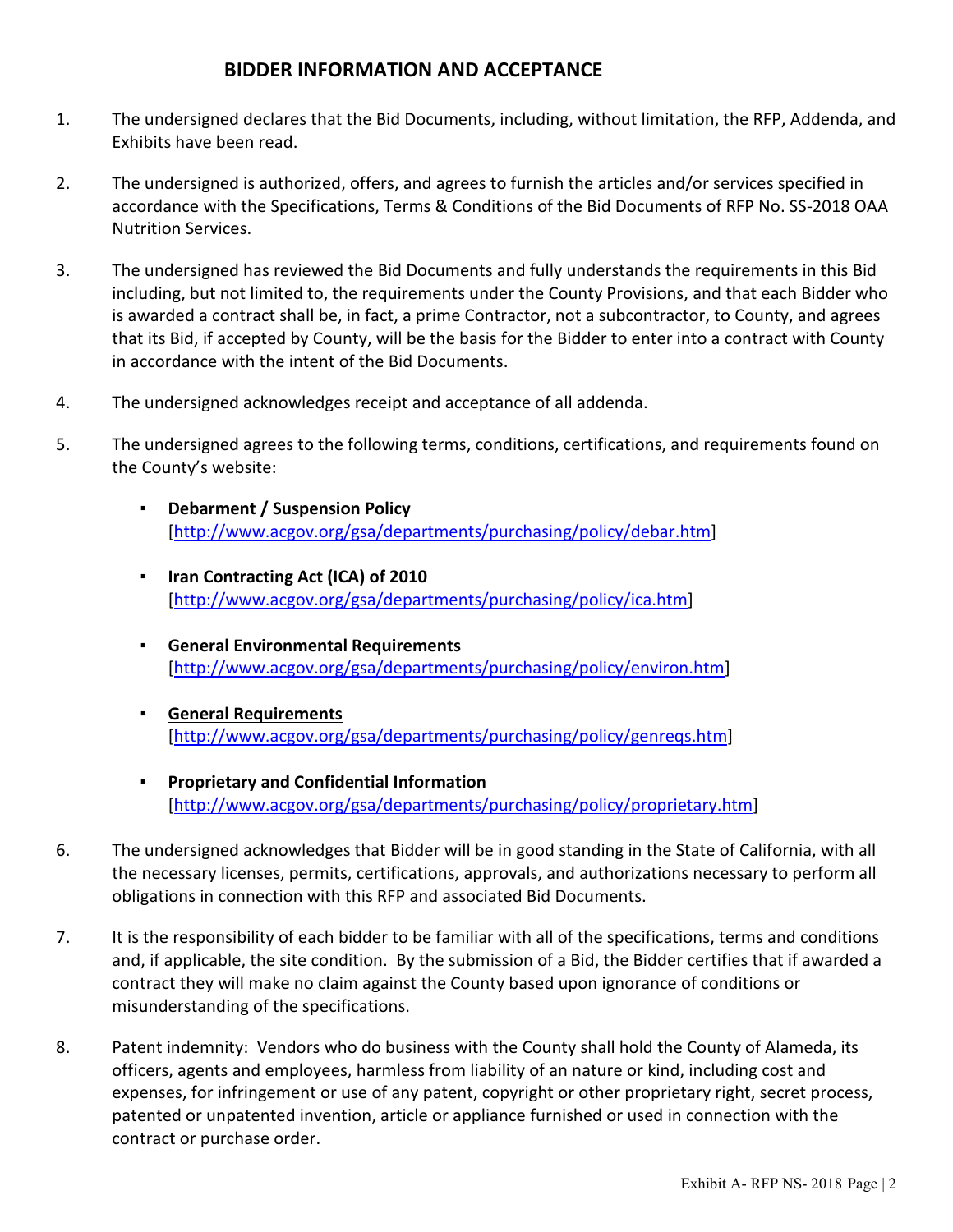9. Insurance certificates are not required at the time of submission. However, by signing Exhibit A – Bid Response Packet, the Contractor agrees to meet the minimum insurance requirements stated in the RFP. This documentation must be provided to the County, prior to award, and shall include an insurance certificate and additional insured certificate, naming the County of Alameda, which meets the minimum insurance requirements, as stated in the RFP.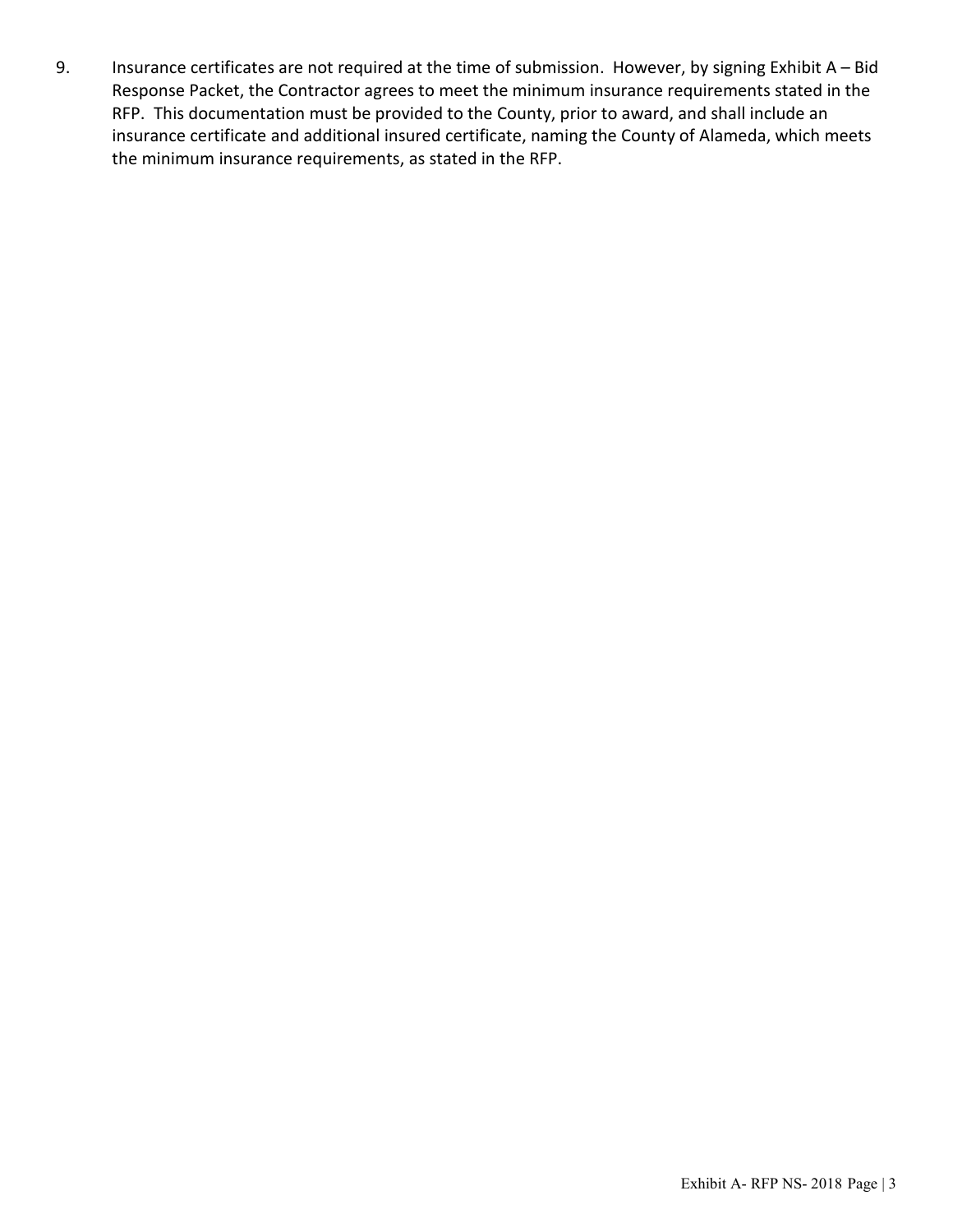#### **Cover Letter**

| Type of Entity / Organizational Structure (check one): |                      |  |
|--------------------------------------------------------|----------------------|--|
| $\Box$ Corporation                                     | □oint Venture        |  |
| □Limited Liability Partnership                         | $\Box$ Partnership   |  |
| □Limited Liability Corporation                         | □Non-Profit / Church |  |
|                                                        |                      |  |
|                                                        |                      |  |
|                                                        |                      |  |
| <b>Primary Contact Information:</b>                    |                      |  |
|                                                        |                      |  |
|                                                        |                      |  |
|                                                        |                      |  |
|                                                        |                      |  |
|                                                        |                      |  |
|                                                        |                      |  |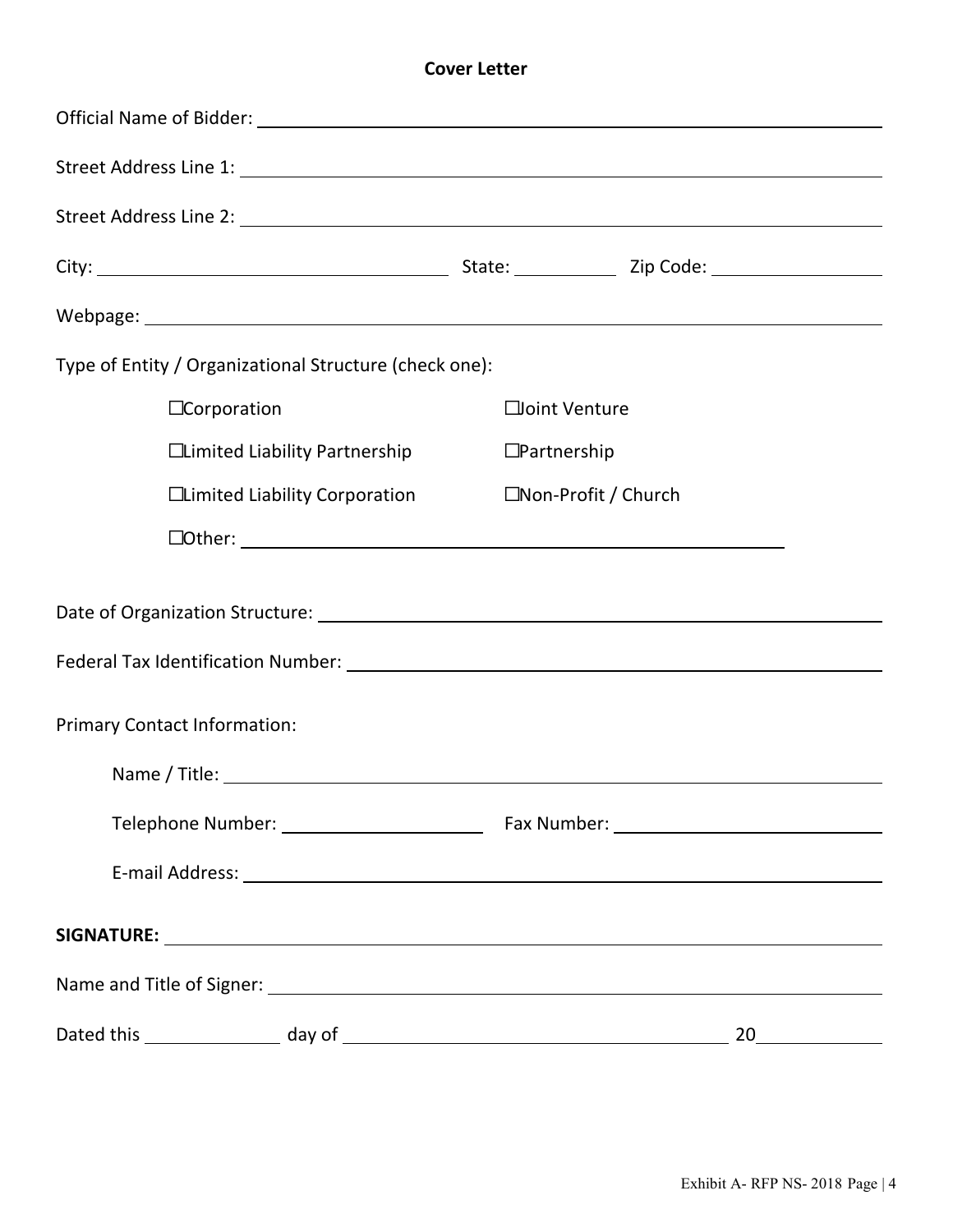### **RFP Pre-screening Response Checklist**

Bidders shall provide all of the documentation and exhibits identified below. Any material deviation from these requirements may be cause for rejection of the proposal, as determined at the County's sole discretion. Please verify each item below that it is correctly submitted as per the RFP specifications and check ( ) its corresponding Check Box and sign below.

| <b>Item</b> |                                                                                                                                                                                                                                |  |
|-------------|--------------------------------------------------------------------------------------------------------------------------------------------------------------------------------------------------------------------------------|--|
| 1.          | One (1) original proposal marked "Original" plus five (5) copies of the proposal.                                                                                                                                              |  |
| 2.          | The "original" bid response must be signed in <b>blue ink</b> with an authorized<br>signature.                                                                                                                                 |  |
| 3.          | The "original" bid response is to be either loose-leaf or in a three (3)-ring binder,<br>not bound.                                                                                                                            |  |
| 4.          | Proposals must be printed on white 8 1/2" by 11" paper. The font must be at least<br>12-point type in "Times New Roman" or equivalent font. Lines shall be single-<br>spaced.                                                  |  |
| 5.          | Table of Contents: Bid responses shall include a table of contents listing the<br>individual sections of the quotation/proposal and their corresponding page<br>numbers. Tabs should separate each of the individual sections. |  |

#### **Response Package:** Check Boxes

| Item |                                                                                  |  |
|------|----------------------------------------------------------------------------------|--|
| 1.   | Proposal Checklist - signed original in blue ink.                                |  |
| 2.   | Cover Letter: - signed original in blue ink.                                     |  |
| 3.   | Bid Form (Exhibit A) with all questions completed as specified                   |  |
| 4.   | Budget form as specified in Exhibit C                                            |  |
| 5.   | <b>Organizational Chart</b>                                                      |  |
| 6.   | If a Non-Profit Agency; Non-profit determination letter (501[c][3])              |  |
| 7.   | If a Non-Profit Agency; Articles of Incorporation                                |  |
| 8.   | If a Non-Profit Agency; Most recent Bylaws                                       |  |
| 9.   | If a Non-Profit Agency; Roster of Board of Directors                             |  |
| 10.  | If a Non-Profit Agency; Copies of minutes of last two Board of Director meetings |  |
| 11.  | If an Adult Day Care provider; copy of current License or status of application  |  |

### **Our agency certifies that all above request information have been completed for RFP No. 2018- Nutrition Services Programs.**

| Signature: | Print |
|------------|-------|
|            |       |

Name:

Date:

Agency

Name: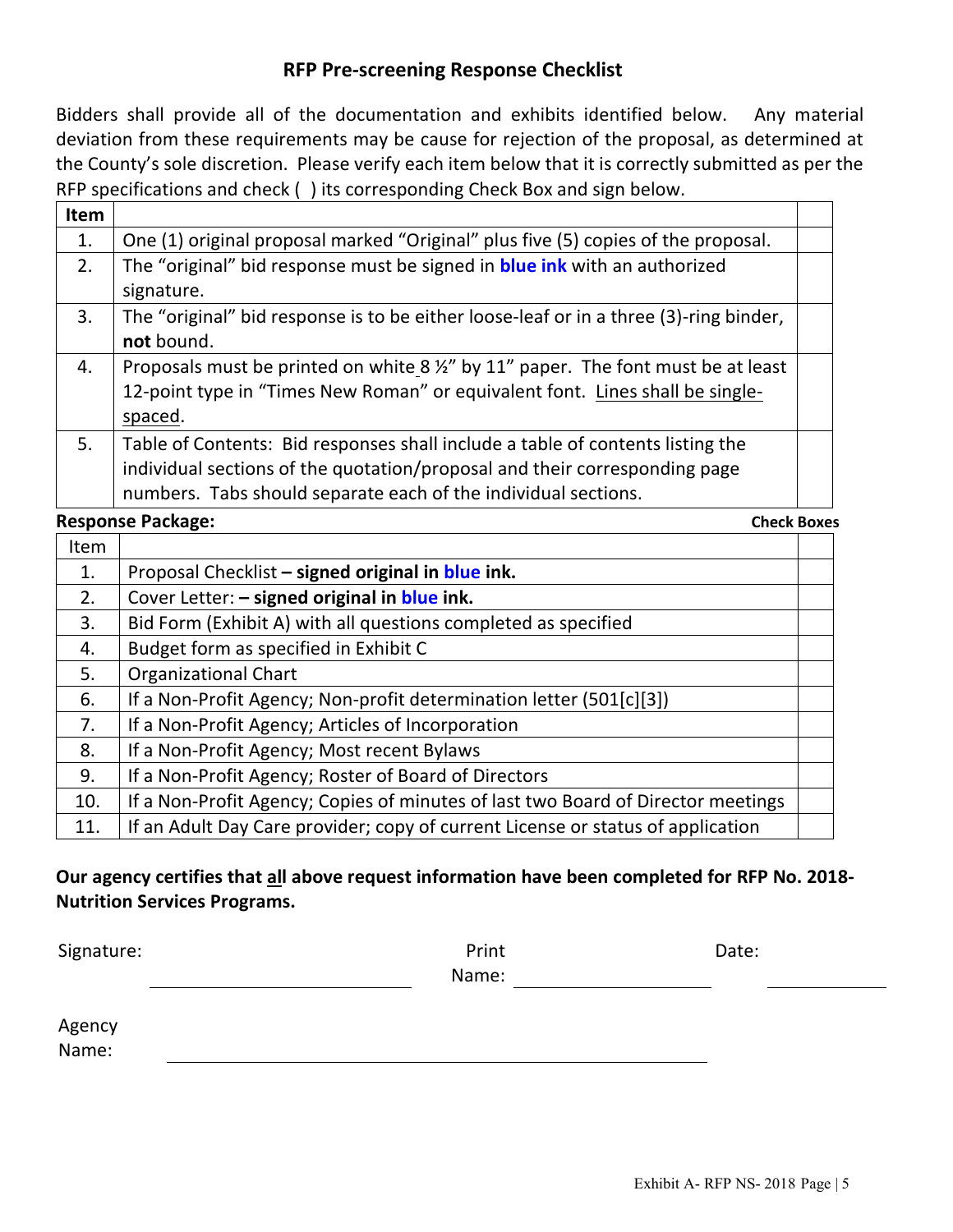### **BID FORM**

**COST SHALL BE SUBMITTED ON EXHIBIT A AS IS. NO ALTERATIONS OR CHANGES OF ANY KIND ARE PERMITTED.** Bid responses that do not comply will be subject to rejection in total. The cost quoted below shall include all taxes and all other charges, including travel expenses, and is the cost the County will pay for any contract that is a result of this bid.

Quantities listed herein are annual estimates based on past usage and are not to be construed as a commitment. No minimum or maximum is guaranteed or implied.

Bidder hereby certifies to County that all representations, certifications, and statements made by Bidder, as set forth in this Bid Form and attachments are true and correct and are made under penalty of perjury pursuant to the laws of California.

### **PLEASE PROVIDE A SEPARATE PROPOSAL PACKET FOR EACH SERVICE CATEGORY.**

### **CHECK THE PROPOSED SERVICE CATAGORY**

C1-Congregate Nutrition C2-Home Delivered Nutrition Food Production Food Production Program Administration **Program Administration** Complete Services Complete Services

PLEASE NOTE THE GEOGRAPHIC AREA OF SERVICE AND PERCENTAGE OF TOTAL CLIENTS SERVED IN EACH AREA (IF YOU ARE SERVING MULTIPLE AREAS)

| $\Box$ NORTH (A) %             | $\Box$ NORTH (B) %  | $\Box$ SOUTH<br>%   |
|--------------------------------|---------------------|---------------------|
| $\Box$ CENTRAL $^{\circ}$<br>% | $\square$ east<br>% | $\Box$ COUNTYWIDE % |

#### **Please note:**

\*Cost per meal: If agencies are collaborating, the total of the collaborating agencies per meal cost proposed to AAA should add up to the AAA published per meal rate for the region.

(i.e. AAA published per meal rate is \$5.75 for Congregate meals. Partner A submitted their bid proposing \$4.50 per meal. Partner B submitted a separate bid proposing \$1.25 per meal. The total per meal cost for Partner  $A +$  Partner  $B =$  \$5.75.)

| <b>SERVICE</b><br><b>CATEGORY</b> | <b>Service</b><br><b>Region</b><br>I.E.<br><b>North</b> | <b>Estimate</b><br>d<br><b>Number</b><br>of Meals | * Cost per<br>meal | <b>Service Category</b><br><b>I.E Production</b> | <b>Dollar Amount</b><br>Requested:<br># Meals X Cost per<br>meal |
|-----------------------------------|---------------------------------------------------------|---------------------------------------------------|--------------------|--------------------------------------------------|------------------------------------------------------------------|
|                                   |                                                         |                                                   |                    |                                                  |                                                                  |
|                                   |                                                         |                                                   |                    |                                                  |                                                                  |
| <b>Total Requested</b>            |                                                         |                                                   |                    |                                                  |                                                                  |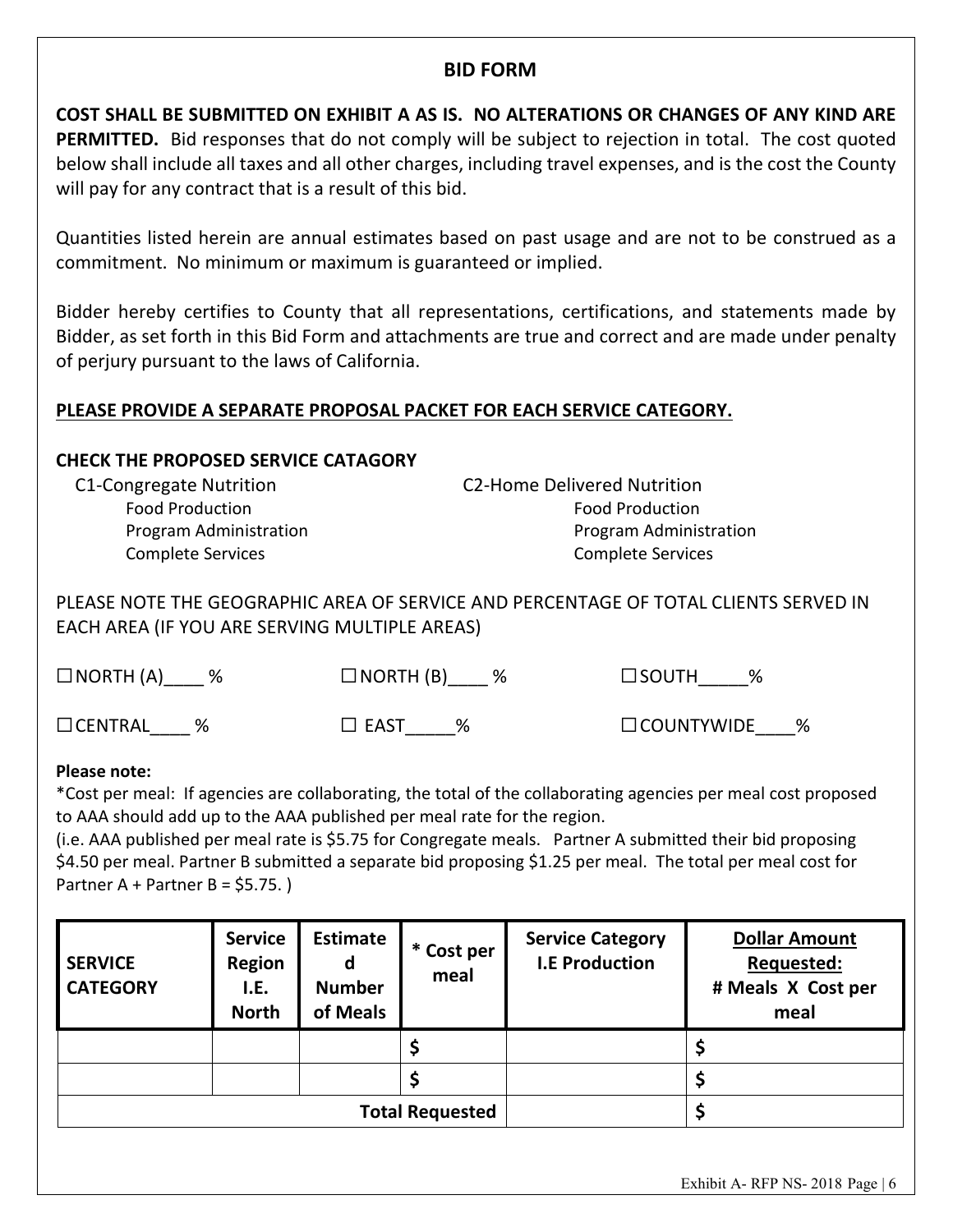### **REQUIRED DOCUMENTATION AND SUBMITTALS**

All of the specific documentation listed below is required to be submitted with the Exhibit  $A - Bid$ Response Packet in order for a bid to be deemed complete. Bidders shall submit all documentation, in the order listed below and clearly label each section with the appropriate title (i.e. Mission, Experience and Community Involvement, Program Delivery, Administrative & Fiscal Qualifications, etc.).

BID RESPONSE NARRATIVE: Please respond to the following questions:

### **MISSION, EXPERIENCE AND COMMUNITY INVOLVEMENT: (Maximum two (2) pages; minimum 12 pt. font)**

1. Describe your organization's history, purpose and mission statement. (5 Points)

2. Discuss the needs of older adults in Alameda County, including demographic and geographic data that are relevant to the program for which you are applying. Describe the religious, cultural, income and language considerations affecting the potential population. (5 Points)

3. Describe your organization's efforts to coordinate with local and regional community services to integrate the service delivery system. Provide specific examples of how these efforts have led to increased opportunities for older adults to live more independently. (5 Points)

4. Describe your organization's experience in providing community-based nutrition services to older adults. Discuss the number of individuals served by type of service. (5 Points)

5. Will your agency recruit, train, supervise and recognize volunteers in providing the proposed service? If so, how will this be accomplished? (5 Points)

### **PROGRAM DELIVERY: (Maximum six (6) pages; minimum 12 pt. font)**

1. Using the format below, please describe in detail the service categories and units that you will provide. Please provide a narrative description of how you will provide the services. (5 Points)

| <b>Service</b> | <b>Service</b> | <b>Measurement</b> | <b>Type of Service</b> |
|----------------|----------------|--------------------|------------------------|
| Category       | <b>Units</b>   | s                  |                        |
| (e.g.          |                | (e.g. 1 Meal       | (e.g. Meal             |
| Congregate     | Congregate     | Served)            | Production,            |
| Nutrition)     | Meals)         |                    | Program                |
|                |                |                    | Administration,        |
|                |                |                    | Complete               |
|                |                |                    | Service)               |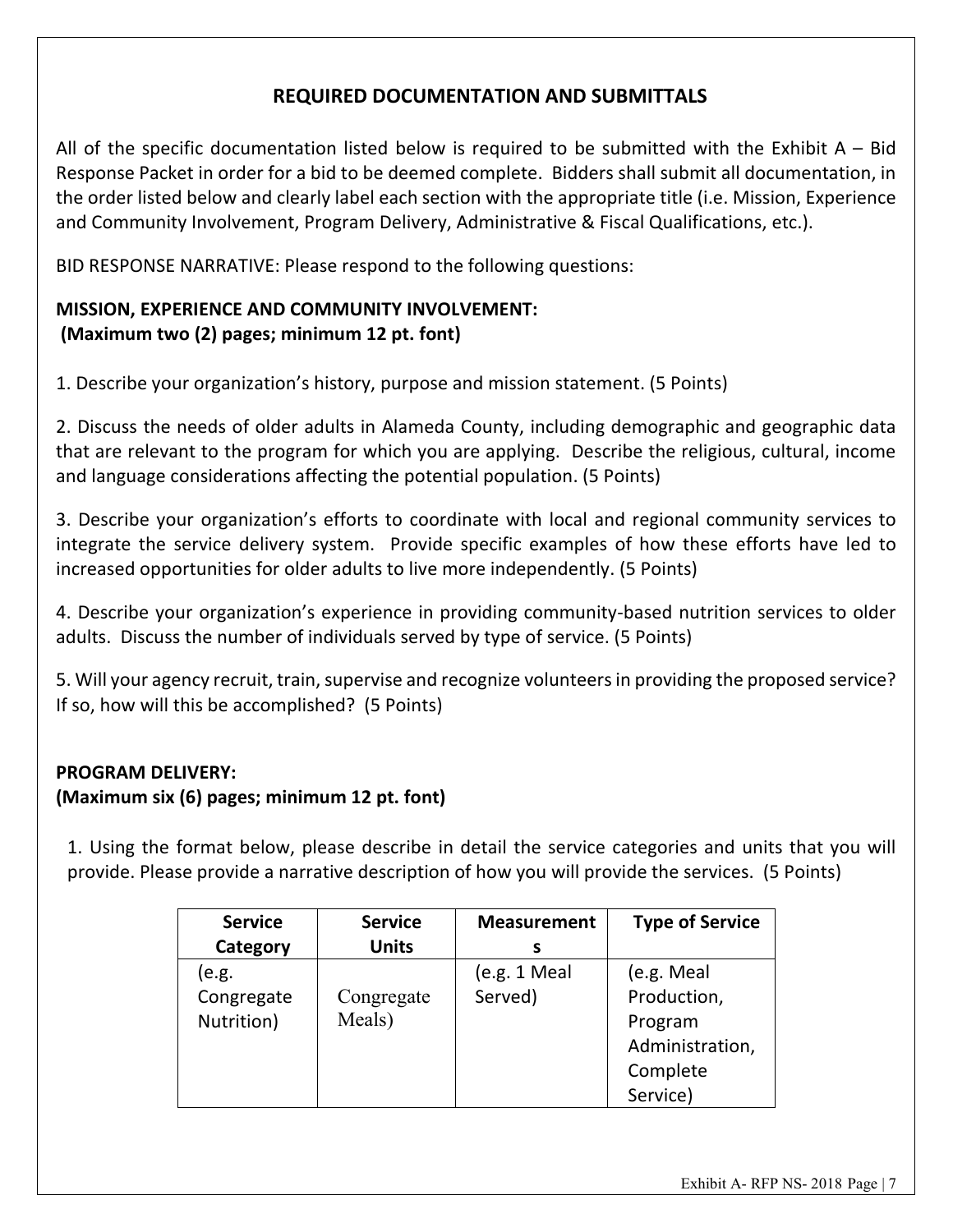2. The Older Americans Act requires that services be targeted to low income, functionally impaired and minority individuals. Please tell us the number of unduplicated adults that you propose to serve in each geographic region of the county for which you are proposing services, and the percentage of clients that you will serve in each targeting category. Please use the format below to note your responses: (3 Points)

| <b>Total # Seniors Served</b> |   |
|-------------------------------|---|
| $75+$                         | % |
| Low-Income                    | % |
| <b>Functionally Impaired</b>  | % |
| Minority                      | ℅ |

- 3. Discuss the outreach/public information methods your organization intends to employ to generate participation in the program, including outreach to targeted populations. In narrative form, please describe your approach to deploying the most cost effective program. (3 Points)
- 4. If you are applying for congregate meals, describe the process you will use to enroll a new client onto the program. If you are applying for home delivered meals, outline your process for ensuring compliance with the initial, written, and quarterly reassessment requirements stated in the Title 22 regulations. If you will not be enrolling clients, describe how your agency will manage meal counts. (3 Points)
- 5. Federal regulations mandate that persons receiving services be given the opportunity to freely contribute to the cost of service. At the same time, these participants must not be subjected to any kind of test to determine their ability to contribute. Please describe your plan to provide participants with a voluntary opportunity to contribute, including how privacy is ensured, what procedures are used to account for and safeguard funds. If you will not be providing a donation opportunity for clients, describe how your agency will support maximizing income for the administrative agency. (3 Points)
- 6. Describe the quality assurance procedures your agency will use to evaluate the services you propose to provide. Include any procedures you have developed to track measurable outcomes. How will you ensure that meal recipients and community members are involved in the planning and evaluation of your services? (3 Points)
- 7. Describe your contingency plans in the event the full amount of funding you are requesting is not received. (2 Points)
- 8. Attach a sample menu for one month. (3 Points)
- 9. Describe in narrative form the role and your expectations of the program Registered Dietitian(RD/RDN). Discuss % FTE, menu development and analysis, in-service training, and nutrition education. (5 Points)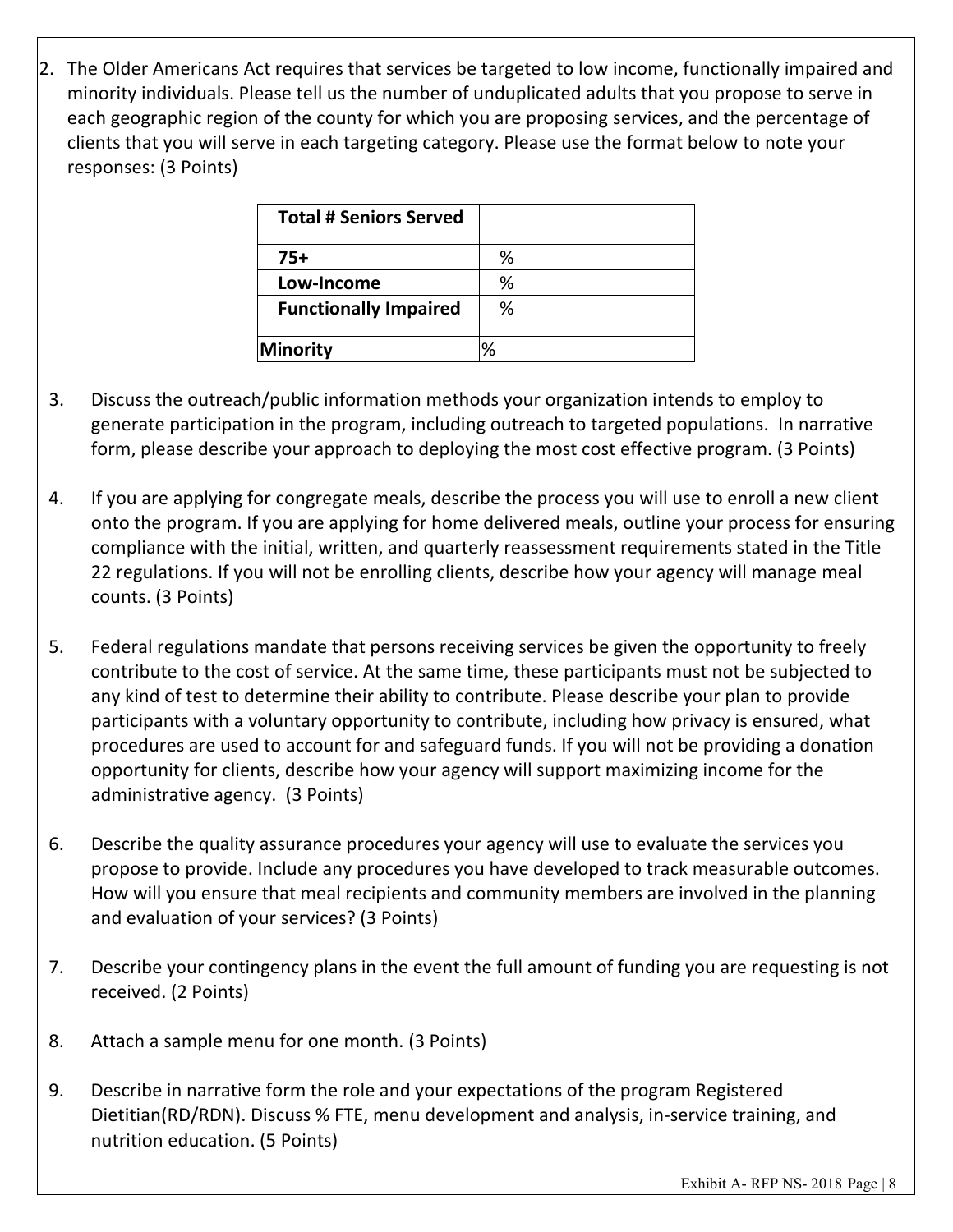- 10. Will the seniors served by your agency receive ethnic, therapeutic, or alternative meals? Discuss. (4 Points)
- 11. If you will not be preparing meals, describe how your agency will ensure that meals prepared at the kitchen comply with safety and sanitation standards and menu standards. (4 Points)
- 12. If your agency is proposing to provide services through a collaborative agreement, you will be responsible for securing the MOU's and/or performance and financial agreements with the other collaborating agencies. Please provide the name(s) of the collaborating agencies and explain the role that each will fulfill to provide the full scope of Nutrition Services. If your agency is submitting a proposal without an established partner, please describe in detail action steps and timetable for the transition that will minimize any disruption in service to seniors. If your agency will provide complete services, discuss current and future partnerships that will enhance services to your clients. (2 Points)

### **ADMINISTRATIVE & FISCAL QUALIFICATIONS: (Maximum four (4) pages; minimum 12 pt. font)**

1. Using the following format, please provide your agency's staffing plan, percentage of time allocated to this program and language capacity. Please note that staffing plans must match personnel costs on budget. (5 points)

| <b>Staff Summary Form</b> |                           |                        |                              |  |
|---------------------------|---------------------------|------------------------|------------------------------|--|
| <b>Job Title/Position</b> | <b>Total Agency % FTE</b> | % FTE for this program | If Bi-lingual, What Language |  |
|                           |                           |                        |                              |  |
|                           |                           |                        |                              |  |
|                           |                           |                        |                              |  |

2. Using the following format, please provide a three-year history of total income vs. Total expense for your agency. In narrative form, please explain any large fluctuations in income or expense. Please provide an explanation for any deficit. (2 points)

|            | 2014-2015 | 2015-2016 | 2016-2017 |
|------------|-----------|-----------|-----------|
| Revenue    |           |           |           |
| Expense    |           |           |           |
| Over/Under |           |           |           |

3. Using the instructions and template provided in Exhibit C, please submit a Line-Item Budget for this program. In narrative form, please describe your approach to deploying the most cost effective program. (5 points)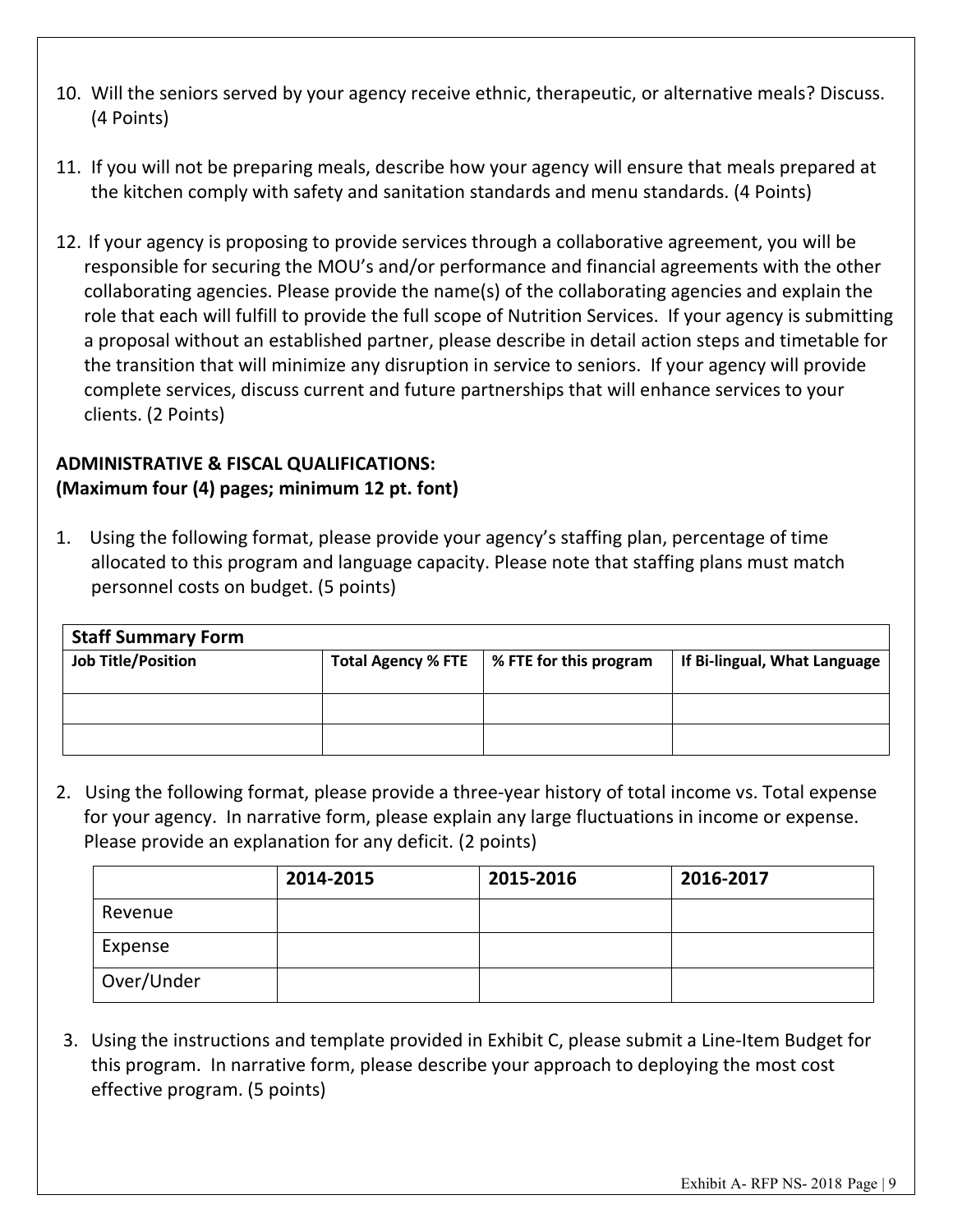- 4. Describe the organization's current accounting system, including the following: areas and frequency of accounting for receivables and payables, payroll processing, financial statement preparation and internal/external auditing. (3 points)
- 5. Discuss your plan for securing the required 10% non-federal match. What are your short and longterm funding needs and goals for ongoing support of the proposed project? Please indicate if you have a current strategic plan that addresses these issues. (5 points)
- 6. Describe special attributes of your current or proposed board of directors that would: 1) augment your capabilities to outreach and serve your specific targeted group; 2) contribute knowledge/expertise with services you will provide; 3) provide guidance in quality assurance measurements; and 4) accept responsibility in developing and implementing strategic plans with both short and long-term needs and goals, especially financial stability. (2 points)
- 7. Describe your organization's physical facilities and equipment that will enable adequate provision of services. Discuss the following: (5 Points)
	- Kitchen address
	- Total square footage
	- Storage capacity
	- Number of refrigerators and freezers to be allocated to the program
	- Maximum meal production capacity and schedule
	- Discussion of other programs using the kitchen.
- 8. Please describe the organization's capacity to provide reporting and client data and service unit delivery. Discuss your experience with SAMS reporting. (5 Points)
- 9. Please describe your organization's current plan for providing services to seniors in the case of a catastrophic event (earthquake, fire, etc.). (3 points)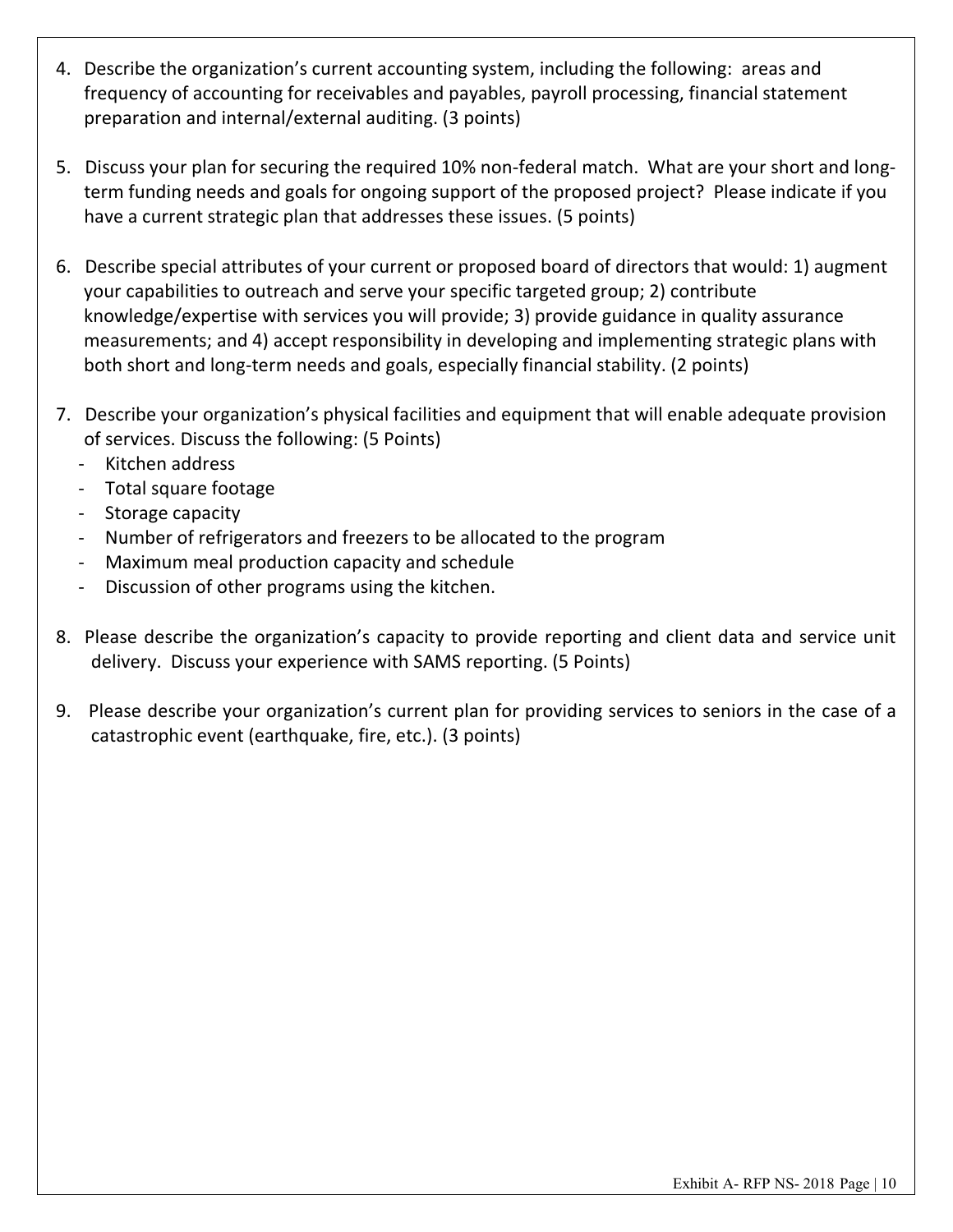### **EXCEPTIONS, CLARIFICATIONS, AMENDMENTS**

### **RFP No. NS-2018 Nutrition Services**

**Bidder Name:**

List below requests for clarifications, exceptions and amendments, if any, to the RFP and associated Bid Documents, and submit with your bid response.

The County is under no obligation to accept any exceptions and such exceptions may be a basis for bid disqualification.

| <b>Reference to:</b> |             |          | <b>Description</b>        |  |  |
|----------------------|-------------|----------|---------------------------|--|--|
| Page No.             | Section     | Item No. |                           |  |  |
| p. 23                | $\mathbf D$ | 1.c.     | Vendor takes exception to |  |  |
|                      |             |          |                           |  |  |
|                      |             |          |                           |  |  |
|                      |             |          |                           |  |  |
|                      |             |          |                           |  |  |
|                      |             |          |                           |  |  |
|                      |             |          |                           |  |  |
|                      |             |          |                           |  |  |
|                      |             |          |                           |  |  |
|                      |             |          |                           |  |  |

Print additional pages as necessary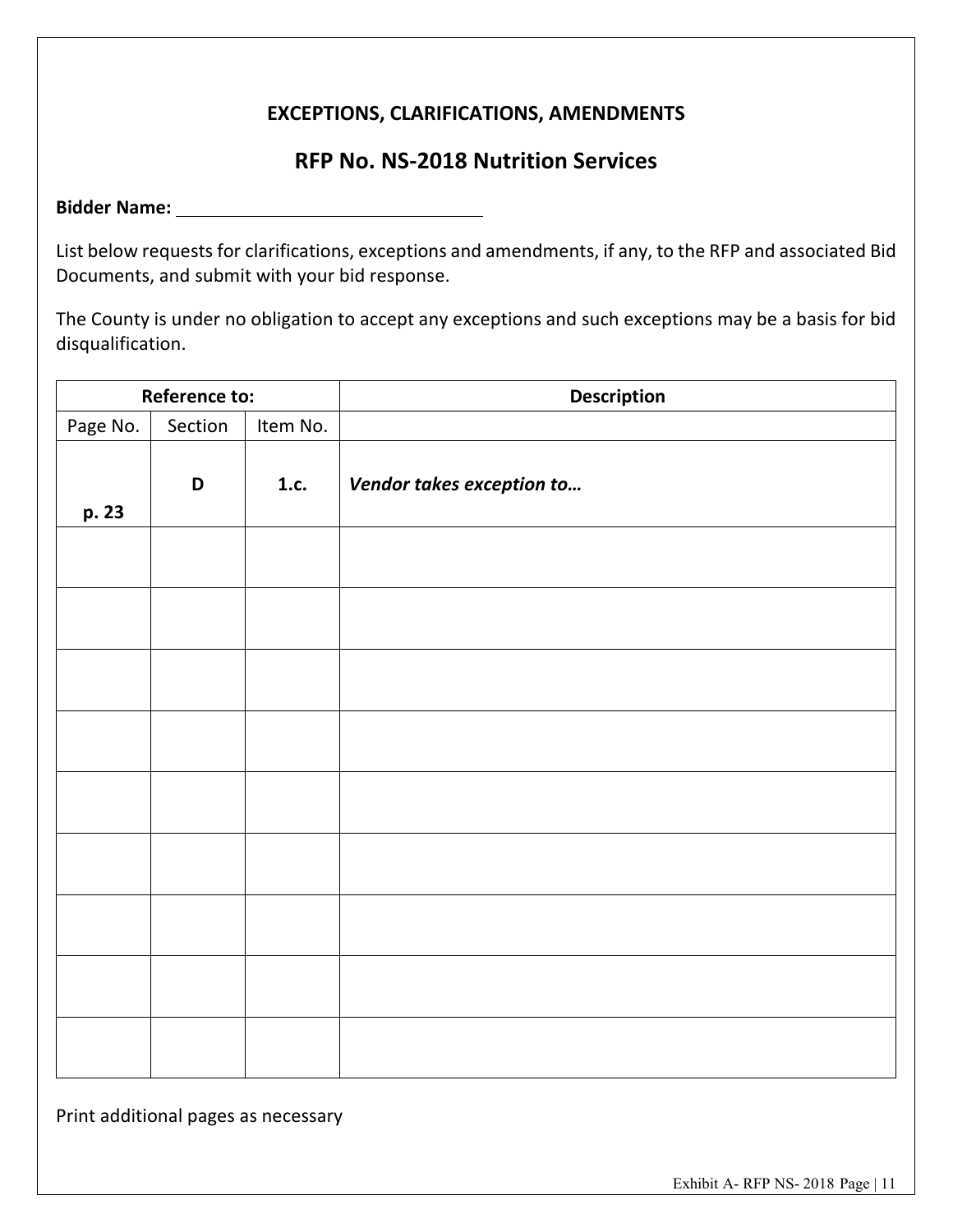

### **EXHIBIT B RFP No. NS-2018 Nutrition Services**

### **INSURANCE REQUIREMENTS**

Insurance certificates are not required at the time of submission; however, by signing Exhibit A – Bid Packet, the bidder agrees to meet the minimum insurance requirements stated in the RFP, prior to award. This documentation must be provided to the County, prior to award, and shall include an insurance certificate and additional insured certificate, naming the County of Alameda, which meets the minimum insurance requirements, as stated in this Exhibit  $B - I$ nsurance Requirements.

The following page contains the minimum insurance limits, required by the County of Alameda, to be held by the Contractor performing on this RFP:

#### **\*\*\* SEE NEXT PAGE FOR COUNTY OF ALAMEDA MINIMUM INSURANCE REQUIREMENTS \*\*\***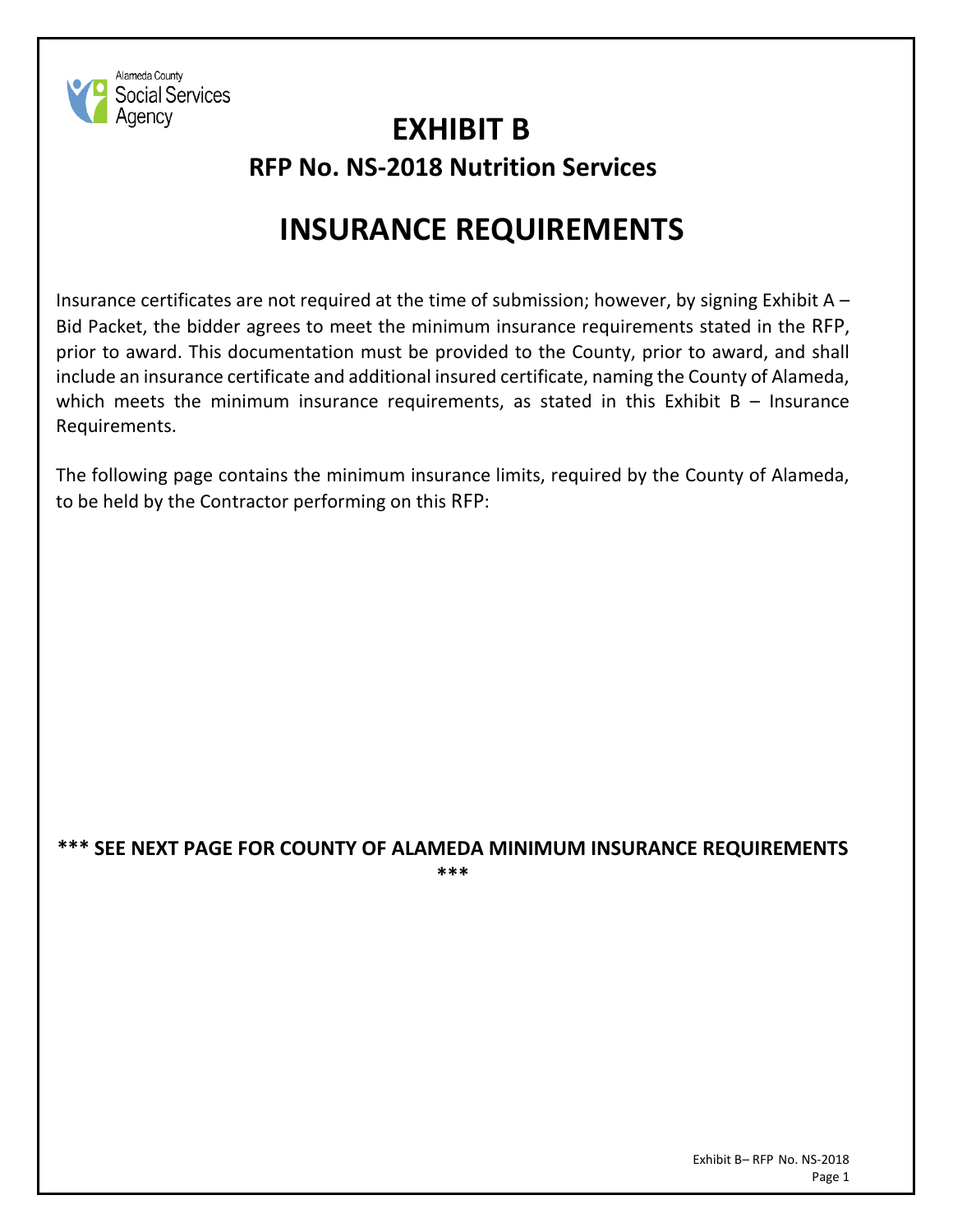### **EXHIBIT B COUNTY OF ALAMEDA MINIMUM INSURANCE REQUIREMENTS**

| <b>TYPE OF INSURANCE COVERAGES</b>                                                                                                                                                                                                                                             | <b>MINIMUM LIMITS</b>                                                              |  |
|--------------------------------------------------------------------------------------------------------------------------------------------------------------------------------------------------------------------------------------------------------------------------------|------------------------------------------------------------------------------------|--|
| <b>Commercial General Liability</b><br>Premises Liability; Products and Completed Operations; Contractual<br>Liability; Personal Injury and Advertising Liability                                                                                                              | $$1,000,000$ per occurrence (CSL)<br>Bodily Injury and Property Damage             |  |
| <b>Commercial or Business Automobile Liability</b><br>All owned vehicles, hired or leased vehicles, non-owned, borrowed and<br>permissive uses. Personal Automobile Liability is acceptable for<br>individual contractors with no transportation or hauling related activities | $$1,000,000$ per occurrence (CSL)<br>Any Auto<br>Bodily Injury and Property Damage |  |
| Workers' Compensation (WC) and Employers Liability (EL)<br>Required for all contractors with employees                                                                                                                                                                         | WC: Statutory Limits<br>EL: \$100,000 per accident for bodily injury or<br>disease |  |
| <b>Professional Liability/Errors &amp; Omissions</b><br>Includes endorsements of contractual liability                                                                                                                                                                         | \$1,000,000 per occurrence<br>$$2,000,000$ aggregate                               |  |
|                                                                                                                                                                                                                                                                                |                                                                                    |  |

#### **E Endorsements and Conditions**:

- 1. **ADDITIONAL INSURED:** ALL INSURANCE REQUIRED ABOVE WITH THE EXCEPTION OF PROFESSIONAL LIABILITY, PERSONAL AUTOMOBILE LIABILITY, WORKERS' COMPENSATION AND EMPLOYERS LIABILITY, SHALL BE ENDORSED TO NAME AS ADDITIONAL INSURED: COUNTY OF ALAMEDA, ITS BOARD OF SUPERVISORS, THE INDIVIDUAL MEMBERS THEREOF, AND ALL COUNTY OFFICERS, AGENTS, EMPLOYEES AND REPRESENTATIVES.
- 2. **DURATION OF COVERAGE:** All required insurance shall be maintained during the entire term of the Agreement with the following exception: Insurance policies and coverage(s) written on a claims-made basis shall be maintained during the entire term of the Agreement and until 3 years following termination and acceptance of all work provided under the Agreement, with the retroactive date of said insurance (as may be applicable) concurrent with the commencement of activities pursuant to this Agreement.
- 3. **REDUCTION OR LIMIT OF OBLIGATION:** All insurance policies shall be primary insurance to any insurance available to the Indemnified Parties and Additional Insured(s). Pursuant to the provisions of this Agreement, insurance effected or procured by the Contractor shall not reduce or limit Contractor's contractual obligation to indemnify and defend the Indemnified Parties.
- 4. **INSURER FINANCIAL RATING:** Insurance shall be maintained through an insurer with a minimum A.M. Best Rating of A- or better, with deductible amounts acceptable to the County. Acceptance of Contractor's insurance by County shall not relieve or decrease the liability of Contractor hereunder. Any deductible or self-insured retention amount or other similar obligation under the policies shall be the sole responsibility of the Contractor. Any deductible or self-insured retention amount or other similar obligation under the policies shall be the sole responsibility of the Contractor.
- 5. **SUBCONTRACTORS:** Contractor shall include all subcontractors as an insured (covered party) under its policies or shall furnish separate certificates and endorsements for each subcontractor. All coverages for subcontractors shall be subject to all of the requirements stated herein.
- 6. **JOINT VENTURES:** If Contractor is an association, partnership or other joint business venture, required insurance shall be provided by any one of the following methods:
- Separate insurance policies issued for each individual entity, with each entity included as a "Named Insured (covered party), or at minimum named as an "Additional Insured" on the other's policies.
	- Joint insurance program with the association, partnership or other joint business venture included as a "Named Insured.
- 7. **CANCELLATION OF INSURANCE:** All required insurance shall be endorsed to provide thirty (30) days advance written notice to the County of cancellation.
- 8. **CERTIFICATE OF INSURANCE:** Before commencing operations under this Agreement, Contractor shall provide Certificate(s) of Insurance and applicable insurance endorsements, in form and satisfactory to County, evidencing that all required insurance coverage is in effect. The County reserves the rights to require the Contractor to provide complete, certified copies of all required insurance policies. The require certificate(s) and endorsements must be sent to:
	- **Alameda County Social Services/Contracts Office, 1111 Jackson Street, 1st Floor, Oakland, CA 94607 Attn: Insurance Unit**
	- With a copy to Risk Management Unit (1106 Madison Street, Room 233, Oakland, CA 94607)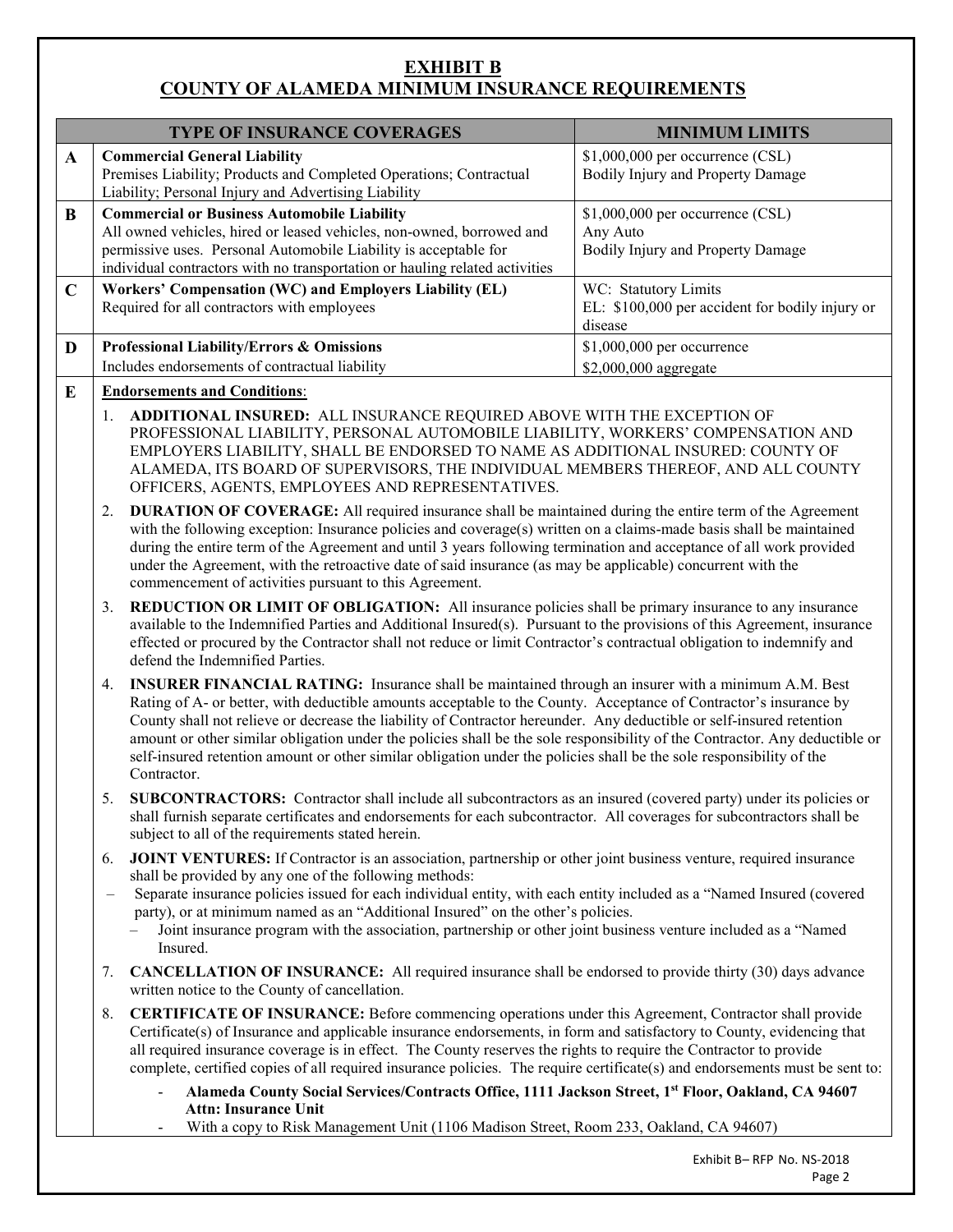

### **EXHIBIT C**

### **RFP No. NS-2018 Nutrition Services**

### **RFP BUDGET INSTRUCTIONS AND TEMPLATE**

Applicants must complete a detailed Line Item Budget using the format provided in Exhibit C that includes **ALL** projected revenues and operating costs for the proposed program or project.

OAA programs are required to provide a minimum 10% match, through cash and/or in-kind, of the total budget. Client Donations cannot be used to satisfy the minimum match requirement.

### **BUDGET COMPLETION INSTRUCTIONS**

**General:**

- 1. The budget is a spending plan. Be realistic in estimating revenues. When possible, use past spending experience to help estimate budget needs.
- 2. Typed or computer facsimiles (exact copies of the budget format) are acceptable.
- 3. Round all figures to the nearest dollar.
- 4. Audit costs are not AAA reimbursable for programs expending less than \$750,000 federal funds.

### **Budget:**

- 1. ENTER DATA IN COLUMN (1) AND COLUMN (3) ONLY.
- 2. Total Project Budget (Column 1): Enter the Total Project Budget amount for each line item.
- 3. Total Agency Budget (Column 3): Enter the Total Agency Budget amount for each line item.
- 4. Totals and Percentages (Columns 2 and 4) will automatically calculate.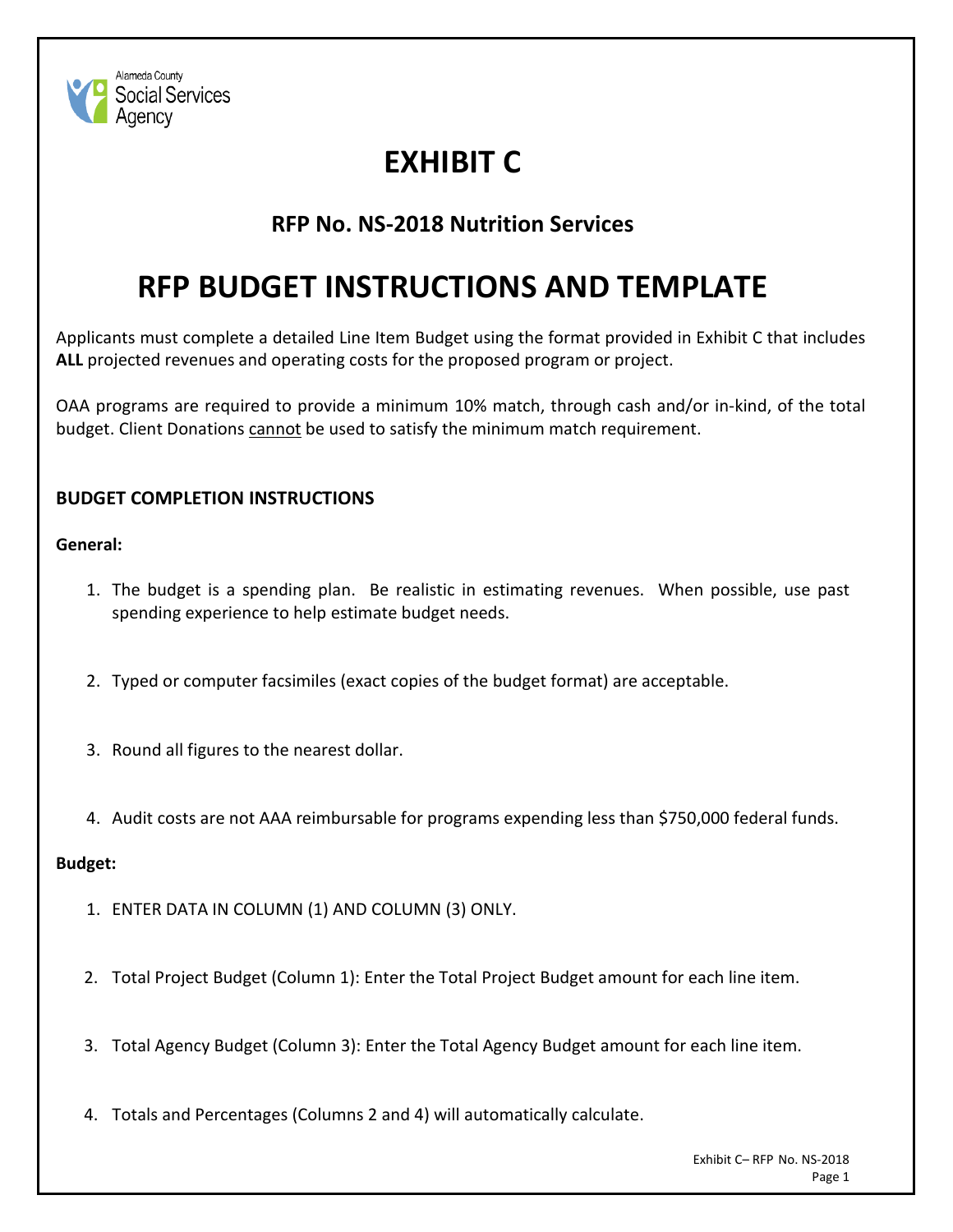### **RFP BUDGET TEMPLATE**

### **Official Name of Bidder:**

### **Service Category:**

|                                         | <b>Total</b><br><b>Project</b><br>Budget (1) | % to<br><b>Total</b><br>Income $(2)$ | <b>Total</b><br><b>Agency</b><br>Budget (3) | % to<br><b>Total</b><br>Income (4) |
|-----------------------------------------|----------------------------------------------|--------------------------------------|---------------------------------------------|------------------------------------|
| <b>REVENUE/INCOME SOURCES:</b>          |                                              |                                      |                                             |                                    |
| <b>AAA Funding Requested</b>            | $100 -$                                      | 0.0%                                 | $0 -$                                       | 0.0%                               |
| <b>Client Contributions</b>             |                                              | 0.0%                                 |                                             | 0.0%                               |
| <b>In-Kind Support</b>                  |                                              | 0.0%                                 |                                             | 0.0%                               |
| <b>Other Income:</b>                    |                                              | 0.0%                                 |                                             | 0.0%                               |
|                                         |                                              | 0.0%                                 |                                             | 0.0%                               |
|                                         |                                              | 0.0%                                 |                                             | 0.0%                               |
| <b>Total Income</b>                     |                                              | 0.0%                                 |                                             | 0.0%                               |
| <b>EXPENSES:</b>                        |                                              |                                      |                                             |                                    |
| <b>Salaries and Employee Benefits</b>   |                                              | 0.0%                                 |                                             | 0.0%                               |
| <b>Services and Supplies</b>            |                                              | 0.0%                                 |                                             | 0.0%                               |
| Capital Equipment (Any item over \$500) |                                              | 0.0%                                 |                                             | 0.0%                               |
|                                         |                                              | 0.0%                                 |                                             | 0.0%                               |
|                                         |                                              | 0.0%                                 |                                             | 0.0%                               |
| <b>Total Expenses</b>                   |                                              | 0.0%                                 |                                             | 0.0%                               |
| <b>Excess of Revenue Over Expenses</b>  |                                              | 0.0%                                 |                                             | 0.0%                               |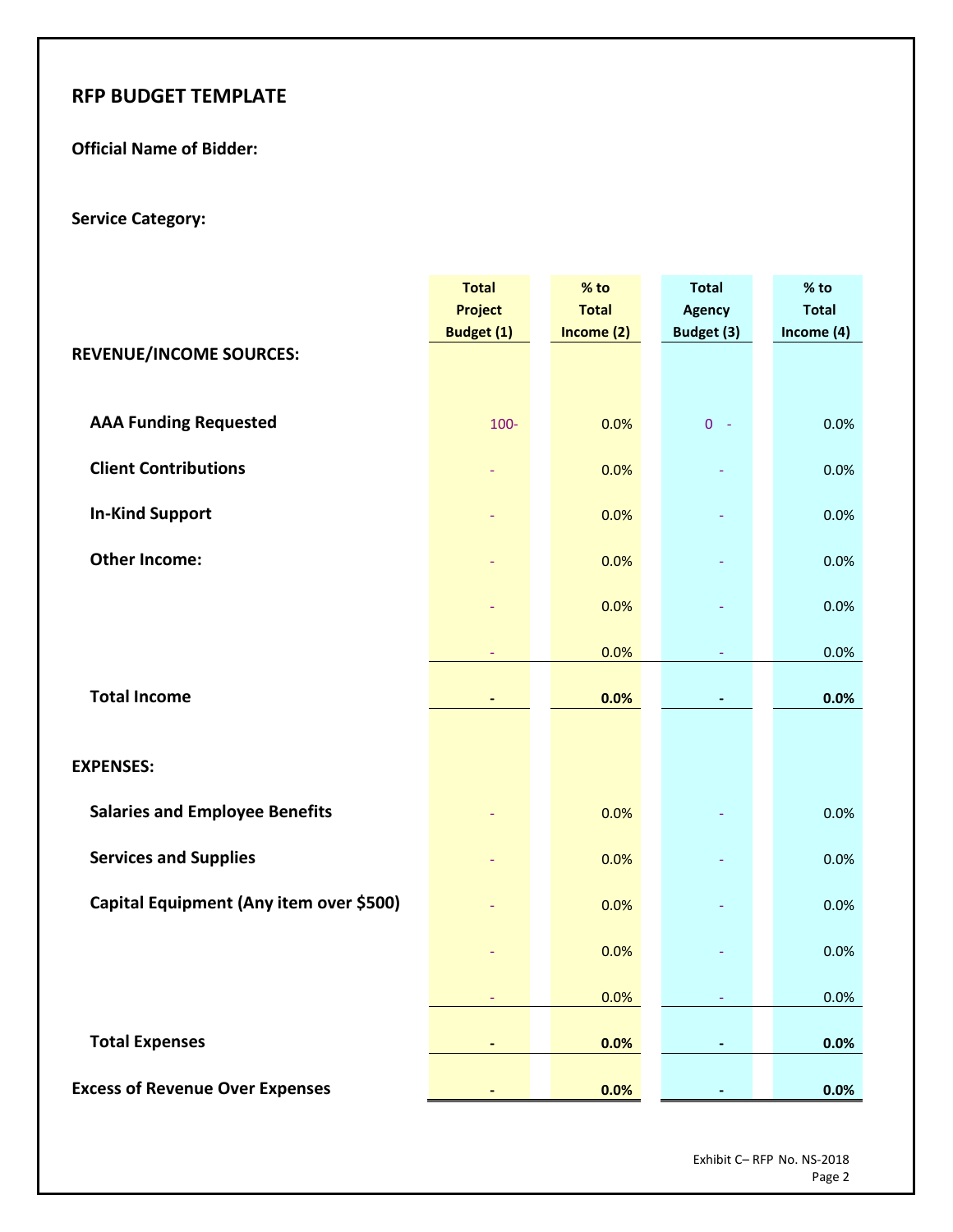

### **EXHIBIT D**

### **RFP No. NS-2018 Nutrition Services**

### **DATA REPORTING REQUIREMENTS**

#### **MANAGEMENT INFORMATION SYSTEMS (MIS) AND OTHER REPORTING REQUIREMENTS**

The OAA calls for annual performance reporting by the Administration on Aging (AoA). In the 1992 reauthorization of the OAA, the AoA was directed by Congress to develop refined reporting procedures for use by Area Agencies on Aging. AoA undertook the development of the National Aging Program Information System (NAPIS).

NAPIS requires that data from Management Information Systems (MIS) is collected by the AAA and must be submitted by the contractor on a monthly basis. All contractors are required to submit a monthly report of client and service unit activity, in a format prescribed by the AAA, by the 7th working day following the month of service.

**Registered Service Category**: Registered Services require Client Level Reporting. Programs delivering Registered Services are required to enter MIS and Client Demographic data into the Social Assistance Management System (SAMS) database by the 7th working day following the month of service. Programs delivering Registered Services are also required to pay an annual license fee to access SAMS.

Each program is required to maintain documentation for all program and client information submitted to the AAA and to have this documentation available for review during the annual onsite monitoring visit. Programs are expected to make every effort to submit MIS and Client data in a manner that conforms to the format required by the Area Agency on Aging.

All contractors shall maintain accountability of all statistical and financial data in order to document and assure the accuracy of the data presented in the required program and financial reports.

All contractors shall comply with Section 15630 of the Welfare & Institutions Code as it relates to the mandatory and non-mandatory reports of abuse of elders and dependent adults.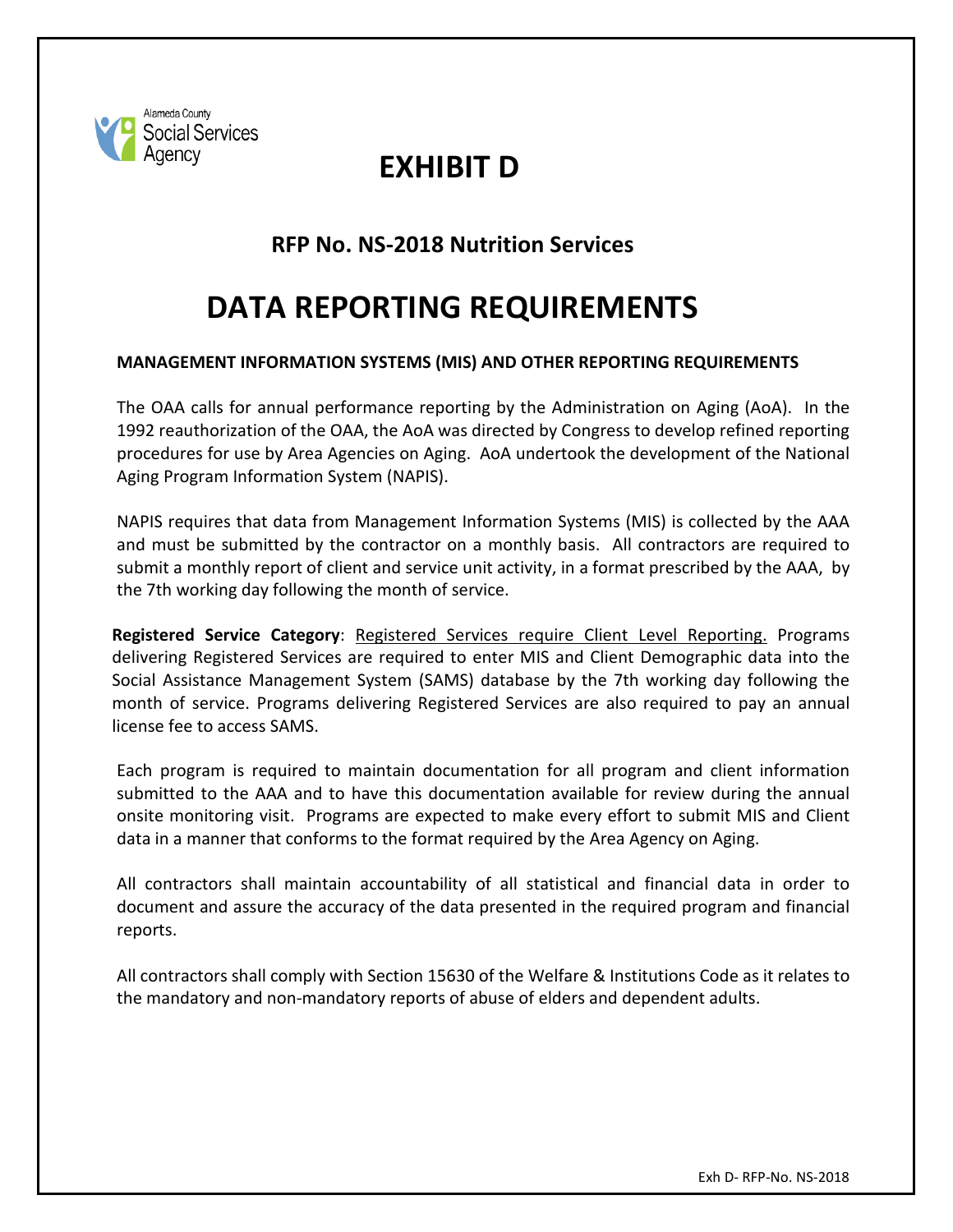

### **EXHIBIT E RFP No. NS-2018 Nutrition Services**

### **EMERGENCY PREPAREDNESS**

#### **The Emergency Preparedness Responsibility of Area Agency on Aging**

It is the responsibility of all Area Agency on Aging contractors to prepare a written Emergency Operations Plan that can be activated in an emergency. The plan shall include assurances that the following preparations have been made.

#### **A. FACILITY PREPARATION**

- 1. Prepare all furniture, appliances and other free standing objects so that they are adequately secured.
- 2. Move heavy items to lower shelves in closets and cabinets.
- 3. Check cabinet doors to be sure they can be closed securely.
- 4. Remove or isolate flammable materials.
- 5. Clearly mark gas and water shut-off valves and post legible instructions on how to shut off each one.
- 6 Maintain a conveniently located set of tools (including pipe and crescent wrenches) to facilitate prompt shut-off.
- 7. Place evacuation plan for facility in a position readily accessible to the public.
- 8. Indicate the location at each site where the following items, in working condition, can be found.
	- a. Portable radio and spare parts
	- b. First Aid supplies
	- c. Flashlights and spare batteries`
	- d. Wrenches and other tools
	- e. Fire extinguishers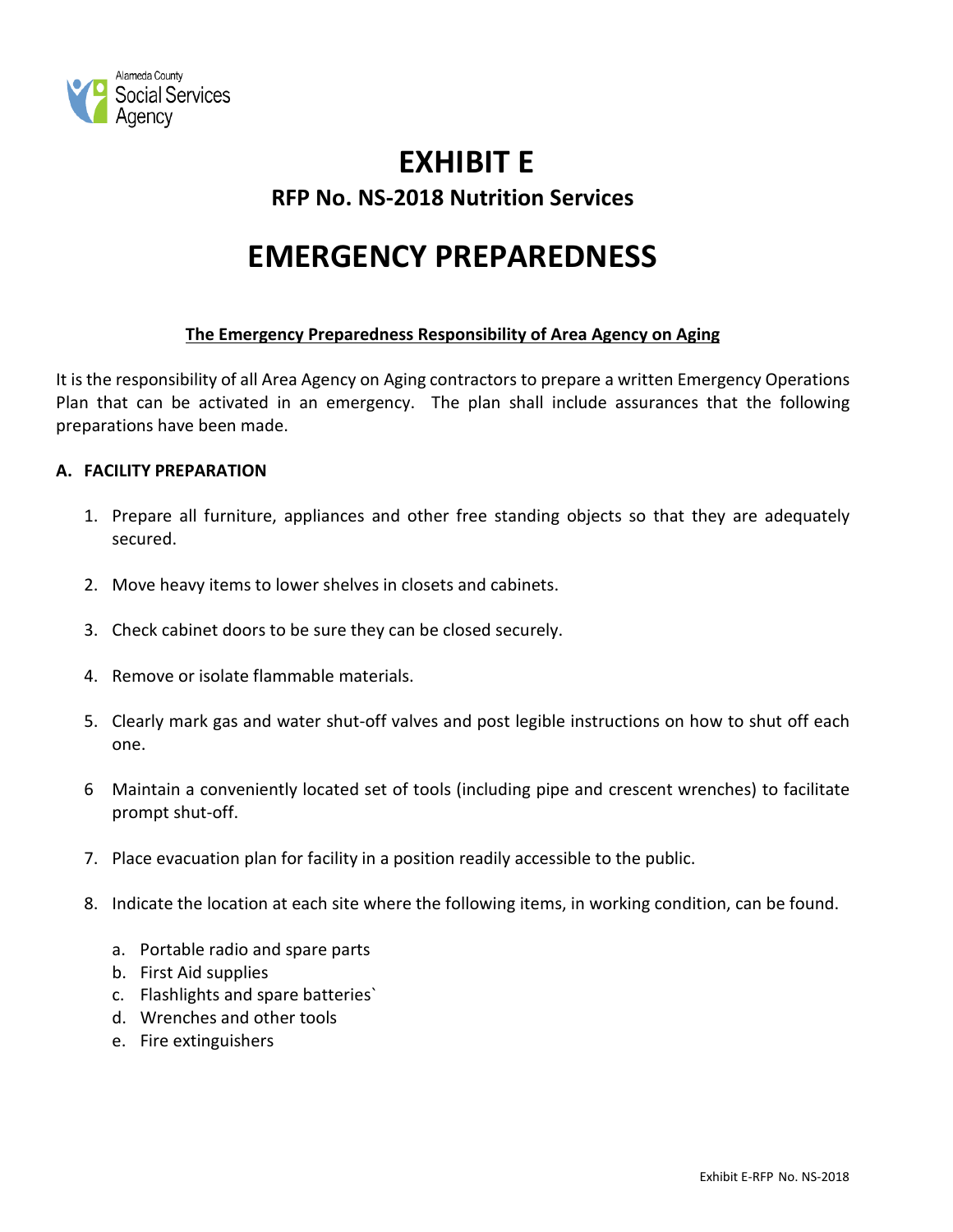#### **B. ASSIGNMENTS**

- 1. Specific assignments should be given to staff for which they are responsible during an emergency. Recommended assignments would be provisions to check on program participants after a disaster, if feasible, and a contingency plan to continue program services.
- 2. Conduct an inventory of staff skills and of equipment to be used in a disaster response.

#### **C. TRAINING PROVISIONS**

- 1. Training for all staff, volunteers and participants in the agency's Emergency Operations Plan.
- 2. Provisions to train staff and volunteers in First Aid and CPR.
- 3. Training for Earthquake Preparedness shall include:
	- a. Two documented earthquake drills per year
	- b. Procedures to assemble staff if no phones are working
	- c. Probability that no transportation, utilities (including telephone) or emergency services will be available for an undetermined time after a major quake
	- d. The importance of cooperating with public officials
	- e. How to inspect facilities for damage, water and gas leaks
	- f. How to check for injuries
	- g. Warning of the danger of cooking inside buildings
	- h. The probability of after shocks
	- i. Tuning in to a portable radio

#### **D. FIRE SAFETY PROVISIONS**

- 1. Fire extinguishers on site that are checked and tagged once a year
- 2. Two documented fire drills per year for clients and staff
- 3. Paths of travel free from obstruction
- 4. Exists clearly marked

#### **E. OTHER RECOMMENDATIONS**

- 1. It is recommended that agencies store sufficient water for participants and staff likely to be detained at the site for up to 72 hours, or have plans to access water for 72 hours as needed.
- 2. It is recommended that agencies maintain a supply of nutritious snacks and/or other food in vermin-proof storage to support participants and staff likely to be detained for up to 72 hours.
- 3. It is recommended that agencies make provisions to check on program participants after a disaster.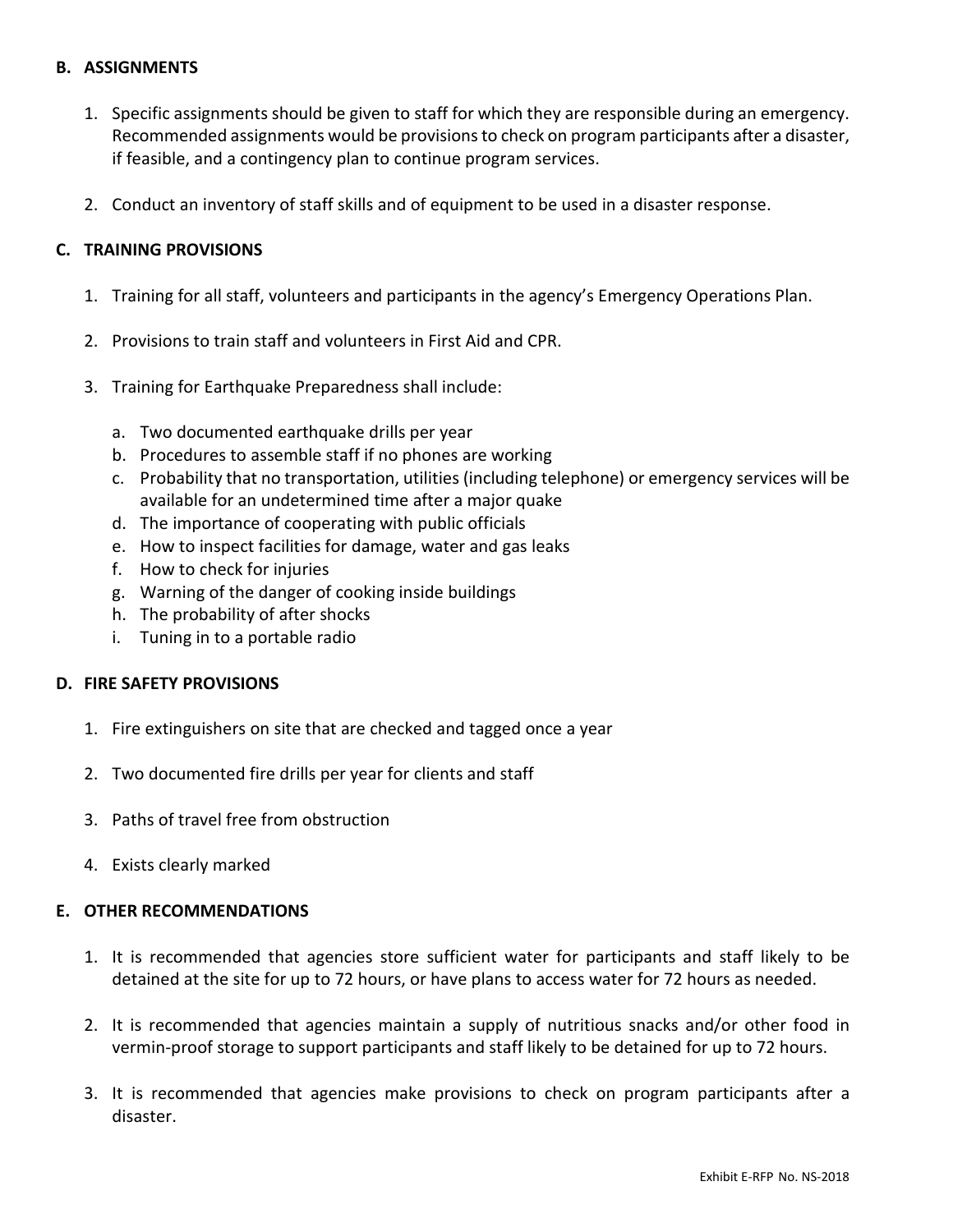### **EXHIBIT F**

### **MINIMUM MENU REQUIREMENTS AND NUTRITION STANDARDS**

### **Minimum Menu Requirements and Nutrition Standards**

The following standards and specifications are in addition to those required in Title 22 California Code of Regulations, Division 1.8, California Department of Aging and Program Memo-07-13 on the CDA website:

*http://www.aging.ca.gov/ProgramsProviders/AAA/Nutrition/Code\_of\_Regulations*/ (Alameda County uses the Component Meal Pattern.) For more information please check the Alameda County Area Agency on Aging Nutrition Policies and Procedures.

### **MINIMUM MENU REQUIREMENTS**

The menu is the focal point from which many functions and activities in a food service operation begin. Menu planning must consider basic food characteristics and food combinations. Since the population we serve is relatively static, variety in menus and food preparation is particularly important. Menus should offer meals that retain optimum nutritional content while providing maximum flavor and appearance. Creative menus and food presentations are critical in order to provide variety and interest for the diner within the budget constraints of the program.

All minimum requirements for facilities, food, and menus set forth in *Title 22 California Code of Regulations, Division 1.8, California Department of Aging* and the *California Retail Food Code (CRFC)* must be followed. Current minimum food purchase specifications are attached to this directive.

### **GENERAL PROVISIONS**

- Food must be attractive, palatable, and appealing to seniors.
- Only commercially prepared foods may be used (see Nutrition Policies and Procedures manual, Part 24, for exceptions).

### **FOOD SPECIFICATIONS**

### **1. Dairy Products:**

- Milk must be fortified with both Vitamins A and D
- Milk must be 1% fat or nonfat
- Milk must be served in 1/2 pint containers unless otherwise approved
- Cheese must not be processed, and must be USDA Grade A
- Cottage cheese and yogurt must be commercially packed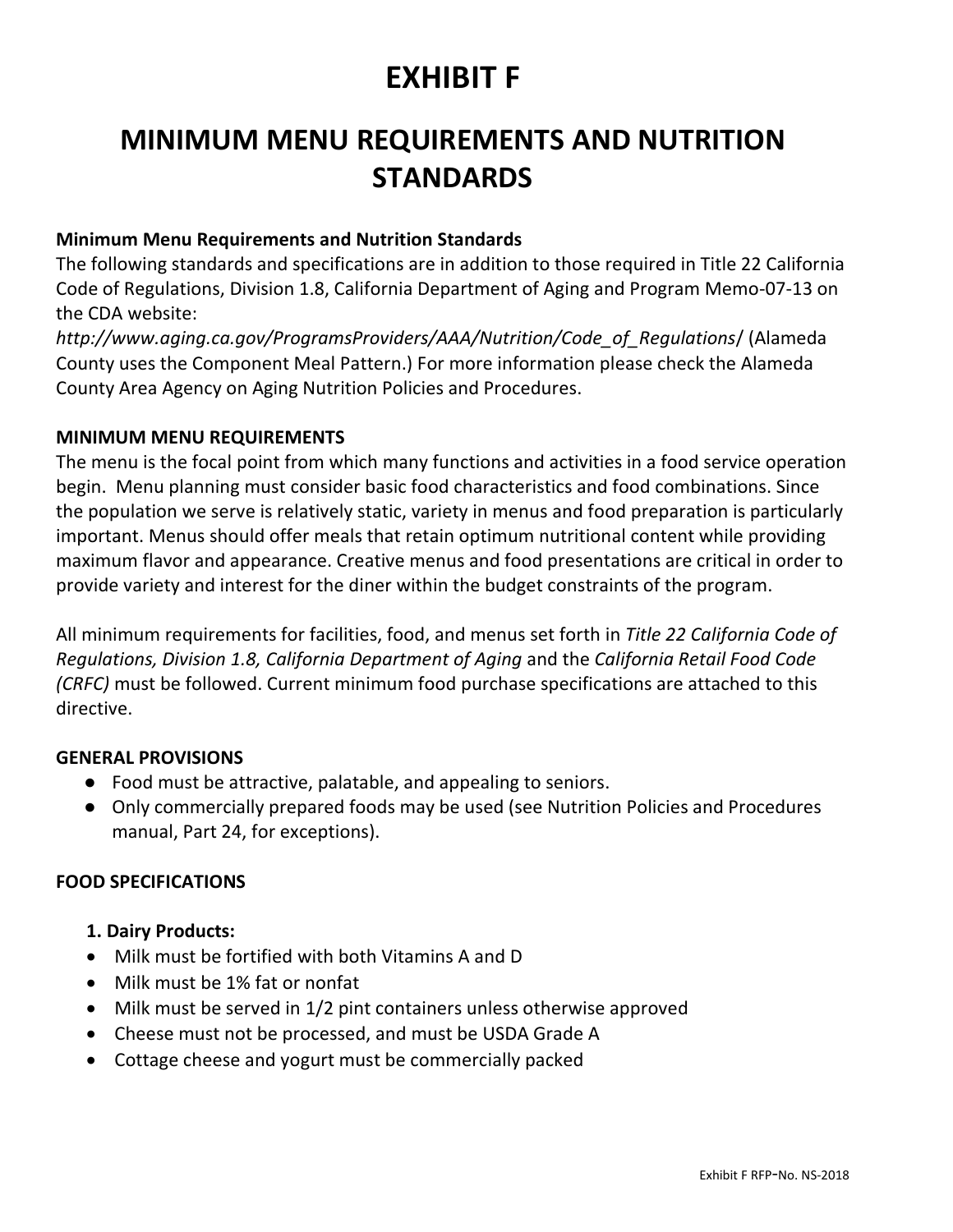### **2. Bread or Alternate:**

- Must be enriched
- Wheat must be whole wheat

### **3. Vegetables:**

- Fresh should be used whenever possible
- Frozen must be USDA Grade A for all graded vegetables
- Canned must be only Grade A (fancy)
- Only the following canned vegetables may be used: yams, corn, beans, tomatoes, and soup

### **4. Fruits and Juices:**

- Juices must be in commercially packed single service containers
- Juices must be full strength juice unless otherwise approved, not punch or a drink
- Fresh fruit should be used whenever possible; Grade USDA fancy or Grade 1 are acceptable
- Canned fruit must be packed in its own juice
- Canned fruits must be USDA Grade A (fancy), Grade B or Grade C acceptable for pie or cobbler only

#### **5. Condiments and Grocery Items:**

- Must be served in single service packages
- Sauces and gravies must be low sodium whenever possible

#### **6. Eggs:**

• Must be fresh, Grade A or AA

### **7. Meats/Alternatives:**

- Meat alternatives may be used no more than once a week
- All meat must bear a USDA Choice or Prime seal of acceptance
- Poultry products must be Grade A
- Ground beef must be less than 18% fat
- Pork products must be Grade No. 1
- Ham must be low salt
- Fresh or frozen seafood must be used, Grade B or better, packed under continuous inspection by the Department of the Interior; prepared products with breading must have a maximum of 1 oz. of breading in addition to the required 3 oz. of meat cooked

#### **8. Fats:**

- No food containing artificial trans fat even in yeast dough or cake better may be used/stored/distributed by a food facility.
- Violations of this section under the *California Retail Food Code* are punishable by a fine Between \$25 and \$1,000.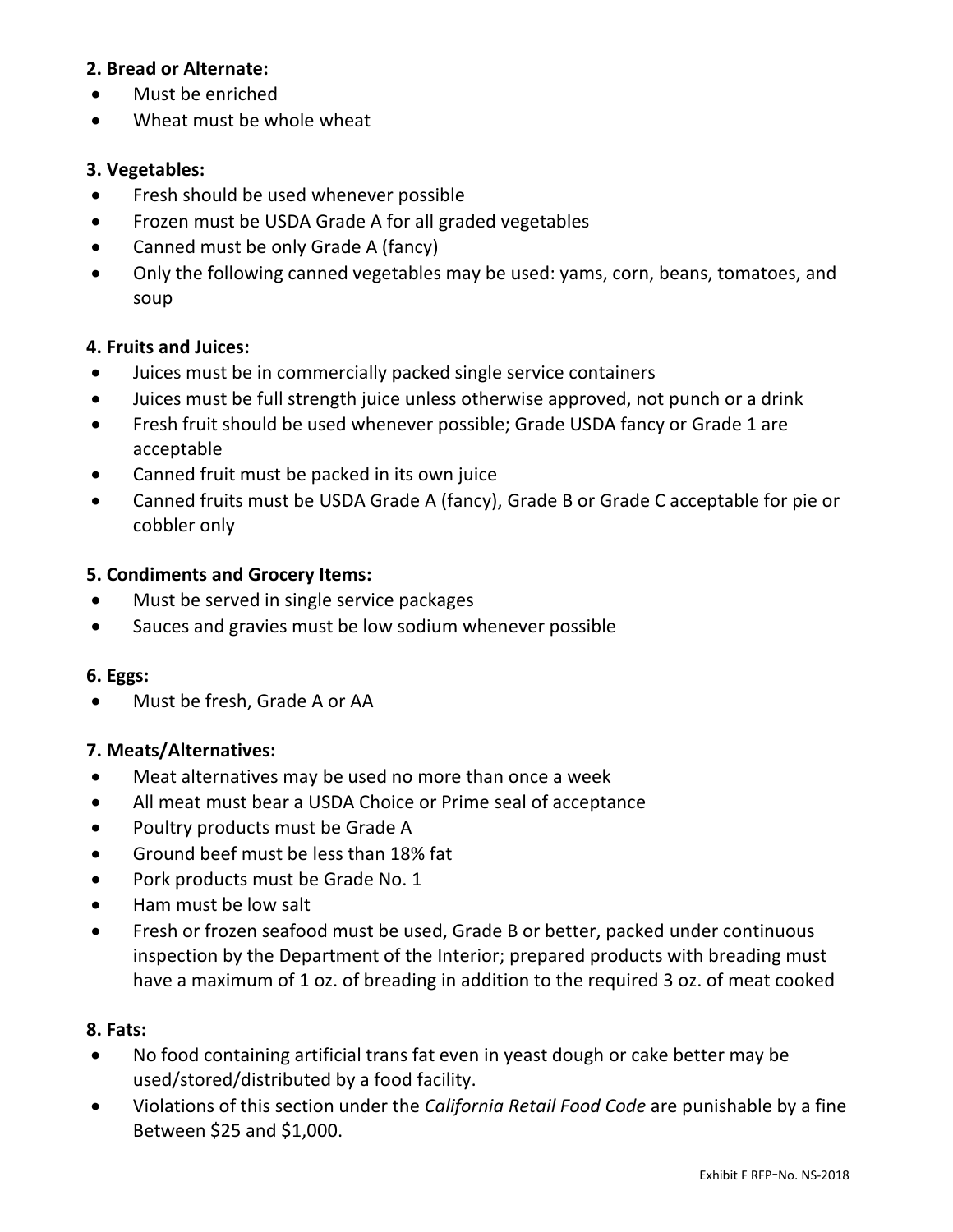The basic pattern of a normal diet should be followed. Individual problems of the senior population, such as difficulty in chewing, special diet considerations, and limited mobility must be considered. Fixed habits and food preferences developed through many years may influence, but should not determine entirely, the meals planned for them. The menu planner must be aware of the problems peculiar to the local clientele.

Menu planning must consider basic food characteristics and food combinations, including consideration of color/texture, consistency, shape, and flavor combinations. Since the populations served are relatively static, variety in menus and food preparation is particularly important. Menus must retain optimum nutritional content while providing maximum flavor and appearance.

- A. Each meal served will contain at least one-third of the current DRI as established by the Food and Nutrition Board, National Research Council-National Academy of Sciences. Fractions of meals or snacks may not be counted even when such snacks cumulatively equal one third RDA.
- B. Conformity to the above requirement will be assured by submitting to the AAA either detailed nutritional analysis along with the menus or by submitting menus planned using the following criteria;
	- 1. All menus will comply with the specifications set forth in *Title 22 Code of Regulations §7638.5.*
	- 2. Menus will comply with *CDA Program Memo 12-17*
	- 3. All programs will comply with all specifications set forth in the RFP.
	- 4. All programs will comply with *PSA 9 Nutrition Programs Policy, Minimum Menu Requirements.*
	- 5. Soup will be offered a minimum of once per week.
	- 6. Menus will be posted weekly in a spot conspicuous to participants at each congregate meal site, as well as in the preparation area.
	- 7. All meals on wheels clients will receive a menu before the start of each month.
	- 8. Menus will be legible, easy-to-read and in the language of the participant group.
	- 9. Salt will not be used in the kitchen. Herbs and spices should be used to provide flavor.
	- 10. The local program dietitian must approve all menu substitutions beforehand. A list of fruit and vegetables containing minimum allowable amounts of Vitamins A and C may be used after development from the local dietitian and approval from the AAA.

No Added Salt and Carbohydrate Controlled Diets should be able to be accommodated by the above menu guidelines. Participants may request that fruit be substituted for a sweet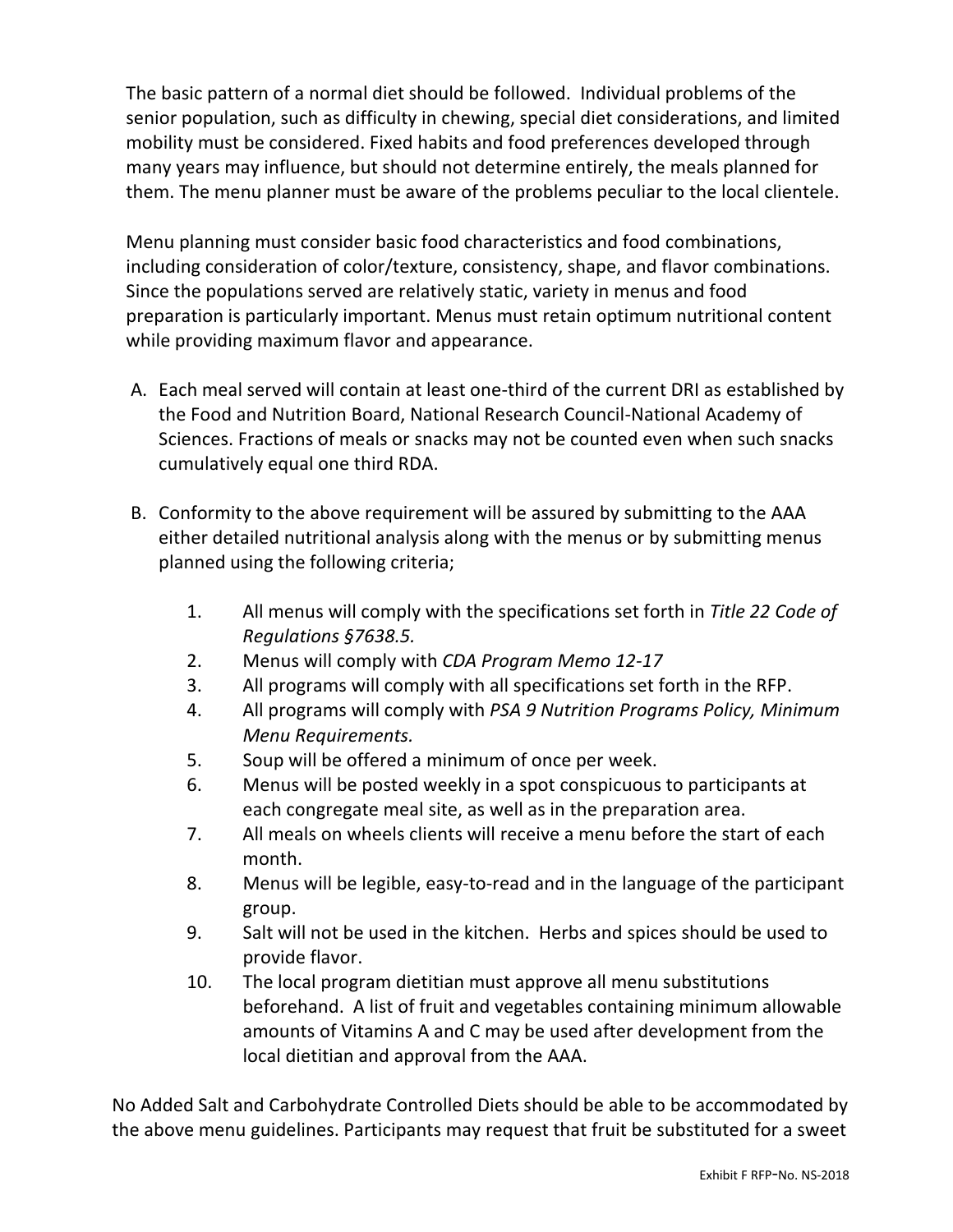dessert or that the dessert not be sent; however, additional accommodations by programs are not required. All high sodium meals (> 1000 mg NA) must be noted on the menu and the recipient may request and alternative choice, either a frozen meal or two meals on the day before.

Renal Diets are considered therapeutic, and will require approval from the health care provider/physician if they are offered by the local program.

Mechanical Soft diets should be offered in consultation with the clients' local health care provider.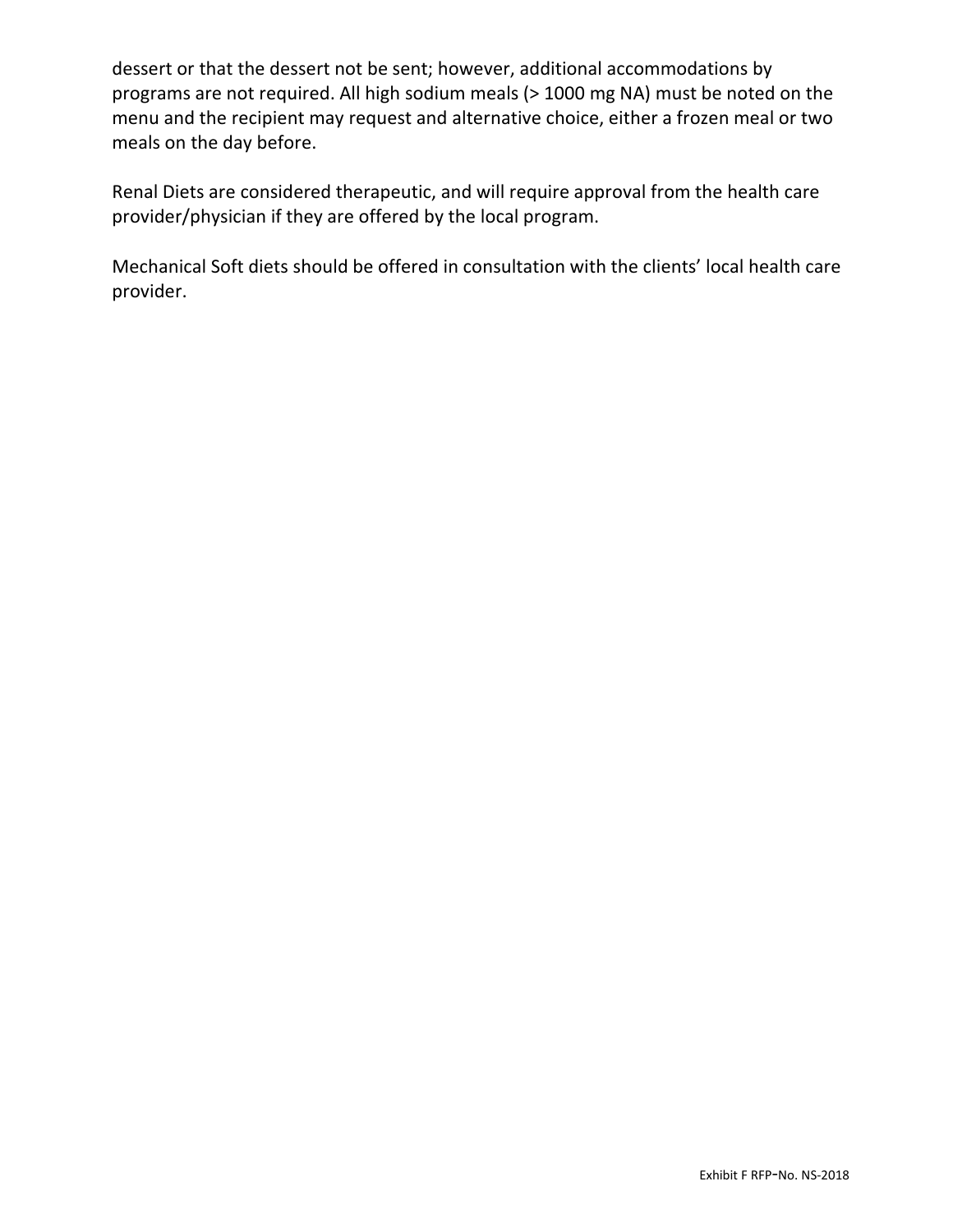### **EXHIBIT G**

### **HOME DELIVERED MEALS ASSESSMENT CRITERIA AND PRIORITY RANKING**

ALAMEDA COUNTY (PSA 9)

Title 22, Division 1.8, California Department of Aging, ṧ 7638.36 (c) states:

Requirements for Home Delivered Nutrition Services

Establish a waiting list for home-delivered meals whenever the home-delivered meal providers are unable to provide meals to all eligible individuals. The decision to place eligible recipients of a home delivered meal on a waiting list, and their position on such a list, shall be based on greatest need and/or in accordance with policy established by the home-delivered meal provider, in consultation with the AAA.

- All funded meal Contractors must establish and keep a written waiting list, including name, address, and priority ranking, for all eligible potential meal clients who are not able to be provided immediate service.
- At a minimum, potential clients must be contacted quarterly for a potential change in status and to keep the waiting list current and relevant.
- All clients put on a waiting list will be given alternative food option, using the AAA Food and Nutrition Resources and other local as resources.

Clients must meet criteria within a priority to qualify at that level of need. All clients must be homebound (unable to leave their home without assistance) to be eligible.

If a client is physically unable to receive meals at the front door and does not have caretaking support, the meals on wheels program should refer the client to IHSS, a skilled nursing, or other supportive care.

### **Priority A Urgent Need--must have at least two risk factors**

- lives alone, with no home care
- recently discharged from hospital (within last two weeks)
- confined to bed
- no access to meals (including no one to prepare food at home)
- low income (SSI or lower) with additional risk factors
- impaired in at least two of the following three Activities of Daily Living (ADL): transfer, eating, or walking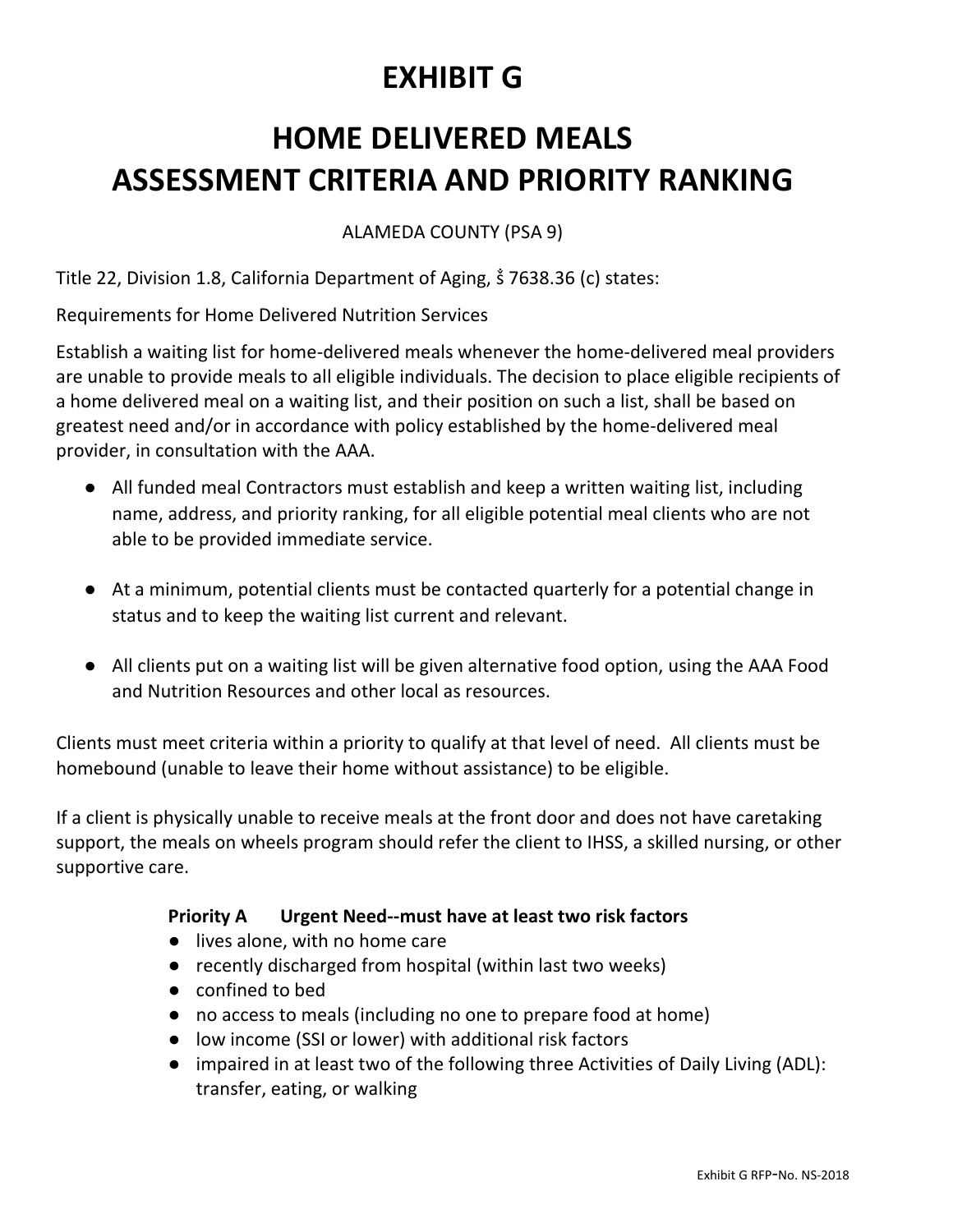- impaired in at least two of three of the following Instrumental Activities of Daily Living (IADL): prepare meals, mobility indoors, shopping for personal items
- home in severe state of disrepair
- dementia / mental illness/ depression
- APS referral

### **Priority B Significant Need--must have two or more risk factors**

- undependable help from a caregiver
- limited help from homemaker or family members (number of hours, extent of food preparation)
- physical/ emotional/mental illness with impaired ADLs or IADLs
- home is inadequately maintained
- unable to shop for food and/or prepare meals

### **Priority C Qualifying Need**

- not consistently able to obtain adequate meals
- inadequate cooking facilities and food storage (i.e. non-functioning stove, no refrigeration)
- meal delivery to same address (i.e. high priority spouse receiving meals)
- frail and/or advanced age
- unable to shop for food and/or prepare meals

Updated 8.17